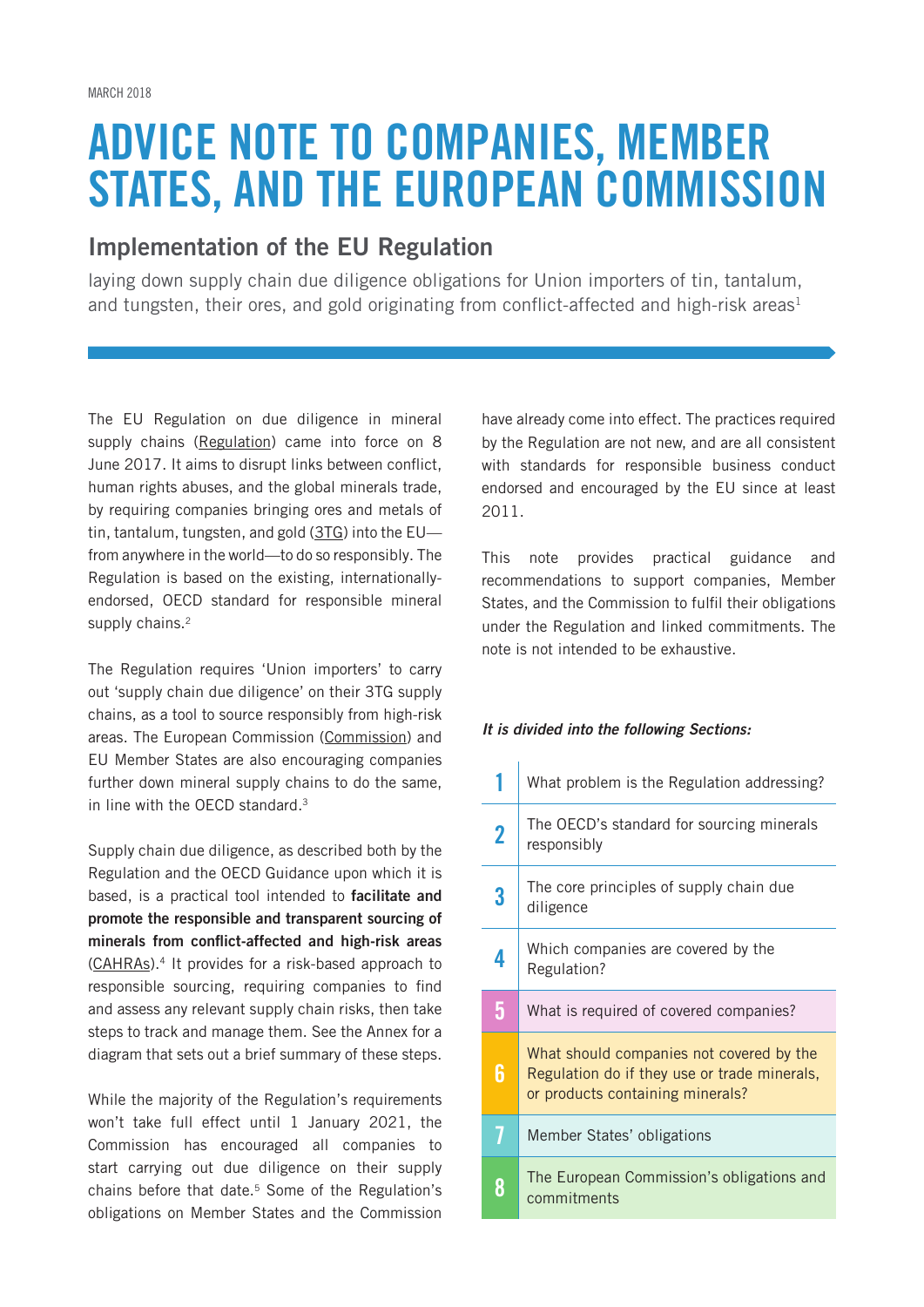## 1. WHAT PROBLEM IS THE REGULATION ADDRESSING?

The extraction, transport, and trade of minerals have been linked to conflict, corruption, and human rights abuses for decades. The minerals trade has financed armed groups, bankrolled oppressive security forces, facilitated money laundering and corruption, and allowed companies to benefit from serious human rights abuses, like child labour, land-grabbing, and forced evictions. This is a global problem, affecting communities in countries like Peru, Colombia, Mexico,<sup>6</sup> Afghanistan,<sup>7</sup> Myanmar,<sup>8</sup> Ghana,<sup>9</sup> the Central African Republic,10 and the Democratic Republic of the Congo.<sup>11</sup>

This trade is sustained, in part, by demand. Many of these resources are not consumed locally, but depend on access to international markets. Global supply chains carry these minerals to engines, electronics, jewellery, and many other products that are used and traded in major markets, like the EU.

The EU—as the world's largest single market—is a major player in the global trade in minerals. It is also a critical market for manufactured products that contain these minerals. Yet very few European companies are truly taking responsibility for their supply chains by properly implementing international standards.

As a result, global supply chains currently connect European companies to corruption, conflict, and serious human rights abuses. Responsible and transparent sourcing can help change this. It can ensure global supply chains offer a route to affect positive change, by asking companies throughout the supply chain to make sure minerals bring benefits rather than harms.

## 2. THE OECD'S STANDARD FOR SOURCING MINERALS **RESPONSIBLY**

The Regulation's supply chain due diligence requirements are firmly based on the established international standard for responsible mineral supply chains – *the OECD's Due Diligence Guidance for Responsible Supply Chains of Minerals from*  Conflict-Affected and High-Risk Areas, including its Supplements on 3TG (OECD Guidance).<sup>12</sup>

This practical five-step Guidance is designed to help companies in the minerals sector meet their corporate responsibility to respect human rights, as set out in the UN Guiding Principles on Business and Human Rights (UNGPs), and to put into practice the OECD Guidelines for Multinational Enterprises.13

The supply chain due diligence requirements set out in the Regulation are not new to companies or governments. The EU endorsed and committed to promoting the OECD Guidance and UNGPs as far back as 2011. The OECD Guidance also forms the basis of legislation in the U.S.<sup>14</sup> and Great Lakes region of Africa,15 as well as Chinese due diligence guidelines16 and numerous multilateral and industry initiatives. It has been endorsed by 43 governments.<sup>17</sup> The Guidance therefore represents a harmonised and effective standard across global supply chains.

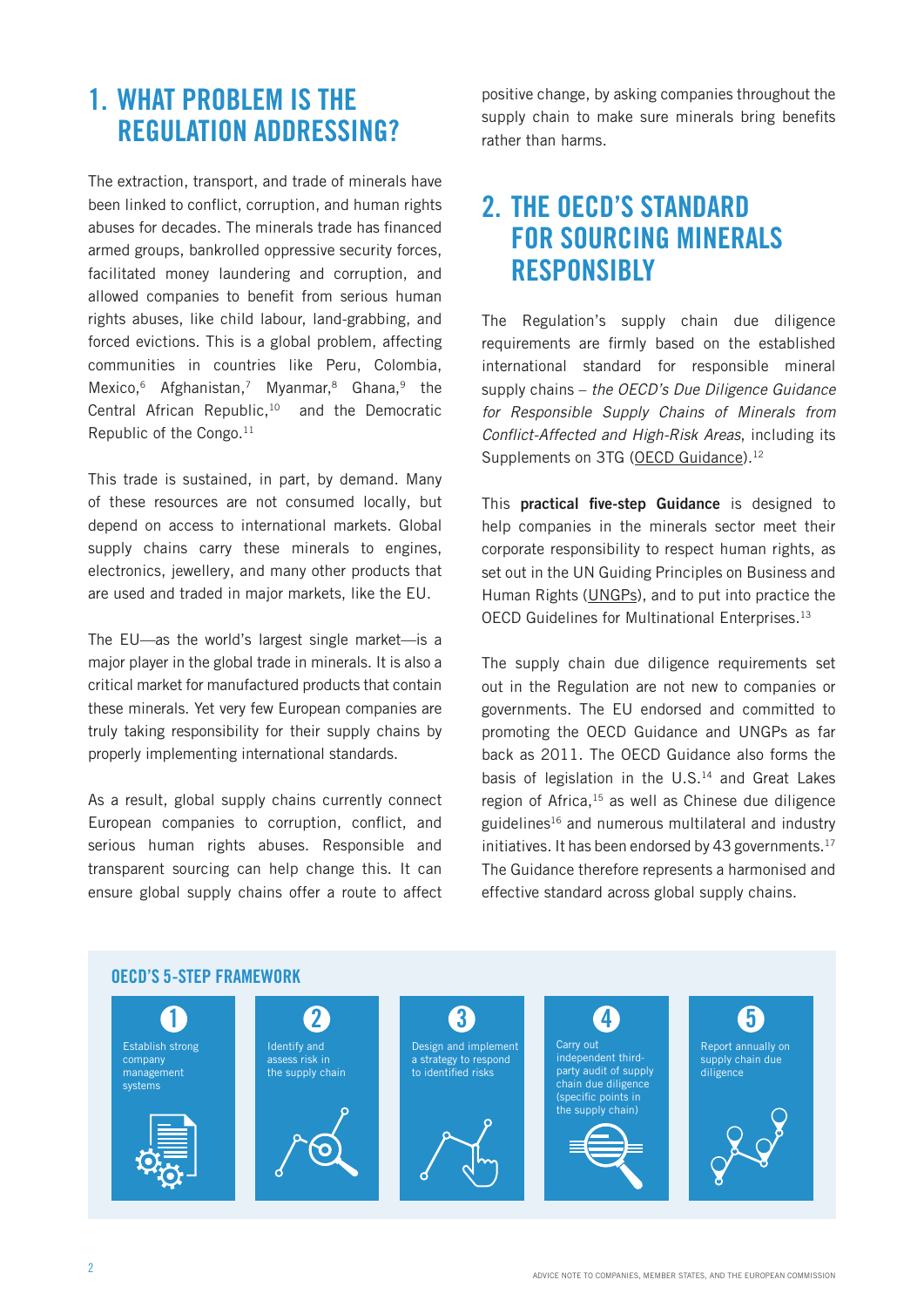## 3. THE CORE PRINCIPLES OF SUPPLY CHAIN DUE DILIGENCE

*"In the context of this Regulation, and as set out in the OECD Due Diligence Guidance, supply chain due diligence is an ongoing, proactive and reactive process through which economic operators monitor and administer their purchases and sales with a view to ensuring that they do not*  contribute to conflict or the adverse *impacts thereof"* (Recital 11)

Supply chain due diligence, both under the Regulation and OECD Guidance, upon which it is based, is an "on-going, proactive and reactive process" (Recital 11).<sup>18</sup> It enables companies to identify whether there is a risk that the minerals they trade or handle may be linked to 'adverse impacts,' such as human rights abuses, conflict, or corruption. Where risks are found, it helps them acknowledge and deal with these risks in a transparent and responsible way.

Risks don't keep a schedule, and can arise in new places, at any time. Due diligence processes

should therefore be built into existing management systems. When companies better understand their supply chains and business partners, they are better placed to identify and deal with risks in a timely and efficient way.

Due diligence also leaves room for learning and progress over time—companies should proactively test and improve their management systems as they develop a deeper understanding of their supply chains, making sure they can assess and manage relevant risks in line with the OECD standards. Companies should then demonstrate measurable progress through detailed public reporting.19

By carrying out due diligence, companies can operate and source responsibly and confidently in high-risk contexts.20 In line with the OECD Guidance, the Regulation therefore does not require or encourage companies to stop sourcing minerals from conflictaffected and high-risk areas, or to stop bringing specific minerals into the EU. It does not demand 100% "conflict-free" guarantees or "risk-free" supply chains. It expects companies to manage these risks honestly and transparently; not to sweep them under the carpet or assume someone else is dealing with them. The primary question for a company's due diligence practices is *how* a material has been sourced and traded, not *where*.

#### BOX 1: Risks of "adverse impacts" that companies must address under the Regulation

The Regulation requires companies to address a range of supply chain risks linked to the extraction, trade, transport, and export of minerals anywhere in the world (see, for example, Article 4(b) and Article 5). These include risks of adverse impacts linked to:

- Tolerating, profiting from or contributing to serious human rights abuses (like torture, forced labour, the worst forms of child labour and widespread sexual violence), war crimes or other serious violations of international humanitarian law, crimes against humanity or genocide;
- Supporting (directly or indirectly) non-state armed groups:
- Supporting (directly or indirectly) public or private security forces who illegally control mine sites, transportation routes and upstream actors; illegally tax or extort money, minerals, intermediaries, export companies or international traders;
- **Bribery, and fraudulent misrepresentation** of the origin of minerals:
- Money-laundering resulting from, or connected to, the extraction, trade, handling, transport or export of minerals derived from illegal taxation or extortion;
- Non-payment of taxes, fees, and royalties.

See Annex II of the OECD Guidance for more detail.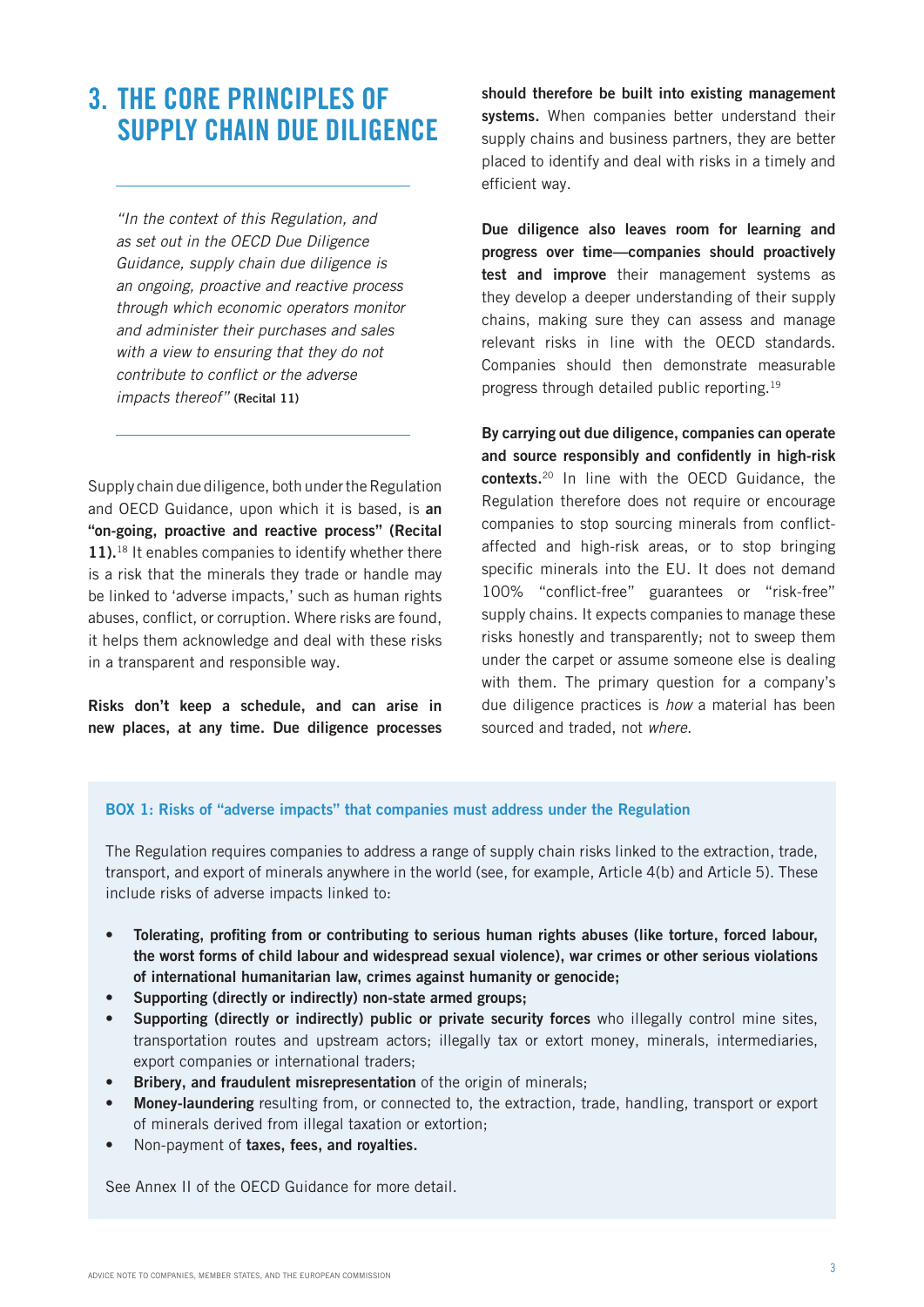Because it is focused on risks, due diligence is not a one-size fits all process. Companies may tailor their efforts, both to the risks they face and to their own individual circumstances—such as their size, position in the supply chain, and leverage over suppliers.<sup>21</sup>

*"Union importers retain individual responsibility to comply with the due diligence obligations set out in this Regulation…"* (Recital 14)

The Regulation makes clear that companies have an *individual* responsibility to find and address risks in their supply chains (Recital 14), as set out in the OECD Guidance.<sup>22</sup> This responsibility cannot be transferred to third parties.

## BOX 2: Why is it important for companies to accept individual responsibility for risks?

While the UNGPs, OECD Guidance, and Regulation all encourage cooperation among various actors to strengthen due diligence processes, they also stress that companies must take individual responsibility for the specific risks in their supply chains.

Collective efforts to address industry risks are important, but they tend to focus on general problems rather than particular risks in individual supply chains. Company-level due diligence is essential to ensure that companies take ownership of the concrete and specific risks in their individual supply chains, ensuring these are identified and addressed in a meaningful way. While governments, industry programmes, journalists, and civil society have an important role to play in documenting and exposing risks, individual companies often have better access to key individuals, as well as to detailed information about the sites and transport routes in their supply chains. Unless companies are proactively engaged in examining their own individual supply chains, key risks will likely be missed or left undiscovered.

## 4. WHICH COMPANIES ARE COVERED BY THE REGULATION?

The Regulation applies to all **Union importers** of the minerals or metals set out in Annex I (Article 1), irrespective of where the minerals or metals originate from. In practice, this scope captures EU-based smelters, refiners, traders, banks, and manufacturers that import these minerals and metals into the EU. The Regulation places some specific obligations on companies depending on whether they are 'mineral importers' or 'metal importers', to reflect the division in the OECD Guidance between 'upstream' and 'downstream' companies. See the diagram on page 5.

Union importers whose annual import volumes for each mineral or metal fall below specific volume thresholds (Article 1(3) and Annex I) are exempted from the Regulation's mandatory requirements. However, all importers should note that these volume thresholds—and the gold threshold in particular pose a significant risk to the effectiveness of the Regulation.24 See our recommendations to the Commission in Section 8(e) of this note.

Even if a company is not covered by the Regulation, it will still fall within the scope of the UNGPs and the OECD Guidance. EU legislators have clearly indicated that they expect all companies in mineral supply chains to be meeting this due diligence standard. In addition, the Commission has committed to make respect for the OECD Guidance a condition for its own public procurement contracts and to develop additional measures—including a downstream transparency database—to engage downstream companies. See Section 8(f) of this note.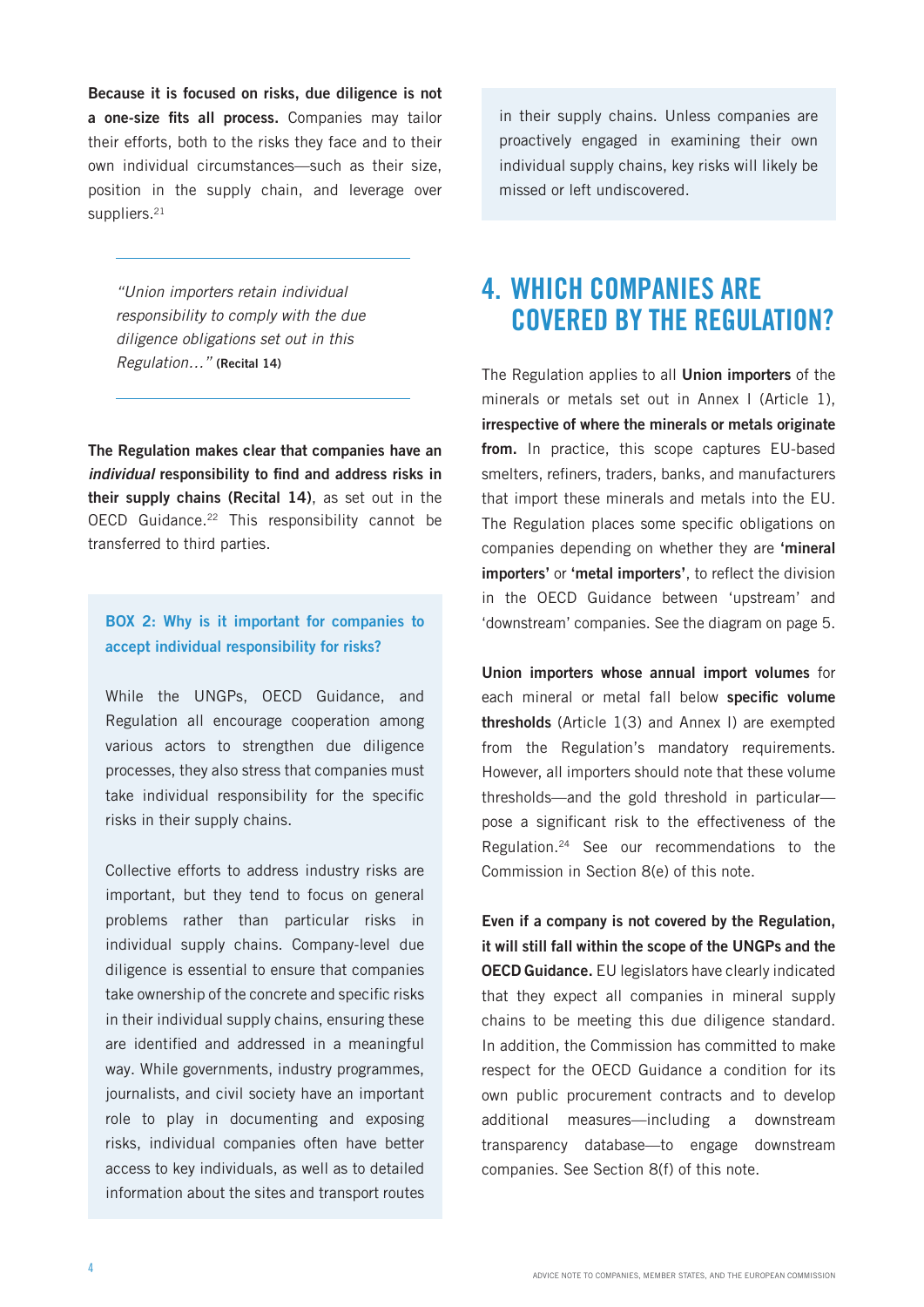## **Upstream and downstream companies under the OECD Guidance**

The OECD Guidance applies different standards to companies depending on their position in the supply chain. For the purposes of the Regulation, mineral importers are 'upstream', and metal importers may be 'upstream' and/or 'downstream' depending on whether they sit downstream or upstream of smelters or refiners.



## 5. WHAT IS REQUIRED OF COVERED COMPANIES?

Union importers covered by the Regulation are required to source minerals and metals responsibly and transparently by complying with the specific standards set out in the OECD Guidance's 5-Step due diligence framework. This Section describes some of the companies' obligations under the Regulation, and explains what these obligations mean in practice, based on the standards in the OECD Guidance.

## (A) MANAGEMENT SYSTEM OBLIGATIONS (ARTICLE 4)

The Regulation requires all Union importers within the scope of the Regulation to develop management systems and a supply chain policy based on the OECD Guidance (Article 4). These are the starting point of due diligence, making sure that companies have clear systems and policies in place, and that these are well-integrated into a company's day-today business. This includes systems for gathering information that will be used in the subsequent risk assessment process.

Article 4 of the Regulation is based on Step 1 of the OECD Guidance, and requires that companies:<sup>25</sup>

- Adopt a supply chain policy incorporating supply chain standards that are consistent with the OECD model supply chain policy in Annex II of the OECD Guidance<sup>26</sup> and clearly communicate up-to-date information on the policy to suppliers and the public (Articles 4(a) and (b)).
- Structure internal management systems to support and oversee the supply chain due diligence process (Article 4(c)).
- Strengthen engagement with suppliers by incorporating the supply chain policy into contracts and agreements with suppliers consistent with Annex II of the OECD Guidance (Article 4(d)).
- Establish a grievance mechanism (Article  $4(e)$ ).
- Put in place a chain of custody or supply chain traceability system to identify suppliers and gather information (Articles 4(f) and (g)).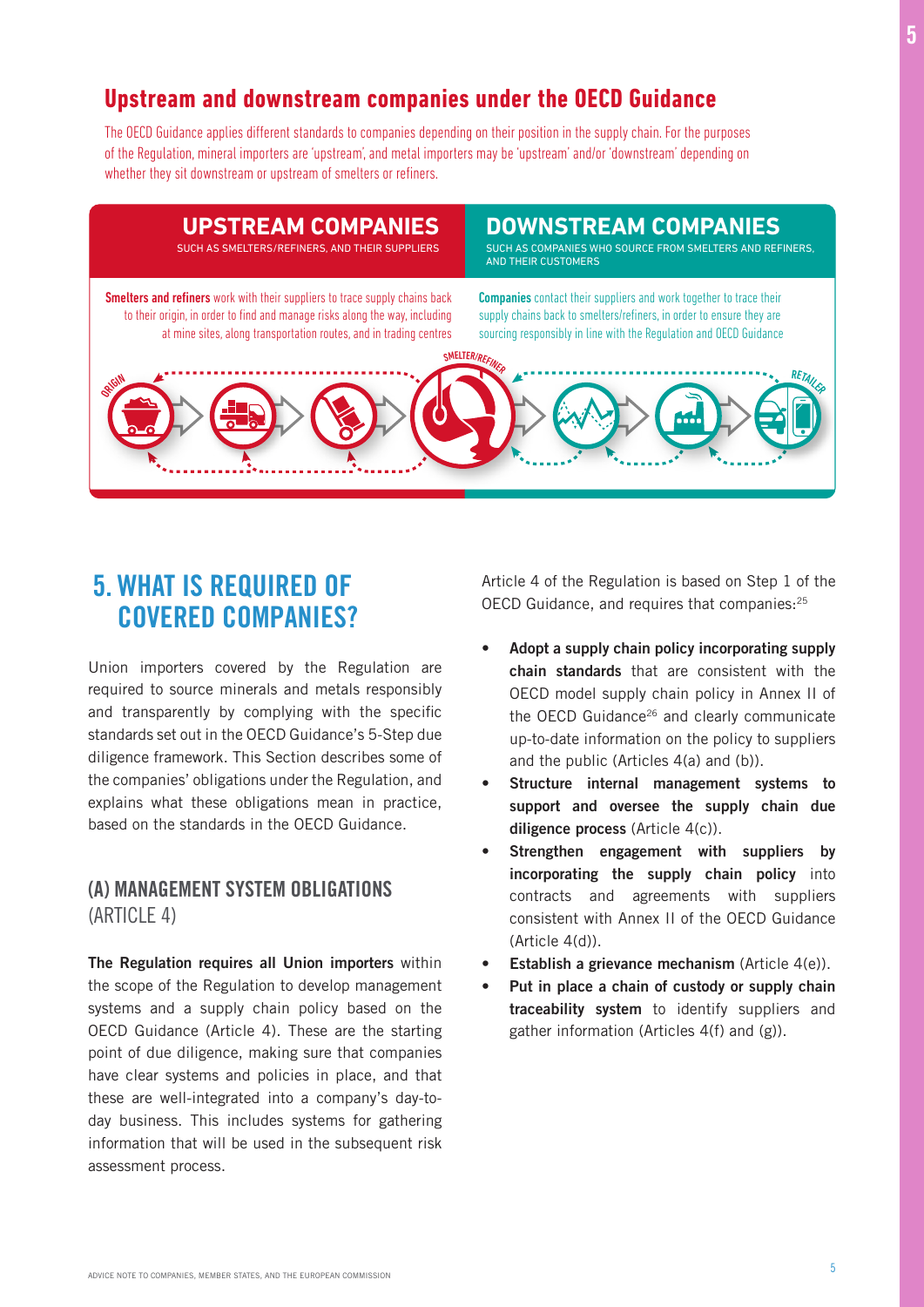#### BOX 3: Upstream and Downstream: Shared responsibilities with differentiated obligations

For mineral importers and metal importers who are 'upstream companies' under the OECD Guidance,  $^{27}$  the focus of the chain of custody or traceability system provided for under Step 1 is on identifying all actors in the upstream supply chain, and using this to generate further information on, for example: the mine of origin; the quantity and dates of extraction; locations where the minerals are consolidated and traded; transportation routes; and all payments made to governmental officials, security forces or armed groups.

For metal importers who are 'downstream companies' under the OECD Guidance, $^{28}$  the focus of the transparency system provided for under Step 1 is on identifying all smelters and refiners in the supply chain, and assessing whether those smelters and refiners are meeting their obligations and sourcing responsibly. Downstream companies are therefore not expected to trace specific minerals or metals beyond the refiner/smelter to a particular country or mine of origin. However, downstream companies will need to collect information on the countries of origin and transit, and transportation routes, that lead to their smelter or refiner—and information on the due diligence practices of the smelter/refiner—to identify 'red flags' in the smelter's/refiner's supply chains.

See the specific recommendations in the Supplements to the OECD Guidance, Step 1, for more detail.

These management systems guide the information gathering process at the heart of due diligence. All metal and mineral importers will therefore need to have systems that allow them to collect enough information on their supply chains to identify both 'red flags' and specific risks. 'Red flags' are indicators pointing to the possible existence of a supply chain risk. See Box 5 on page 9 for detailed information on 'red flags'.

Due diligence is an iterative and ongoing process. Where the information gathering process reveals

"supply chain risks" in a company's supply chain, such as possible origin in a conflict-affected or highrisk area, the Regulation requires the company to generate additional information on its supply chain, in accordance with the OECD Guidance (Articles 4(f) and  $(g)$ ).

The management system obligations under Article 4 of the Regulation apply whether or not the importer sources from conflict-affected or high-risk areas, or other high-risk locations or suppliers.

## We recommend that all Union importers, irrespective of whether they source, or may source, from conflict-affected or high-risk areas:

- Collect and assess a wide range of information on their suppliers and supply chain, in accordance with the specific standards in the Supplements to the OECD Guidance. This information should include public and private information, including research reports from governments, civil society, international organisations, and industry.29
- Collect the information required under Article 4 of the Regulation on an ongoing, proactive basis and by taking a risk-based approach, as set out in the OECD Guidance. This involves gathering additional information on suppliers, transactions or supply chains that are considered high-risk (see Box 5 on red flags, and Box 1 on specific risks of adverse impacts).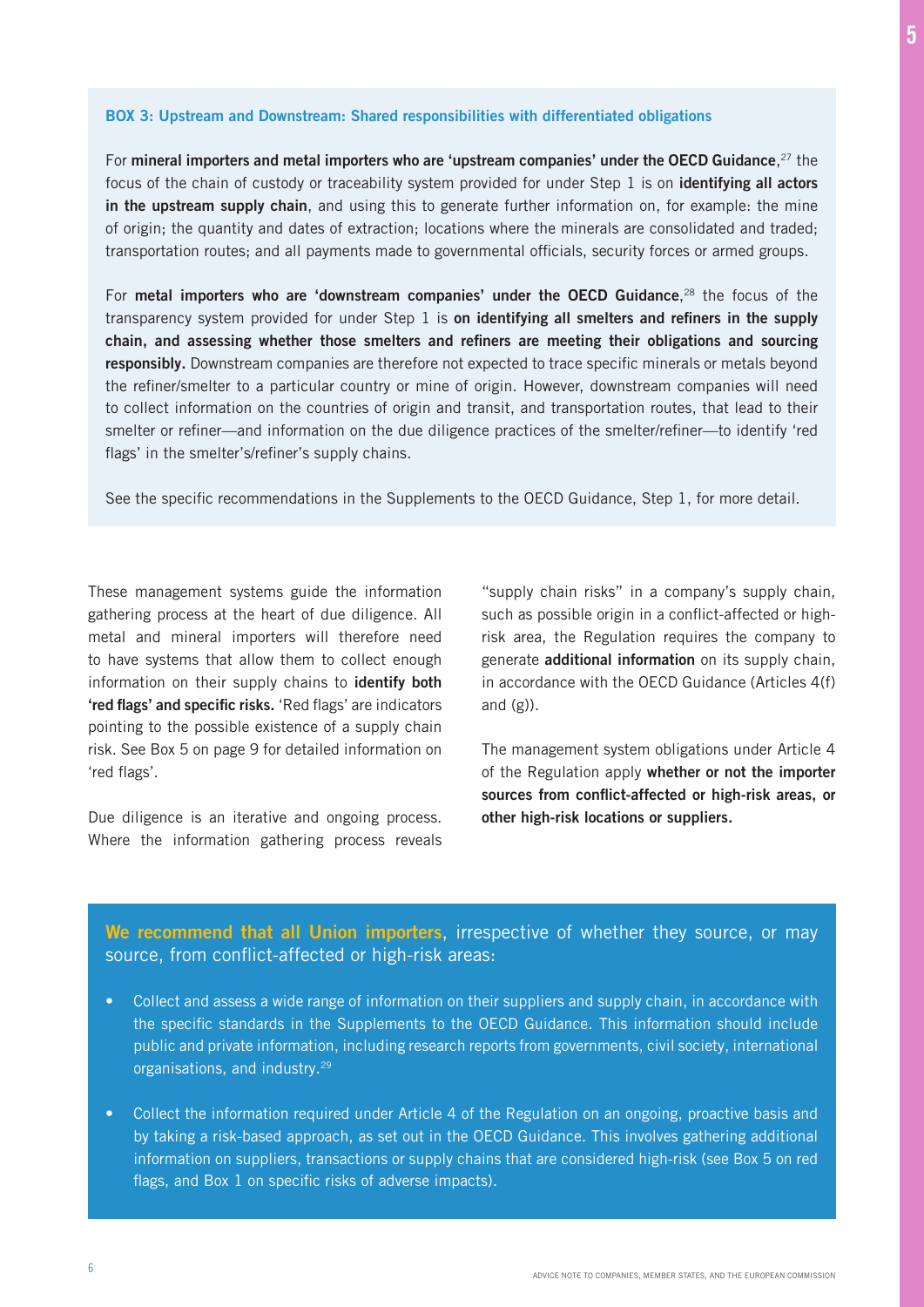## (B) RISK IDENTIFICATION, ASSESSMENT, AND MANAGEMENT OBLIGATIONS (ARTICLE 5)

On the basis of the information gathered through its management systems, companies have an obligation under the Regulation to identify, assess and manage the risks of adverse impacts in their supply chains, as described in Steps 2 and 3 of the OECD Guidance (Article 5 and Recital 11(b)).

The objective of Steps 2 and 3 of the OECD Guidance is therefore for companies to review a range of information they have gathered under Step 1, and identify 'red flags', so that they can then find and respond to any specific risks of adverse impacts in their supply chains. This is the first step towards turning a company's policies, commitments, and information gathering into practice. The OECD Guidance and the Regulation separate this process into two distinct steps: (i) identifying and assessing risks in the supply chain; $30$  and (ii) designing and implementing a risk management strategy to respond to identified risks.<sup>31</sup>

#### BOX 4: Defining and identifying conflict-affected and high-risk areas

Due diligence is about how business is done, not *where*. Neither the Regulation nor the OECD Guidance aims to discourage companies from sourcing from CAHRAs. The stated origin of material is just one of the red flags highlighted by the OECD Guidance and Regulation (see Box 5 on page 9). Material said to have originated in a higher risk location may well be sourced responsibly; and material said to have been sourced from an area not linked to conflict may still carry significant risks. As such, and under the Regulation, companies are responsible for determining if any red flags apply, including—but not limited to—whether they are or may be sourcing from a CAHRA.

The Commission's forthcoming handbook should provide tools and information to help companies assess whether a specific area is conflict-affected or high-risk, as defined in Article 2, and whether any other red flags under the OECD Guidance apply. Companies should note, however, that:

- The forthcoming list of CAHRAs is described in the Regulation as "indicative" only and "nonexhaustive" (Article 14(2)). An area's presence on the list does not preclude companies from sourcing responsibly from that area, and an area's absence from the list does not imply there are no risks associated with the trade from that area. For example, the list is unlikely to include all areas that may be high-risk trade or transit locations, or that have a high-risk of serious human rights abuses, at a particular point in time.
- The list is therefore intended as a guide to steer companies' due diligence, but it is only one piece of information they should use. Regardless of whether or not an area is on the CAHRA list, companies retain all their due diligence obligations and must conduct their risk assessment to determine if any red flags apply in their supply chain—this includes red flags that may arise in or near mining areas as well red flags that may arise further down the supply chain (e.g. linked to high-risk suppliers or transit areas).
- The list may quickly prove out of date, and will not be capable of containing sufficient detail about recent incidents around specific mines or suppliers linked to individual supply chains globally.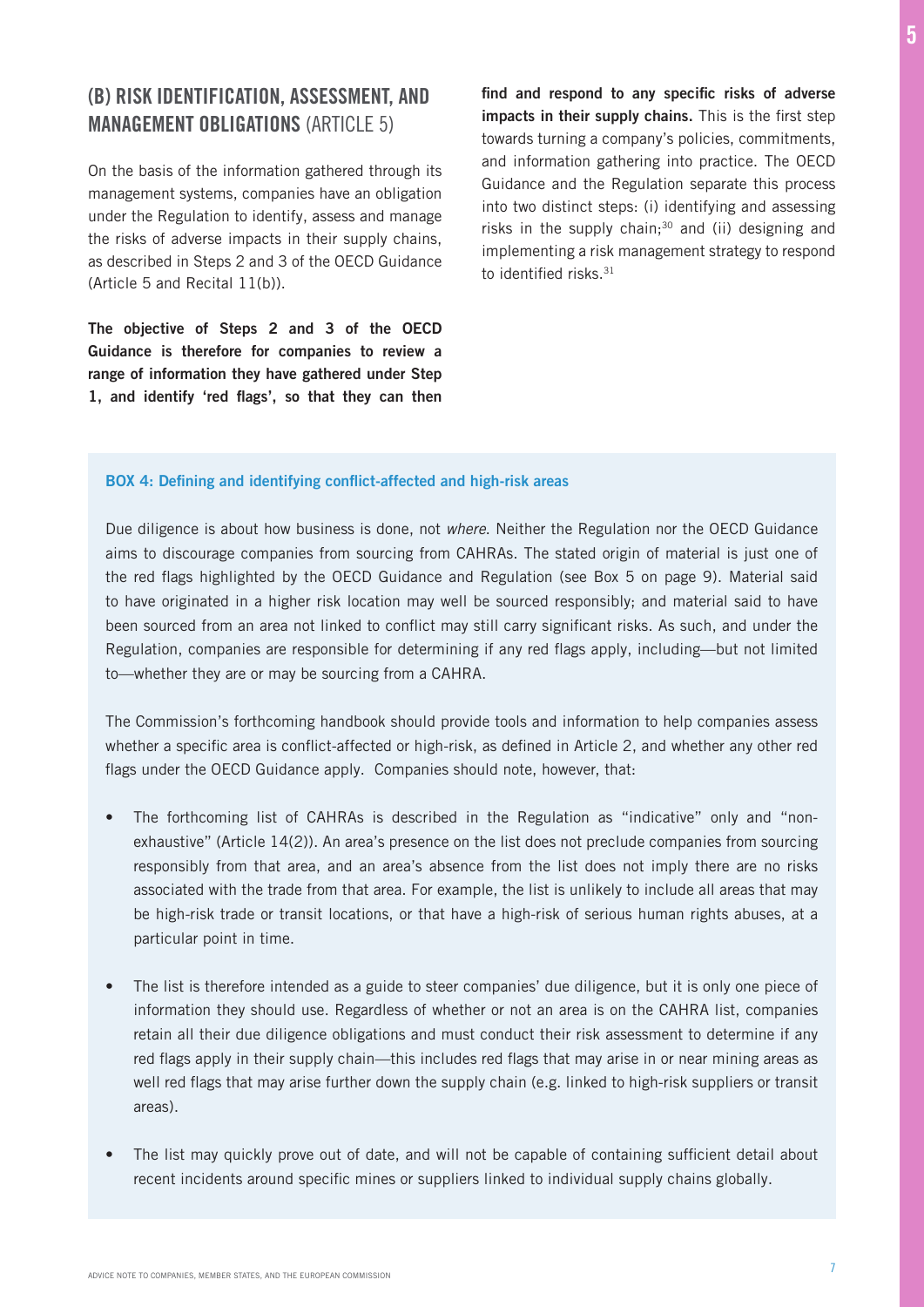## We recommend that all Union importers:

- Collect and assess a wide range of information on their suppliers and supply chains—tailored to the risks they face and any red flags they have identified—to make their own assessment of whether an area is conflict-affected or high-risk. This should include publicly available information (e.g. civil society reports, media reports, and UN reports) and private information (e.g. available from industry schemes or companies who share suppliers). See Section 8(d) of this note on the Commission's handbook for economic operators.
- Acknowledge the risks of fraudulent labelling, laundering and smuggling, and therefore include known smuggling hubs and high-risk trading hubs in any assessment of red flag sourcing or transit locations.

## Identifying and assessing risks in the supply chain

As a first step towards identifying and assessing the risks of specific adverse impacts, Step 2 of the OECD Guidance expects companies to use the information they have collected under Step 1 to map their supply chains and identify 'red flags' (see Box 5 on page 9).

- For importers who are upstream companies: this will involve reviewing information gathered on the *chain of custody, the activities and relationships of all upstream suppliers, and the locations and conditions of the extraction, trade, handling and export of minerals.*32 The OECD Guidance expects these companies to gain and maintain up-to-date on-the-ground information in order to map the supply chain and assess risk effectively.<sup>33</sup>
- For metal importers who are downstream companies: this will involve *identifying the*  smelters and refiners in their supply chains and collecting and reviewing information from them, and information generated under Step 1, to enable the metal importer to *identify any 'red*  flags'.<sup>34</sup> This does not require metal importers acting as downstream companies to trace specific minerals or metals beyond the refiner/ smelter to a particular country or mine of origin. However, they will need to collect information on the countries of origin and transit, and transportation routes, that lead to their smelter or refiner—and information on the due diligence

practices of the smelter/refiner—in order to identify 'red flags' and risks in the smelter's/ refiner's supply chain. No metal importer can be sure their smelter/refiner is responsible without some information about what risks they should be managing. If an importer is unable to identify smelters or refiners or collect sufficient information, this should be a considered a risk requiring action at the risk management stage (see page 10 on *'Designing and implementing a*  risk management strategy').<sup>35</sup>

If an importer identifies a 'red flag' or is unable to reasonably exclude a 'red flag', the OECD Guidance and the Regulation expect it to dig deeper and request more information from suppliers. The importer should gather enough information in order to assess whether these red flags reflect the actual presence of specific risks in the supply chain. $36 \text{ In}$ terms of how to assess those risks:

- Importers who are upstream companies are essentially looking for the risk that the *circumstances in their supply chain* do not meet the standards set out in their supply chain policy, the OECD Guidance, legal instruments governing the company's own operations and business relations, and national or international laws and standards.37
- Metal importers who are downstream companies are assessing the risk that identified smelters and refiners have not carried out due diligence *in accordance with the metal importers' own supply chain policy or the OECD Guidance.* If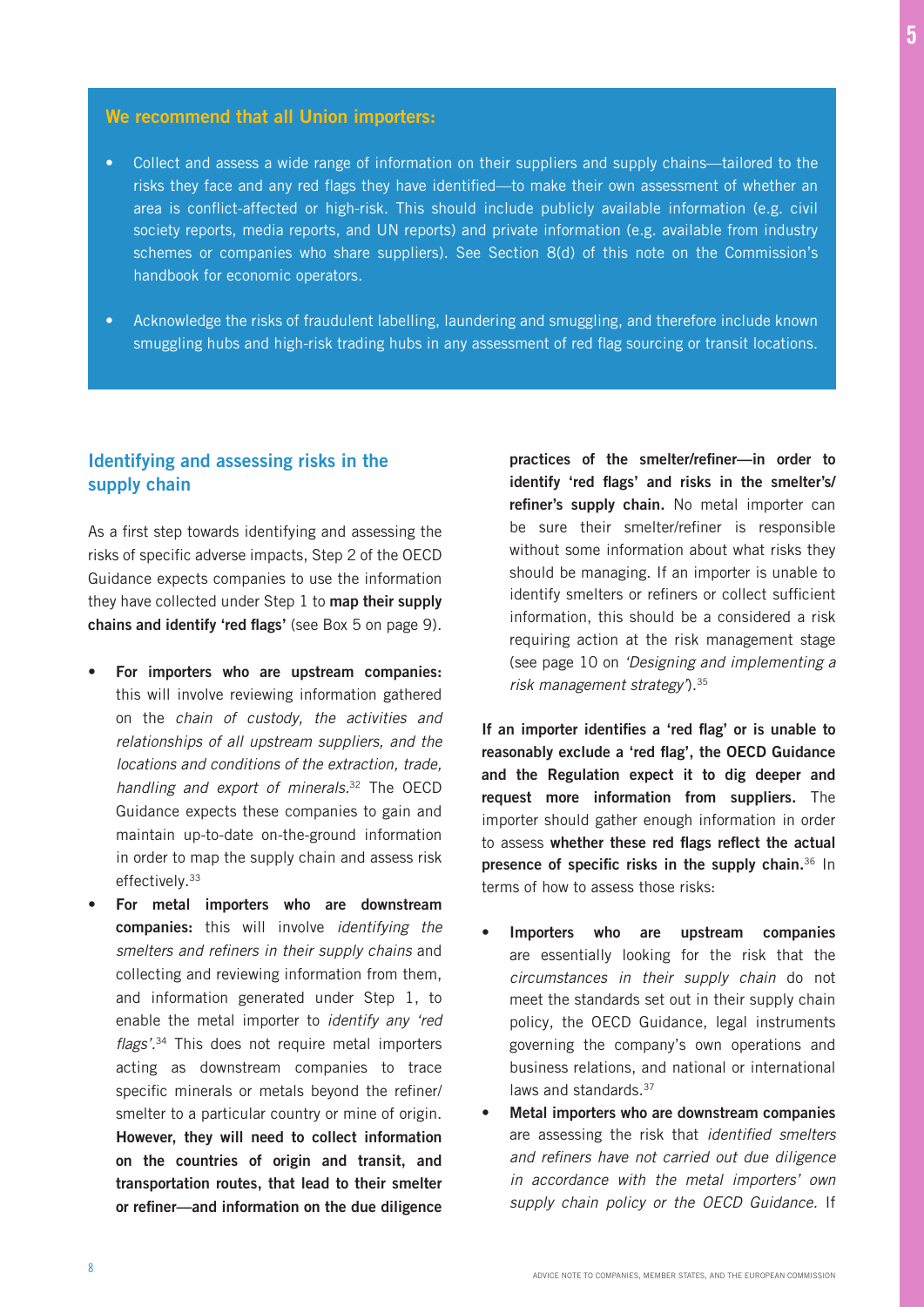the importer finds that smelters or refiners in the supply chain are not—or may not be—carrying out due diligence in accordance with that supply chain policy or the OECD Guidance, the importer must then manage that risk (see page 10 on 'Designing and implementing a risk management *strategy'*).38 A smelter or refiner who repeatedly fails to provide material information, publish its risk assessment, follow up on red flags or risks, or otherwise meet the OECD Guidance standards is therefore considered to be a risk, and warrants action.

A Union importers' own supply chain policy is therefore key to ensuring it is effectively identifying and addressing risks in its supply chain. To be effective, the policy must be tailored to the risks the importer faces in its particular business and, at a minimum, include the risks set out in Annex II of the OECD Guidance (see Box 1 on page 3).

#### BOX 5: 'Red flags' under the OECD Guidance

The Supplements to the OECD Guidance set out 'red flags' for companies at different points in the supply chain. Red flags include:

- 'Red flag locations of mineral origin and transit': These cover situations such as where a mineral or metal: (a) originates from or has been transported via a CAHRA; (b) is claimed to originate from a country with limited known reserves, or a country through which minerals from CAHRAs are known or reasonably suspected to transit; or (c) is claimed to originate from recyclable/ scrap or mixed sources and has been refined in a country where minerals from conflictaffected and high-risk areas are known or reasonably suspected to transit.
- 'Red flag suppliers': These cover situations such as where a supplier is known to have sourced from a red flag location, including a known transit or smuggling hub.

• 'Red flag circumstances': These cover situations where anomalies or unusual circumstances are identified by the company which give rise to a reasonable suspicion that the mineral may contribute to conflict or serious abuses.

For a complete list of 'red flags' see the OECD Guidance, Supplement on Tin, Tantalum and Tungsten, p.33-34 and the Supplement on Gold, p. 78-80.

#### What information should metal importers use to assess the due diligence of smelters and refiners?

The Regulation requires **metal importers** to identify and assess risk based on available third-party audit reports for the smelters and refiners in their supply chain, and an assessment, "as appropriate", of the due diligence practices of these smelters and refiners, in accordance with Annex II and the specific recommendations in the OECD Guidance (Article 5(4)).

The OECD Guidance is clear that companies who source from smelters or refiners cannot rely exclusively on audit reports as evidence of good due diligence practices, but must also consider a range of other information sources—such as publicly available information, including reports by international organisations, civil society and the media. They should use this information to assess and verify information from suppliers.<sup>39</sup> As Section 5(c) of this note explains, passing an audit or becoming a member of an industry scheme is not enough to prove that a smelter or refiner has met the OECD Guidance standard. Recent cases show why importers cannot rely solely on audit reports and industry schemes to ensure they meet their obligations (see Box 6 on page 12).

As in all cases, an importer's due diligence should be risk-based, and so scaled in accordance with the level of risk, significance to their supply chain, and available leverage.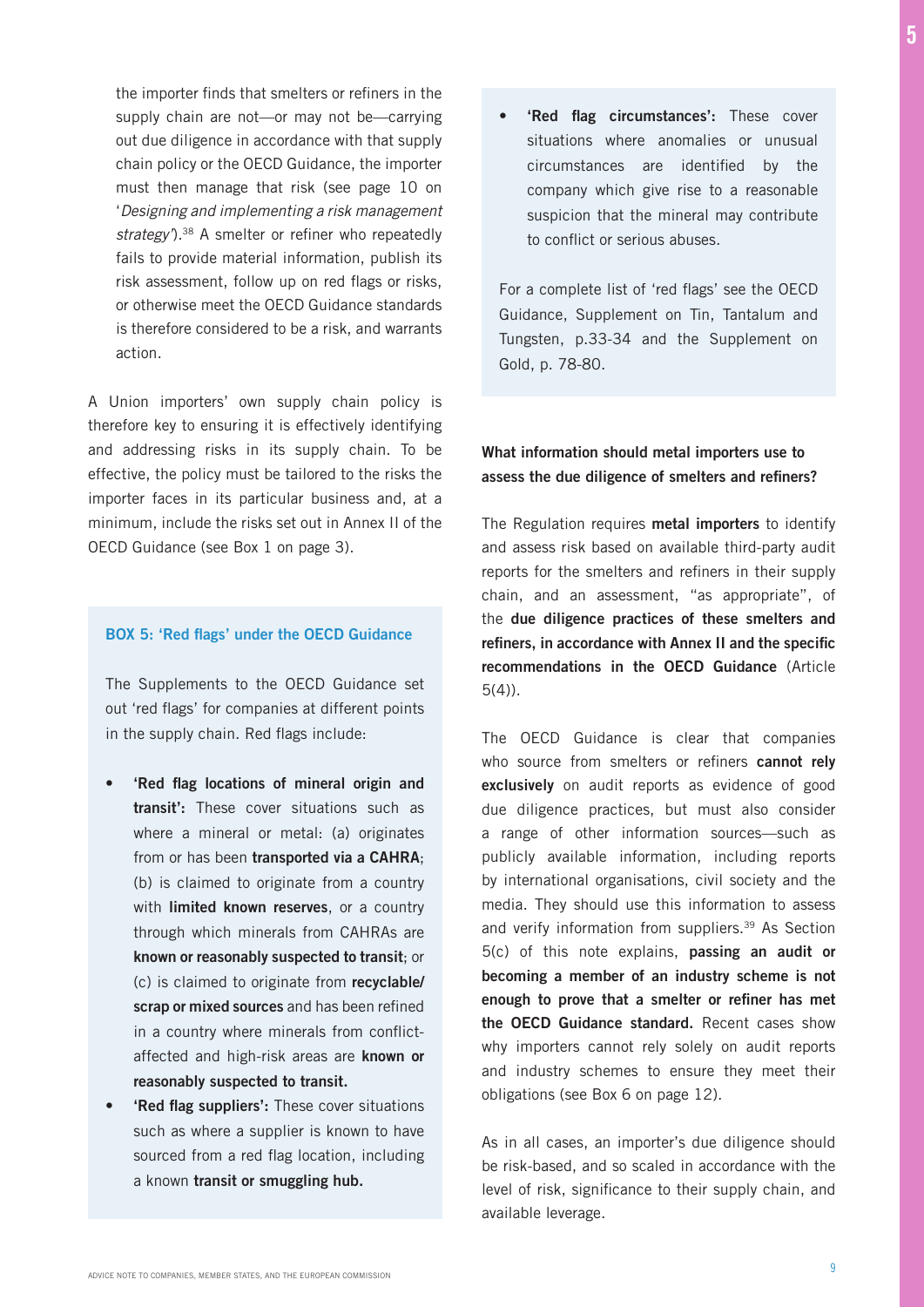#### We recommend that:

- All Union importers:
	- Draw on a wide range of information in order to cross-check and verify the information they receive from suppliers and to map and assess risks in their supply chain, in accordance with the OECD Guidance. This should include publicly available information (e.g. civil society reports, media reports, and UN reports) and private information (e.g. available from industry schemes or companies who share suppliers).
	- Consider the risks of fraudulent labelling, laundering and smuggling, and therefore include known smuggling and high-risk trading hubs in any assessment of red flags, consistent with the OECD Guidance.
- Metal importers who are downstream companies draw on information contained in smelters' and refiners' audit reports, but do not exclusively rely on it—or on a smelter's or refiner's membership of a scheme recognised by the Commission.

## Designing and implementing a risk management strategy

Once policies are in place, information has been gathered, and specific risks have been identified and assessed, the Regulation requires Union importers to manage the identified risks in accordance with the OECD Guidance.40 This puts into practice Step 3 of the OECD Guidance. This is critical to turning risk identification into actual impact. The objective is not to eliminate risks, but to ensure any identified risks are acknowledged and managed responsibly.

The emphasis of the OECD Guidance and the Regulation is therefore on promoting constructive engagement with suppliers—not on disengaging from high-risk areas or otherwise de-risking. In many cases, disengaging or de-risking will neither be responsible, nor consistent with the objectives of the Regulation or underlying OECD Guidance. Mining, especially artisanal mining, is a source of critical livelihoods in many producing countries. Disengagement can have profound impacts on local livelihoods and development, so any risk management plan and any decision to disengage should take into account the potential social and economic impacts of that decision. Supply chain due diligence aims to engage the leverage and resources of the supply chain to tackle problems and drive improvements. For all of these reasons, disengagement is generally a last resort.<sup>41</sup>

The OECD Guidance provides detail on risk management standards and practical strategies which companies can use to prevent and mitigate risks in their supply chains, while continuing to engage with and exert pressure on suppliers who can most effectively prevent or mitigate identified risks.<sup>42</sup>

Step 3 of the OECD Guidance expects companies to, for example: 43

- Report findings to designated senior management, and enhance engagement with suppliers.
- Devise and adopt a risk management plan, which outlines the company responses to risks identified in Step 2, in accordance with its supply chain policy and Annex II of the OECD Guidance. Companies may manage risk by: (i) continuing trade while measurable risk mitigation efforts are ongoing; (ii) temporarily suspending trade while pursuing ongoing measurable risk mitigation; (iii) disengaging with a supplier after failed attempts at mitigation or "where mitigation appears not feasible or unacceptable".<sup>44</sup> Companies should consult with suppliers and affected stakeholders on the strategy for measurable risk mitigation.
- Implement the risk management plan, and monitor and track performance of risk mitigation. Companies should manage those risks that do not require termination of a supplier relationship through measurable risk mitigation, with clear performance objectives and indicators. Companies may build leverage over upstream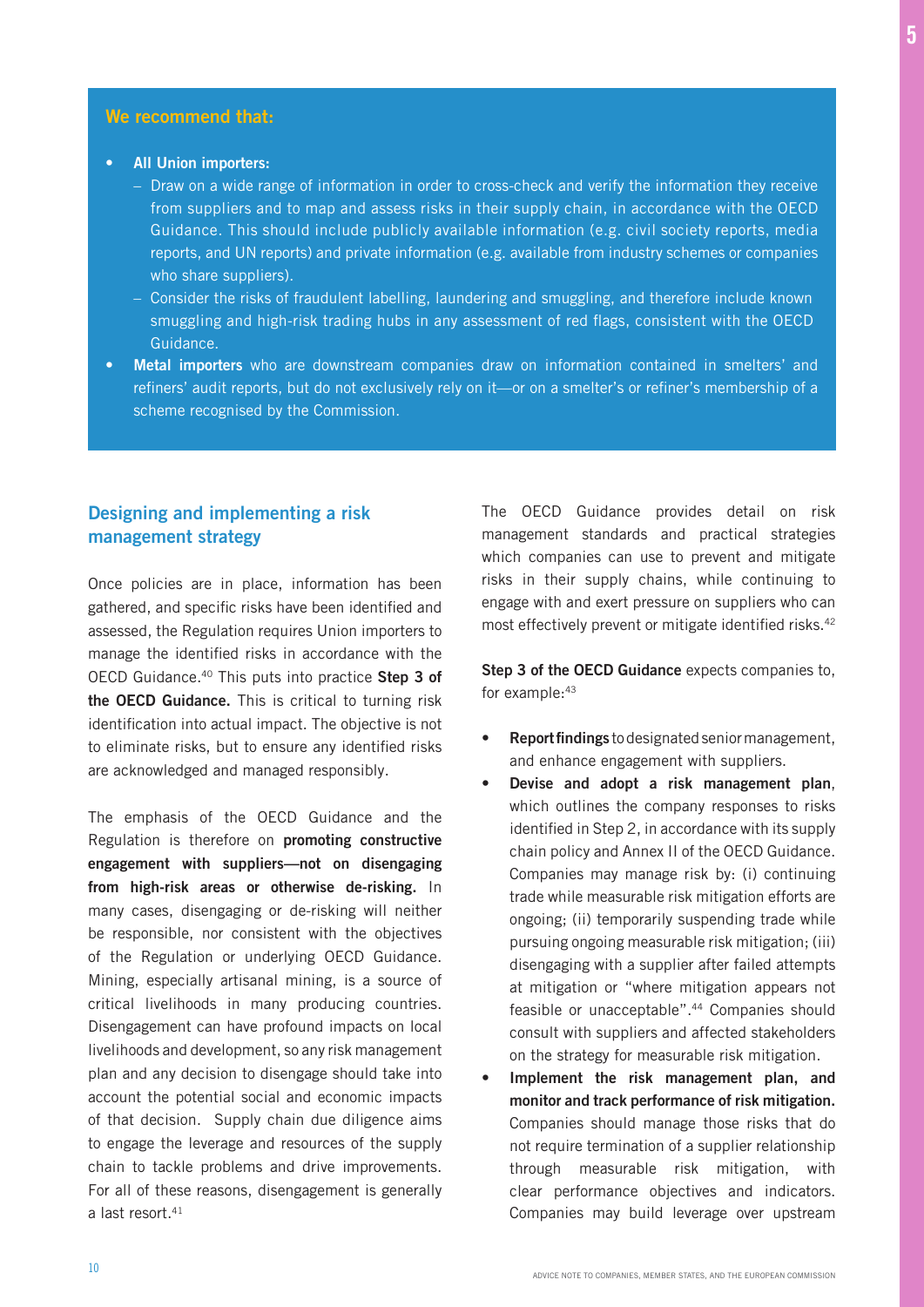suppliers who can most effectively prevent or mitigate the identified risks, or support corrective measures—such as providing technical guidance in the form of training, upgrading management systems, or facilitating participation in broader sector-wide initiatives. Upstream companies should monitor and track performance in cooperation and consultation with relevant stakeholders.<sup>45</sup>

Carry out additional fact and risk assessments for risks requiring mitigation, or after a change of circumstances. Supply chain due diligence is a dynamic process and requires on-going risk monitoring. After implementing a risk mitigation strategy, companies should therefore repeat Step 2 of the OECD Guidance.<sup>46</sup>

As with the other steps in the OECD Guidance, different standards apply to companies at different points in the supply chain. For example:

- A metal importer may need to devise and adopt a risk management plan specifically enabling it to identify smelters or refiners in its supply chain(s), if it has been unable to do so under Steps 1 and 2 of the OECD Guidance (Article 5(5) of the Regulation).47 This differs in focus to the risk management plan for a mineral importer.<sup>48</sup>
- If a metal importer has identified a smelter or refiner who is still in the process of implementing the OECD standards, the importer should ensure the smelter or refiner demonstrates "significant and measurable improvement within six months" from the adoption of the risk management plan.<sup>49</sup> Measuring improvement relies on the availability of detailed and public reports, in line with the Regulation and Step 5 of the OECD Guidance.

Companies should note that they have an existing responsibility under international standards on business and human rights to remediate the adverse human rights impacts that they have caused or contributed to. Where a company has not caused or contributed to the harm suffered, but this adverse impact has occurred at any point in its supply chain, the company should take a role in the remediation of the harm (in cooperation with other relevant actors, such as suppliers and relevant national authorities). This responsibility continues even when a company suspends or discontinues a trading relationship with a supplier.<sup>50</sup>

## We recommend that all Union importers:

- Manage risks on a proactive, ongoing basis in accordance with the specific risk management standards in Step 3 of the OECD Guidance.
- Take into account the impacts of disengagement, including the economic impacts, in their risk assessment and risk management plan.

## (C) AUDITS AND THE LIST OF GLOBAL RESPONSIBLE SMELTERS AND REFINERS (ARTICLES 6 AND 9)

The Regulation requires all Union importers to carry out independent third-party audits of their due diligence practices in accordance with the audit principles set out in Step 4 of the OECD Guidance (Article 6(1)).

Metal importers are exempt from the audit requirements only if they make available, to the relevant competent authority, "substantive evidence, including third-party audit reports" demonstrating that all smelters and refiners along their supply chain "conform to the provisions of this Regulation" and therefore to the OECD Guidance (Article 6(2)). This is deemed to be the case if the metal importer sources exclusively from the list of smelters and refiners that the Commission is required to establish under Article 9 of the Regulation.

The Regulation and the OECD Guidance expect companies to make use of information contained in available audit reports of their suppliers as part of their due diligence. They do not, however, expect companies to rely exclusively on a supplier's audit, or its membership of a due diligence scheme recognised by the Commission.

Completing an audit—or being a member of a recognised scheme—does not on its own prove that a smelter or refiner satisfies the requirements of the Regulation. The case studies in Box 6 show the risks of relying exclusively on audits or industry scheme certifications when assessing a company's behaviour. Other issues include: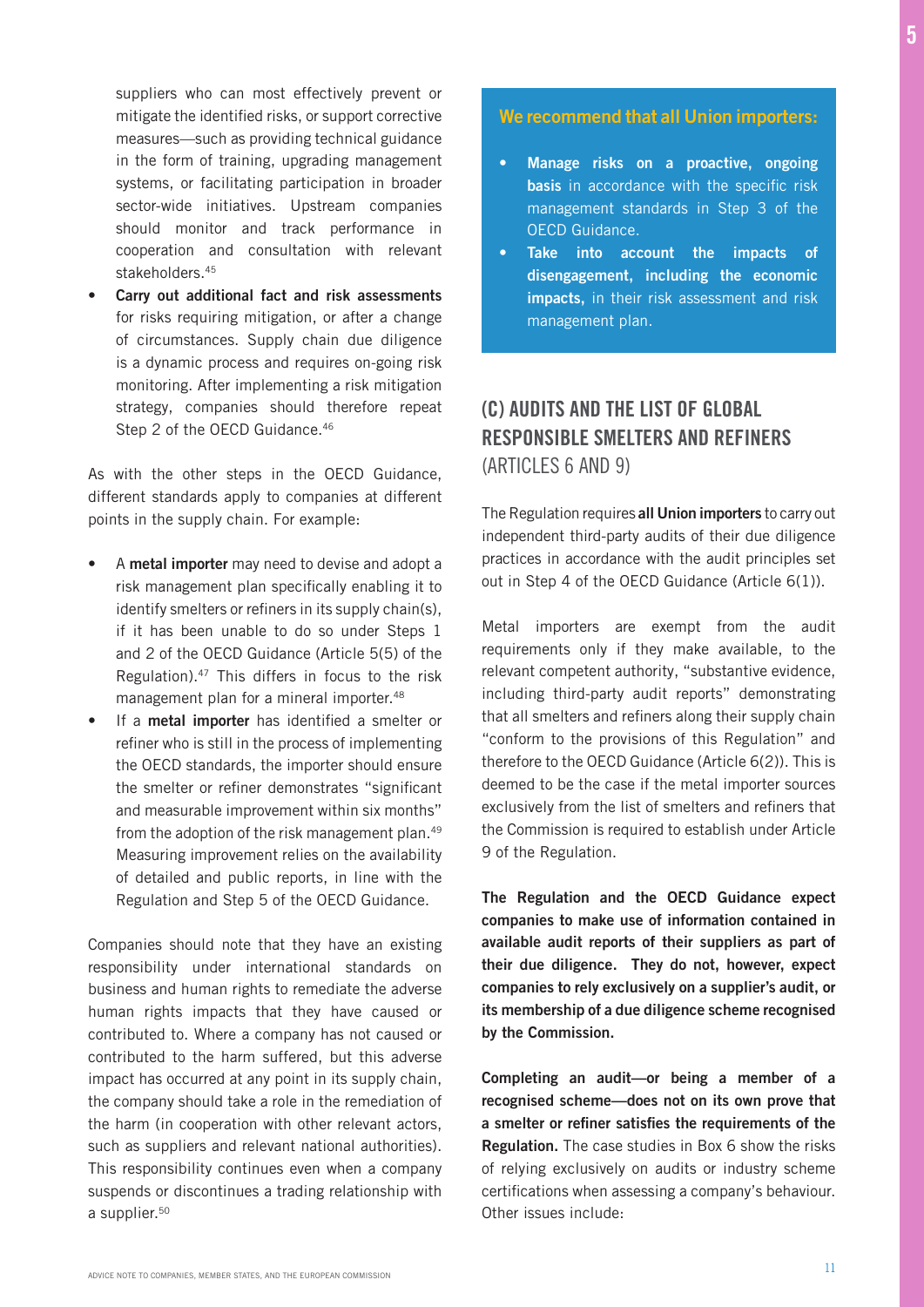- Audit cycles are often as long as three years. Recent problems and/or risks in the supply chain of a smelter or refiner may therefore not have been picked up by a scheme in which audits only take place every few years. In addition, since an audit will usually cover a period of one year only, problems which have been identified and documented in between two audits might not be picked up at all.
- Membership of a recognised due diligence scheme does not necessarily mean a company satisfies its requirements, or the requirements of the Regulation. Private industry schemes may choose to deal with a reported breach or instance of non-compliance internally/privately, and may not regularly report information on the noncompliance of its membership. Industry schemes may therefore include among their members, for some time, non-compliant members, or members that are subject to a non-public review or assessment.

#### BOX 6: Case studies – why audit reports or industry scheme certifications cannot be relied on as evidence of good practice

The case studies below demonstrate the limitations of relying exclusively on third party audits or industry scheme certifications. Each example exposes the shortcomings in the due diligence of a refiner that had passed audits and was industry accredited.

• In 2016, the Global Initiative against Transnational Organized Crime reported that the judicial authorities of Peru had accused six international gold refiners, of which four were accredited by the London Bullion Market Association (LBMA), of criminal acts arising from the "seizure of gold" in Peru between 2013 and 2014 and of the money laundering of the proceeds of illegal mining.<sup>51</sup> Miami-based NTR Metals, a major U.S. refiner and a subsidiary of Elemetal LLC ('Elemetal'), was one of the companies named in the report. At the time, Elemetal's gold refiner in Jackson, Ohio (Elemetal Refining LLC) was certified by the LBMA and the Conflict Free Smelter Initiative (CFSI).52 However, it was not until a year later, in March 2017, when Bloomberg published investigators' findings in relation to NTR Metals that the LBMA and CFSI delisted Elemetal Refining LLC.<sup>53</sup> It is unclear what the industry schemes were doing in the interim to assess and manage the risks associated with the allegations linked to NTR Metals. Last year, three former NTR Metals employees were arrested for their alleged involvement in a multi-billion dollar gold money-laundering scheme. The U.S. Department of Justice has since stated that all three have pleaded guilty to a moneylaundering conspiracy,<sup>54</sup> and reportedly all three have been sentenced to between six and seven and a half years in prison. Elemetal and its subsidiary NTR reportedly pleaded guilty on 16 March 2018 to one count of failure to maintain an adequate anti-moneylaundering programme. Elemetal agreed to a fine of \$15 million as part of a plea agreement with federal prosecutors. At the time of writing the plea agreement is yet to be approved by a federal judge but is due to be considered on 24 May 2018.<sup>55</sup>

• In 2015, the Berne Declaration (now Public Eye) exposed shortfalls in the due diligence of one of the world's largest gold refiners, certified by the LBMA but allegedly purchasing gold extracted by children in **Burkina Faso.** The Berne Declaration stated that the company declined their requests for meetings and did not respond to questions sent by email.<sup>56</sup>

In addition, metal importers should not simply rely on a smelter's or refiner's presence on the Commission's list of responsible smelters and refiners under Article 9 to conclude that it has done adequate due diligence. It is unclear how the due diligence practices of smelters/refiners will be monitored and enforced by the Commission or Member State competent authorities, either before or after they have been added to the list. It is not clear, for example, how non-EU companies on the list will be assessed, especially those that do not export directly to the EU, and so do not report directly to any competent authorities. There is therefore a very real possibility that non-compliant companies will be included on the list, and may remain there for some time. This creates an obvious risk for importers and other companies sourcing from the list.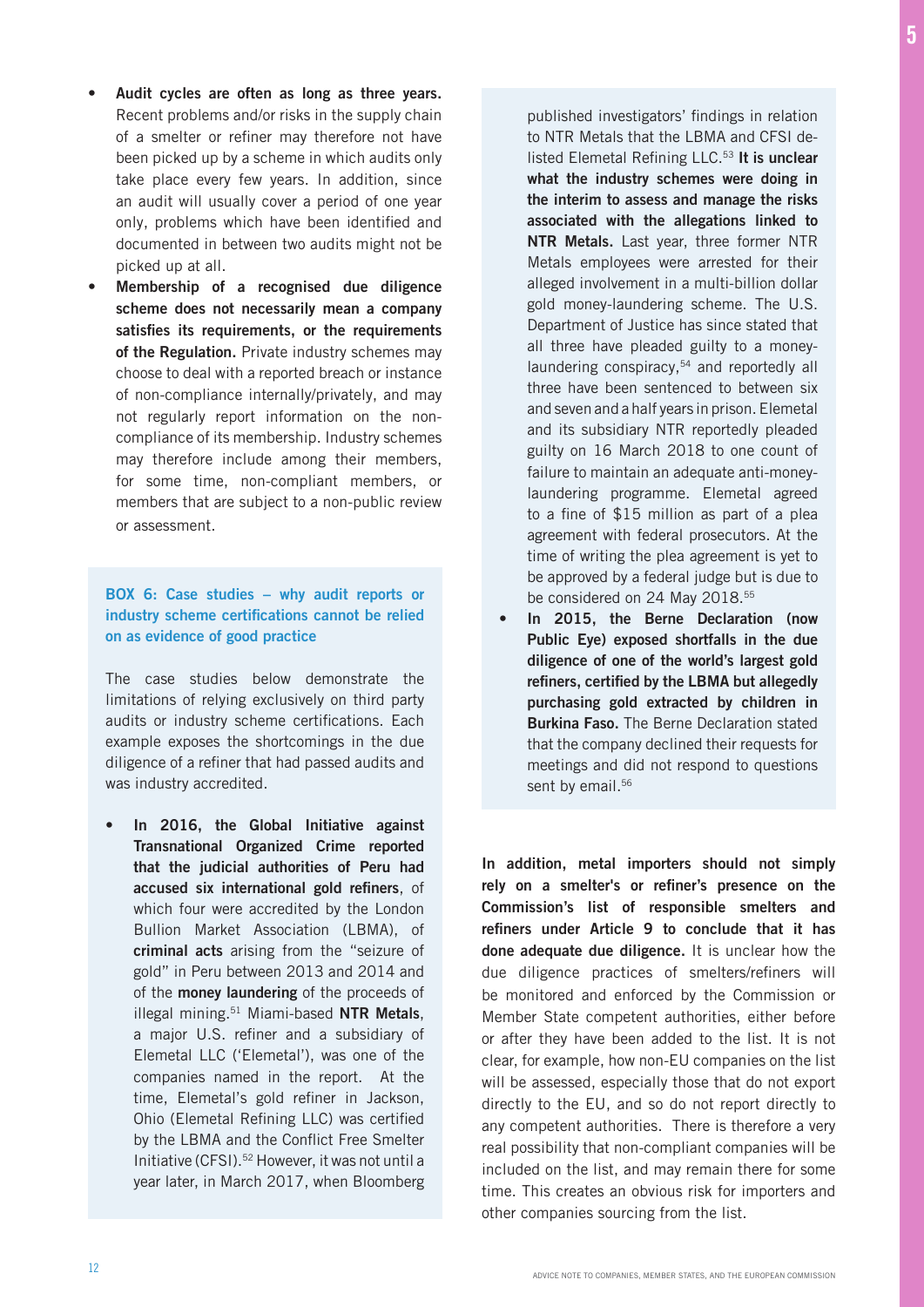It is therefore critical that importers take individual responsibility for their own due diligence, make good faith efforts to review other sources of information, including publicly available reports, and verify the information they receive from suppliers.

#### We recommend that:

All metal importers make good faith efforts to carry out an individual assessment of the due diligence policies and practices of all smelters and refiners in their supply chain, consistent with the OECD Guidance. They should verify information they receive from suppliers, including information contained in audit reports, by taking into account: (i) relevant information in the public domain, such as reports by international organisations, civil society and media organisations, which may not have been considered or included in a supplier's audit; (ii) the auditee company's public reporting, including its upstream risk assessment and risk management plan; (iii) other information on the supply chain, if available, such as upstream incident reports.

## (D) PUBLIC REPORTING OBLIGATIONS (ARTICLE 7)

*"Union importers of minerals or metals shall, on an annual basis, publicly report as widely as possible, including on the internet, on their supply chain due diligence policies and practices for responsible sourcing. That report*  shall contain the steps taken by them to *implement the obligations as regards their*  management system under Article 4, and their risk management under Article 5, as well as a summary report of the third-party *audits, including the name of the auditor,*  with due regard for business confidentiality *and other competitive concerns."* (Article 7(3)) The final step in the five-step due diligence process is public reporting. Both the OECD Guidance and Regulation require detailed public reporting on the due diligence efforts companies have put in place and implemented.

5

Specific, measurable public reporting is a critical part of the due diligence process—not an optional extra. It is also frequently misunderstood. It is not just a means of monitoring companies or overseeing their efforts. Public reporting is key to translating company due diligence into actual change along supply chains, and especially in producing areas. It is not possible for a company to practice good due diligence if it does not publicly report in detail on its efforts.

- Public reports are a tool for companies to demonstrate concrete, measurable progress. The OECD Guidance allows for improvement over time, and does not expect companies to achieve everything all at once. But improvement implies a comparison. Only regular and detailed public reporting provides information that is specific enough to facilitate an assessment of whether it amounts to genuine improvement.
- Public reports are a vehicle for sharing information on risk and risk management along the supply chain, including with smaller companies. Supply chain due diligence aims to enlist the resources and leverage of the entire supply chain to find and deal with problems, and so drive improvement. This is only possible if information about specific identified risks is effectively shared throughout the supply chain. Companies further down the supply chain (such as international traders, smelters, refiners, component manufacturers or consumer-facing brands) may be well placed to engage with the upstream—by providing expertise and training, adjusting contracts or putting pressure on governments or third parties to help remedy risks. But in order for the entire supply chain to share in the responsibility of addressing risks, those risks must be reported publicly, and in sufficient detail, to enable other companies in the supply chain to engage.
- Detailed and transparent reporting generates public confidence in the due diligence measures companies are taking.<sup>57</sup> It is a means of demonstrating to investors, shareholders,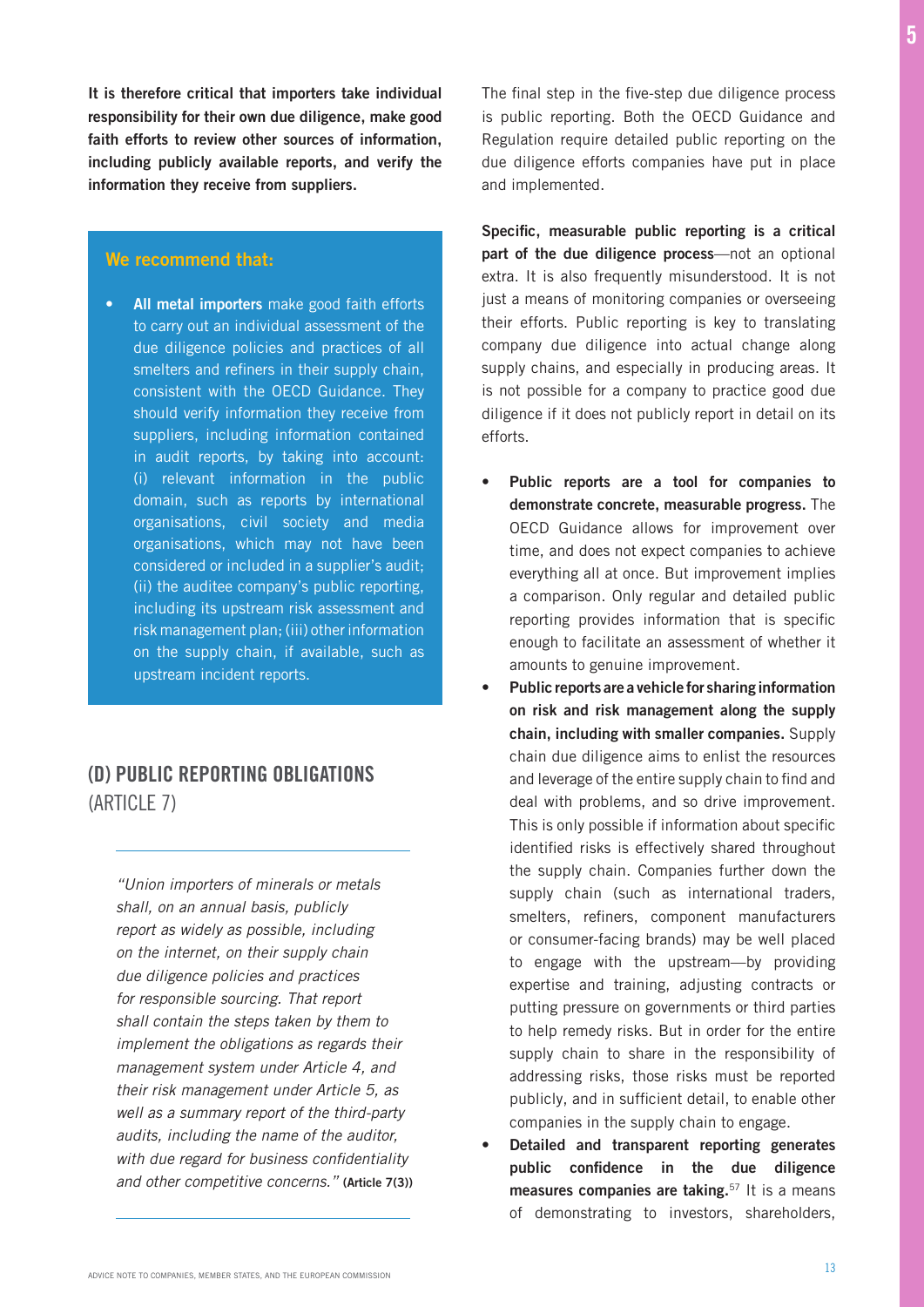customers and the general public that the company is implementing the due diligence policy it has committed to. It is a means of explaining—and justifying—the company's decisions and actions. For example, why it has prioritised a particular risk over another, or why it has disengaged in one scenario but not another.

Timely and public reporting is therefore part of a company's defence when accidents happen. Responsible sourcing requires companies to manage risk, not eliminate it. Public reporting allows companies to acknowledge risks, and detail their efforts to manage them responsibly, before adverse impacts arise.

## What level of public reporting is required?

Both the Regulation and Step 5 of the OECD Guidance set out clear public reporting standards for companies.

With the exception of commercially sensitive and privileged information, Step 5 of the OECD Guidance states clearly that companies should report on both their policies and practices, with the Supplements making it clear that this includes disclosing the company's risk assessment, including all identified risks, and the risk management plan.58 Similarly, the Regulation makes clear that companies should publicly report on their "due diligence policies *and practices*", and on the specific "steps taken to *implement"* their obligations (Article 7(3)).

Companies should be able to describe and identify particular risks in a way that allows them—and their downstream purchasers and other third parties—to understand the risks, engage substantively in the process of assessing and addressing these risks, and monitor and track progress towards managing them. But, when naming suppliers, transportation routes or mine sites, for example, companies can take due regard of legitimate business confidentiality and other competitive concerns.59

Detailed reporting on specific identified risks, and how a company has assessed them, is what makes it possible for the supply chain to engage collectively in the process of addressing those risks—turning company due diligence into change and impact.

The specific standards in the Supplements to the OECD Guidance vary in nature and scope according to a company's position in the supply chain. Different expectations therefore apply to mineral importers and metal importers under the Regulation. The Gold Supplement provides the most detail for companies.

- Importers who are upstream companies should publish, for example, not only their supply chain policy and information on their management structure, but also their upstream risk assessment (in accordance with Annex III of the OECD Guidance), the risk management plan, and a description of the practical steps taken to **manage identified risks.**<sup>60</sup> They should disclose the company's efforts to monitor and track performance, the actual and potential risks identified, all instances and results of follow-up to evaluate significant and measurable improvement, and report all instances where the company has decided to disengage, consistent with the model policy in Annex II.<sup>61</sup>
- Metal importers who are downstream companies should similarly publish information on the policies and systems that they have in place, and on the **practical steps** they have taken to: (i) identify smelters and refiners in the supply chain; (ii) assess those smelters' and refiners' due diligence practices; (iii) identify and manage identified risks. They should publish the risk assessment, the actual or potential risks identified, and the risk management plan. They should disclose the importer's efforts to monitor and track performance for risk mitigation and all instances and results of follow-up to evaluate significant and measurable improvement.<sup>62</sup>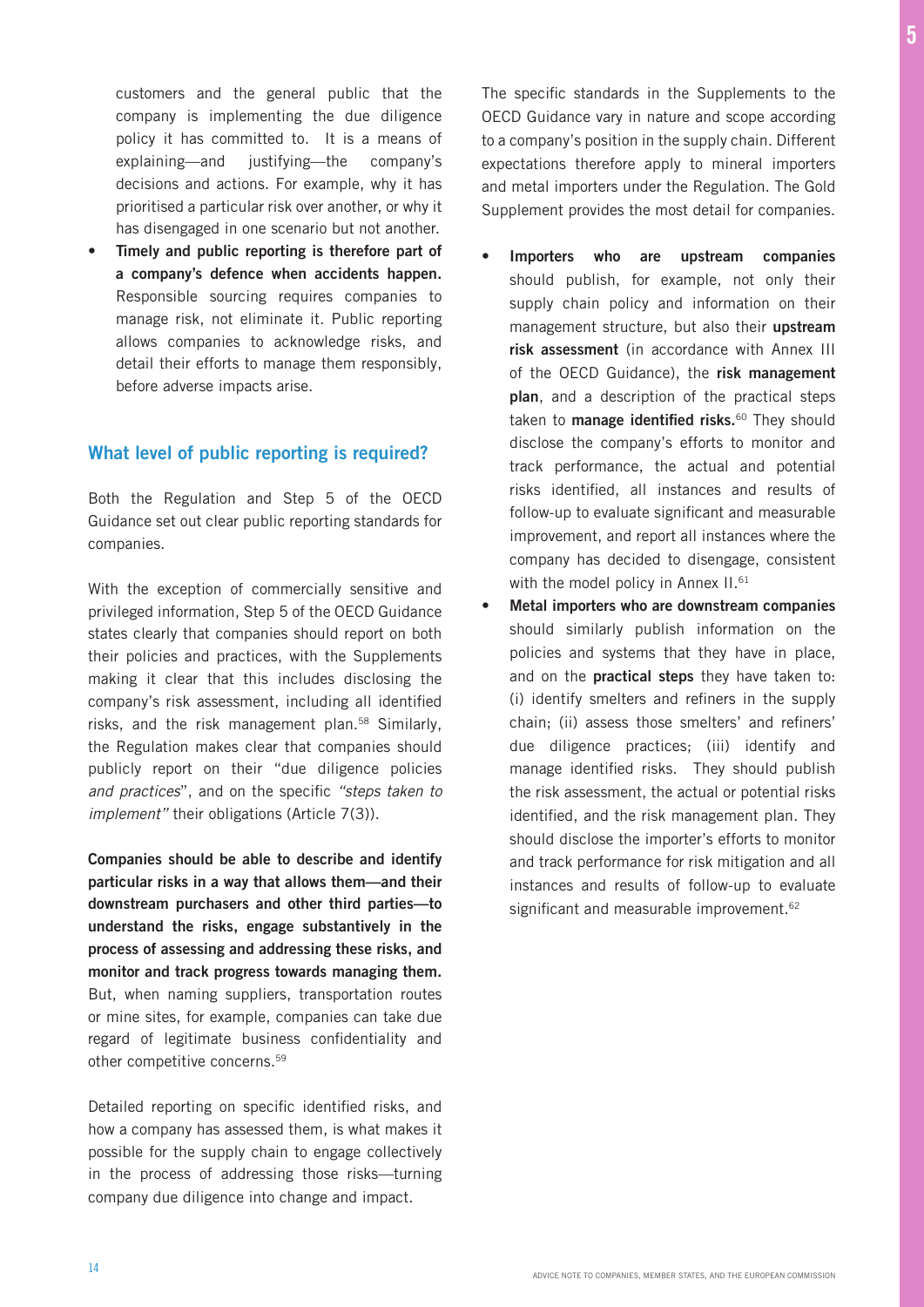#### We recommend that:

- All Union importers publish *detailed, measurable* information on their due diligence policies and practices, in accordance with Step 5 of the OECD Guidance.
- Specifically in relation to identifying, assessing and managing risks, this includes publishing—with due regard to legitimate business confidentiality and competitive concerns: (i) the importer's detailed risk assessment, including detailed information on any specific risks identified during the risk assessment; and (ii) the importer's risk management plan, including detailed information on:
	- the practical steps taken to manage each identified risk and why, such as information on each decision to disengage (and why) and an explanation of how and why the company has prioritised risks; and
	- the efforts made by the importer to monitor and track performance for risk mitigation and all the instances and results of follow-up to evaluate significant and measurable improvement.
- All Union importers consider what strategies that they can use to report on risks to the greatest extent possible while respecting legitimate confidentiality and competitive concerns (e.g. by providing for relevant exceptions in confidentiality clauses or by anonymising the source of information).
- Metal importers publish the names and addresses of all identified smelters/refiners in their 3TG supply chains and publish audit reports or assessments that they have commissioned with respect to their own due diligence efforts or that of a smelter or refiner.
- All Union importers who are smelters or refiners publish their full audit reports, in accordance with Step 4 of the OECD Guidance.

## (E) RECYCLED AND SCRAP MATERIALS (ARTICLE 7)

Companies that import 3TG as recycled or scrap material are within the scope of the Regulation, but are subject to reduced due diligence requirements (Article 1(6) and Article 7(4)). An importer who can "reasonably conclude" that metals are derived *only*  from recycled or scrap sources must: (i) publicly disclose its conclusion; and (ii) describe in reasonable detail the supply chain due diligence measures it exercised in reaching that conclusion (Article 7(4)).

The due diligence that these importers carry out is important in part because the scale of the trade in scrap and recycled 3TG is significant. Recycled gold, for example, is a major part of the gold supply chain; it accounted for as much as a third of global gold supply in 2015.<sup>63</sup> It is also a known weak-spot in the supply chain, with material from conflict-affected and high-risk areas mislabelled as scrap in an effort to evade scrutiny. Like other forms of 3TG, scrap or recycled metals can be linked to high-risk suppliers and high-risk locations, including through trading or transit hubs, where scrap material may be mixed with mined material from high-risk locations.<sup>64</sup>

Inadequate due diligence by importers of recycled or scrap material could therefore allow high-risk supply chains to be left unchecked.

## We recommend that importers of recycled and scrap material:

- **Publish** detailed information on the steps they have taken to implement Article 7(4), including: (i) a description of the evidence they have relied on; (ii) the steps they have taken to verify information received from suppliers.
- Comply in full with the due diligence standards in the OECD Guidance, including specific recommendations for recyclers and traders of recycled material.
- Recognise their due diligence responsibility, and do not uncritically accept the accuracy of all material designated as scrap or recycled.

See Sections 7 and 8 for recommendations to Member States and the Commission.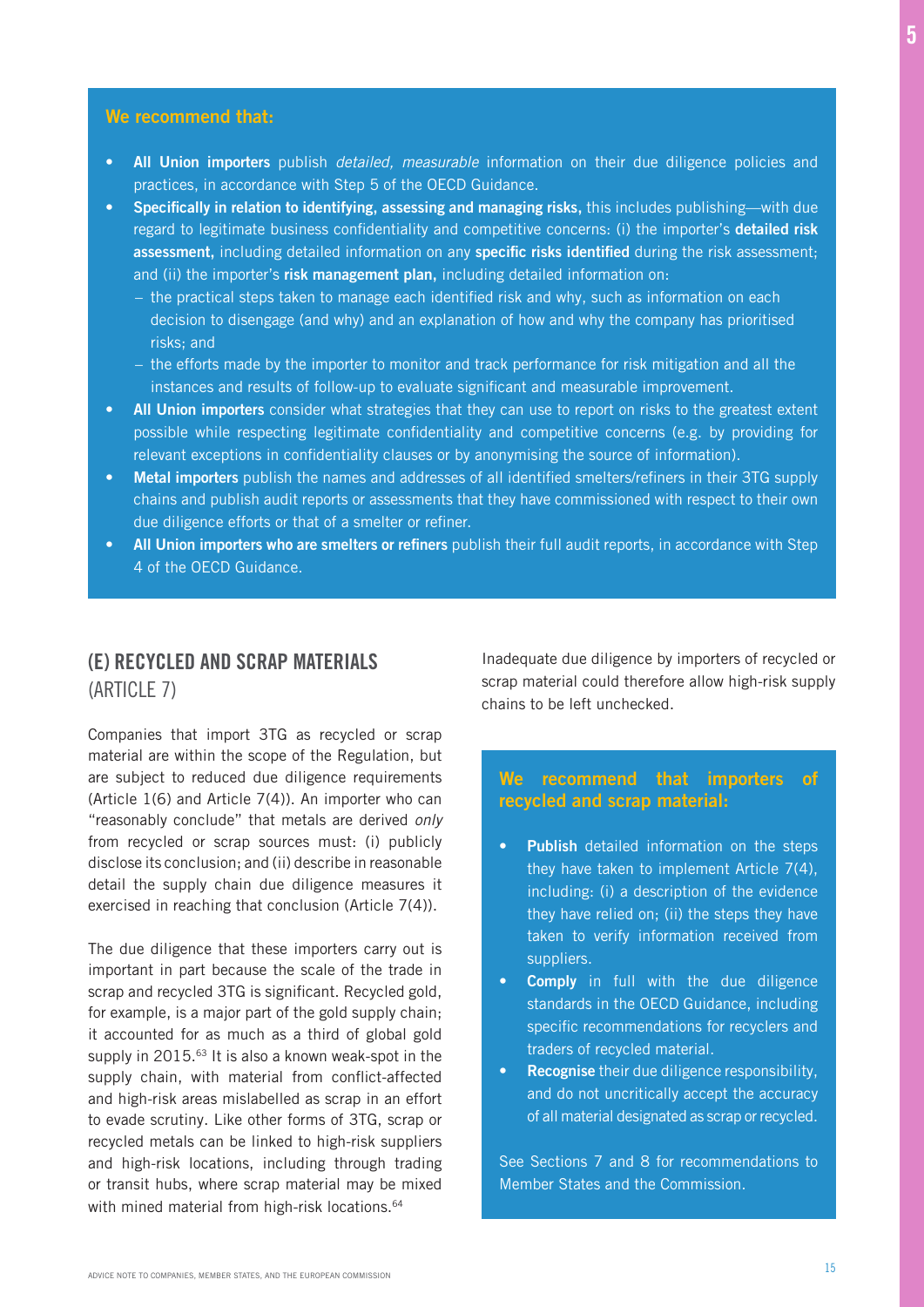7

## 6. WHAT SHOULD COMPANIES NOT COVERED BY THE REGULATION DO IF THEY USE OR TRADE MINERALS, OR PRODUCTS CONTAINING **MINERALS?**

Companies further downstream who bring 3TG into the EU—for example in products or components—are not currently covered by the Regulation. However, the Commission has made clear that it expects downstream companies to meet the standards of the Regulation and the OECD Guidance—otherwise, they face the possibility of mandatory rules in the future. It has made a number of commitments in relation to downstream companies—such as developing reporting tools and standards to promote due diligence, setting up a new "transparency database" and making respect for the OECD Guidance a condition for its own public procurement contracts. See Section 8(f) of this note.

To meet their existing responsibility to respect human rights, all companies in the minerals supply chain should already have put in place and be implementing the due diligence systems and processes set out in the OECD Guidance. The OECD Guidance covers the entire mineral supply chain, from mine to end-user, and all minerals—not just **3TG.** Its underlying premise is that supply chain due diligence works most effectively when it successfully engages and mobilises the resources and leverage of the entire supply chain in responding to risks. The EU and its Member States endorsed and committed to promoting the OECD Guidance in 2011, thereby expecting *all companies along mineral supply chains*  to carry out supply chain due diligence in line with its standards. The EU is currently the Chair of the multistakeholder group that oversees the development and implementation of the Guidance.

## We recommend that:

All companies who are outside the scope of the Regulation, but use and/or trade minerals or metals in any form, including products containing those minerals, carry out supply chain due diligence in line with the OECD Guidance.

• Downstream companies that use and/ or trade minerals or metals, or products containing minerals, publish Step 5 due diligence reports, e.g. through the Commission's "transparency database" once it is established.65

See Sections 7(e) and 8(f) of this note for recommendations to Member States and the Commission in relation to downstream companies.

## 7. MEMBER STATES' OBLIGATIONS

Member States are subject to a number of obligations that apply before January 2021 (see below). In addition, early preparatory work by Member States will likely help to set harmonised enforcement standards; identify and stimulate early implementation by importers; educate importers, particularly smaller companies, about the Regulation's requirements; and provide competent authorities with experience in monitoring supply chain due diligence before 2021.

Before 1 January 2021, Member States are required to carry out the following:

- Inform the Commission of the names and addresses of their competent authority by 9 December 2017 (Article 10(1)).
- Obtain information from customs authorities on annual import volumes per Union importer, and provide this information on request to the Commission (Article 18). See Section 8(e) of this note.
- Identify all Union importers in their jurisdiction for the purposes of monitoring and reporting on implementation (Articles 3(2), Articles 10-13 and Article 17).
- Cooperate to build the capacity and tools needed to ensure harmonised enforcement and effective implementation of the Regulation throughout the Union (Recital 20, Article 3(2), Articles 10- 13 and Article 17).
- Lay down rules applicable to infringements, and notify the Commission of these rules (Recital 20, Article 14).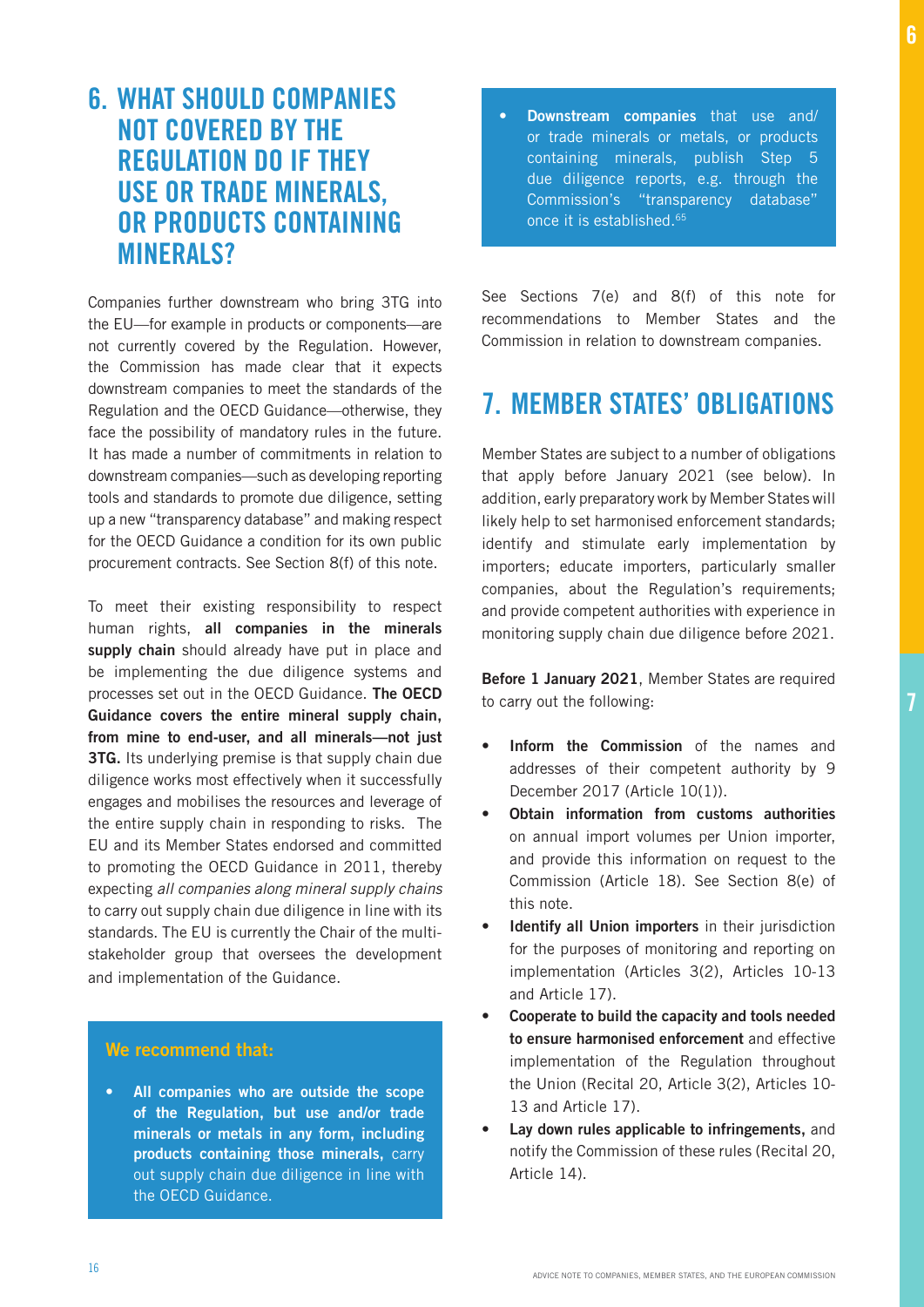## (A) SCOPE OF EX-POST CHECKS (ARTICLE 11)

The Regulation requires Member State Competent Authorities (MSCAs) to carry out "appropriate" expost checks, including on-the-spot inspections, in order to "ensure that Union importers of minerals or metals comply with the obligations in Articles 4-7" (Article 11). MSCAs are required to take a risk-based approach, and, on the basis of their risk assessment, carry out ex-post checks that examine at a minimum:

• Union importers' implementation of their obligations;

- Documents and records that "demonstrate the proper compliance" with those obligations; and
- Audit obligations.

It is therefore insufficient to rely exclusively on a company's due diligence report or its audit report. As Article 11 makes clear, Member States have a much broader obligation—to evaluate what steps a company has taken, and is taking, *in practice* to implement their due diligence obligations.

#### BOX 7: Taking a risk-based approach

Member States have substantial experience in using a risk-based approach to assess companies' due diligence processes, social and environmental reporting and risk management systems in different sectors (for example, the EU Anti-Money Laundering Directive, the EU Timber Regulation, the UK Modern Slavery Act, and the UK Bribery Act). In the context of this Regulation, a risk-based approach requires MSCAs to prioritise assessing the due diligence processes and practices of those companies whose supply chains have, or are likely to have, the highest risks—of corruption, money laundering, conflict finance or human rights abuse. The level of risk is determined by the likelihood that the risk materialises and the potential severity of the subsequent harm. A risk-based approach encourages Member States to draw on the full range of information available, including the due diligence reporting of companies and other publicly available information—such as civil society reports and reports by international organisations—to assess whether particular sectors, transactions or supply chains are high-risk. Authorities can use this approach to focus their efforts on driving impact where it is most needed.

A company that openly sources minerals from a conflict-affected or high-risk area is not necessarily higher risk than a company which is under suspicion of fraud, which buys 3TG from a known transit hub for smuggled minerals, which suddenly starts trading large volumes of scrap, or which is routinely missing key documentation.

Member States should build on their experience with anti-money laundering and other risk-based systems to ensure that they take a harmonised approach to understanding risk in 3TG supply chains, and to prioritising checks on Union importers. For example, a risk-based approach could involve prioritising checks on companies:

- which source from known transit hubs for minerals from conflict-affected and high-risk areas and other red flag locations (as defined in the OECD Guidance)
- which source from higher risk suppliers
- based on past performance and disclosure
- which have been named in relevant public reports by international organisations, civil society organisations or other third parties
- which are reasonably suspected of, or at higher risk of, committing or contributing to fraud, money laundering, corruption or bribery, or the other types of risks set out in Annex II of the Guidance
- which are otherwise the subject of "substantiated concerns" by third parties or other relevant information (Article 11(2))
- which appear to be making use of volume thresholds or scrap exceptions to avoid scrutiny.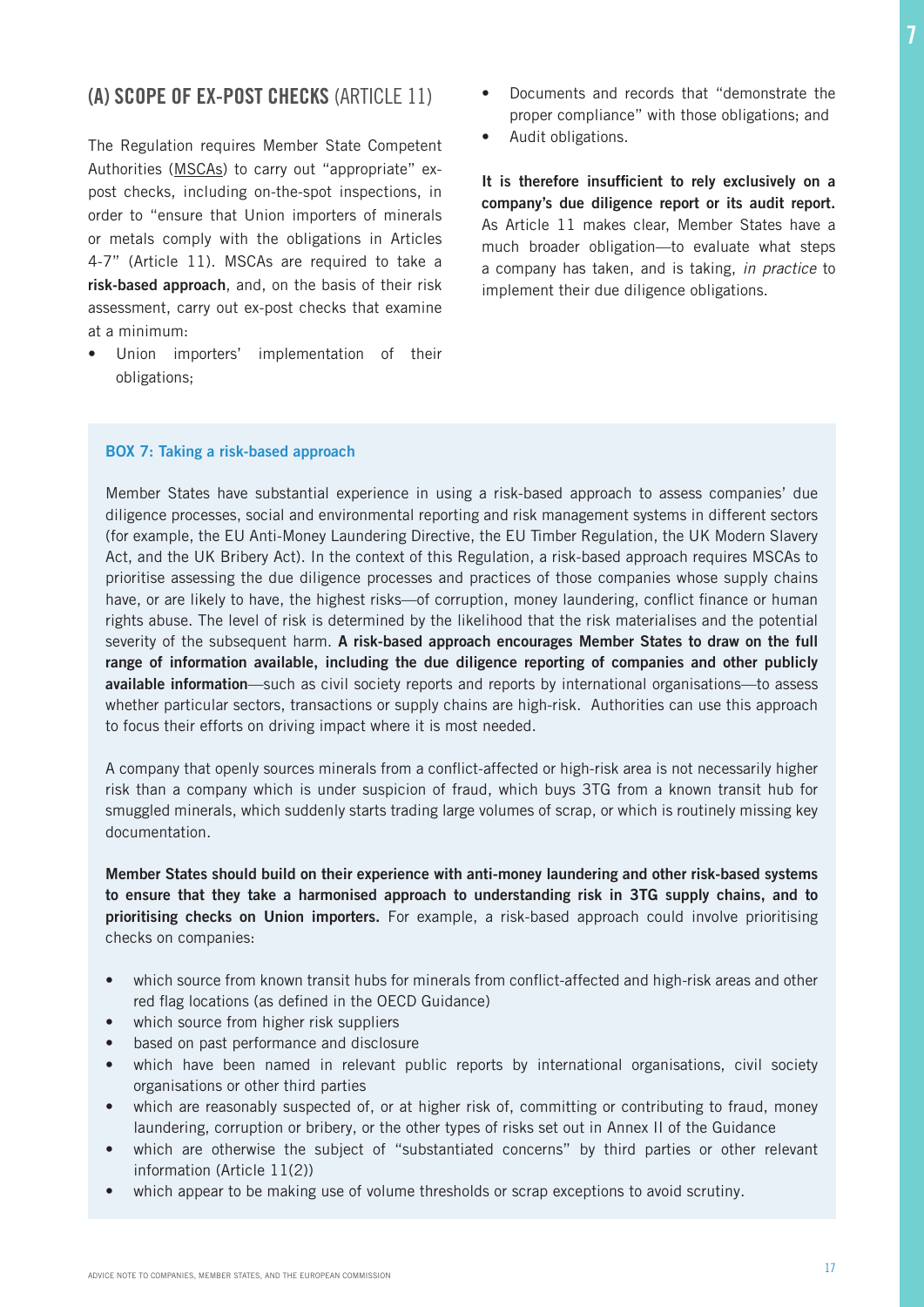## What are the risks of relying exclusively on audits or membership of a recognised scheme?

In doing their assessment, MSCAs can take into account—but should *not* exclusively rely on—a company's audit, membership of a recognised scheme or presence on the Commission's list of global responsible smelters and refiners. A review of audit reports or membership of a recognised scheme is only one aspect of the assessment. In order to draw conclusions about the quality of due diligence *practices*, MSCAs will need to draw on diverse sources of information—including public reports by international organisations, governments, civil society, and local and international media, and industry literature. The OECD Guidance expects companies to take into account a wide range of information when assessing risk in their supply chain, and Member States should apply a similar standard. For example:

• MSCAs cannot simply assume that companies that have been audited, or who are members of recognised schemes, meet the full requirements of that scheme by virtue of their membership alone. Industry schemes may include among their members, and may do for some time, noncompliant companies, or companies that are subject only to private reviews or assessments. Some schemes do not monitor their members' due diligence practices or enforce their own standards. Others may claim to enforce their standards, for example via private audits or corrective action plans until the next audit, but continue to witness due diligence failings that have gone unaddressed. Audit cycles can be as long as three years which means these failings could be unaddressed for some time.

Member States should not assume that smelters and refiners on the Commission's list are compliant. Depending on how robust the mechanism is for monitoring and enforcing the Commission's list<sup>66</sup>, it seems unlikely that the Commission or other independent assessor will be in position to carry out ongoing assessments of the due diligence practices of all companies on the list—particularly non-EU companies who do not supply directly to the EU. There is therefore a risk that a non-compliant company sits on the list for some time, while benefiting from the reduced oversight and scrutiny that presence on the Commission's list brings.

See Section 5(c) of this note and the case studies in Box 6 on page 12 for more detail.

## What level of public reporting is required of companies?

For a detailed explanation of the public reporting standards expected of Union importers under the Regulation and the OECD Guidance, see Section 5(d) of this note.

In order to meet the standards for ex-post checks set out in Article 11 of the Regulation and to properly assess whether an importer's due diligence meet the Regulation's standards in full—on paper *and in practice*—we recommend that Member States take all reasonable steps to do the following:

- Agree on harmonised criteria to determine the features which make a company or supply chain higher risk for the purposes of ex-post checks, to be periodically reviewed in consultation with the European Commission. This should take account of all red flags under the OECD Guidance, not just stated country of origin.
- Assess information published on the Union importer's website in accordance with Article 7(3) of the Regulation and the OECD Guidance, and any other documents and records provided by the company to the MSCA as evidence of compliance—such as the quality of the risk assessment and the risk management plan.
- Assess relevant public information on the company and its supply chain, such as suppliers' due diligence reports, public reports by international organisations, governments, civil society, and local and international media and industry literature.
- Assess information provided to the MSCA by third parties (including as substantiated concerns under Article 11(2) of the Regulation).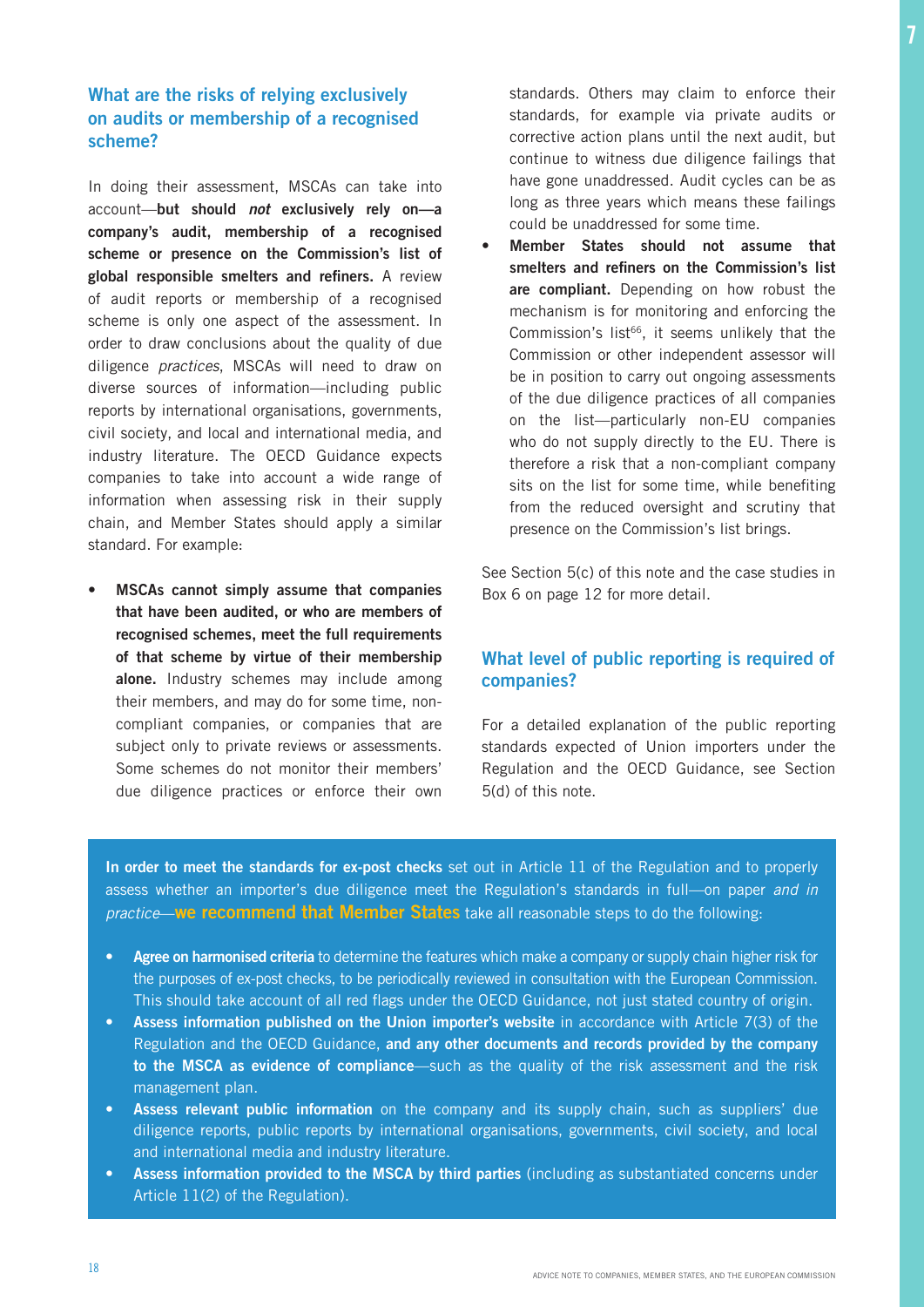- Assess available third-party audit reports and evidence of conformity with a recognised scheme, provided by the importer in accordance with Article 7(1) of the Regulation. MSCAs should review audit reports and all evidence available to the auditor, in order to determine whether the audit complies with Article 6 on paper and in practice, and to gather evidence on the company's due diligence practices.
- Carry out on-the-spot inspections, per Article 11(3) of the Regulation.
- Request access to and assess other relevant information from the importer, such as available upstream risk assessments and incident reporting.
- Carry out a reasonable number of interviews with various functionaries of the company, including company management, and with programmes and auditors (where relevant), and relevant external stakeholders.
- Verify information received from companies, programmes, and auditors, including by the methods listed above.

MSCAs should carry out these steps when assessing the due diligence practices of both: (i) Union importers who carry out audits under Article 6 of the Regulation; and (ii) metal importers who claim the audit exemption under Article 6(2).

## (B) EX-POST CHECKS OF METAL IMPORTERS CLAIMING THE AUDIT EXEMPTION

Metal importers are exempt from the audit requirements if they make available, to the relevant competent authority, "substantive evidence, including thirdparty audit reports" demonstrating that all smelters and refiners along their supply chain "conform to the provisions of this Regulation" and therefore to the OECD Guidance (Article 6(2)). This is deemed to be the case if the metal importer sources exclusively from the list of smelters and refiners that the Commission is required to establish under Article 9.

## If a metal importer claims the audit exemption, we recommend that MSCAs:

- Carry out a reasonable assessment of the quality of the metal importer's own due diligence—on paper and in practice through the steps listed above.
- Assess whether the metal importer has provided "substantive evidence, including third-party audit reports, demonstrating that all smelters and refiners in their supply chain comply with this Regulation" (Article 6(2)).

In order to assess whether a metal importer has provided "substantive evidence", MSCAs will need to determine whether the metal importer has provided sufficient evidence for the MSCA to do its own riskbased evaluation of the quality of the smelters' and refiners' due diligence practices. Similar to the recommendations under Section 7(a) above, MSCAs will need to carry out a reasonable assessment not only of the **evidence provided** to the MSCA by the metal importer, but also of: (a) relevant publicly available information, such as audit reports, suppliers' due diligence reports, public reports by international organisations, governments, civil society, and local and international media and industry literature; (b) other documents or records which may be provided to the MSCA by the metal importer or by its smelters/ refiners—including by conducting interviews and by taking steps to verify information received; and (c) the quality of information published by the metal importer and its smelters/refiners.

Member States should not demand that metal importers source exclusively from certified or compliant smelters and refiners. Neither the Regulation nor the OECD Guidance require this. A metal importer may source from a smelter or refiner who has not, for example, carried out an audit or is otherwise improving its due diligence systems in order to comply with the OECD due diligence standards—provided the metal importer itself complies with the due diligence standards in the Regulation and demonstrates that it is working with the smelter/refiner to manage this risk within a reasonable timeframe. The OECD Guidance gives companies room to improve their practices over time, but they should demonstrate "significant measurable improvement" within a reasonable timeframe when, for example, managing identified risks.<sup>67</sup> Assessing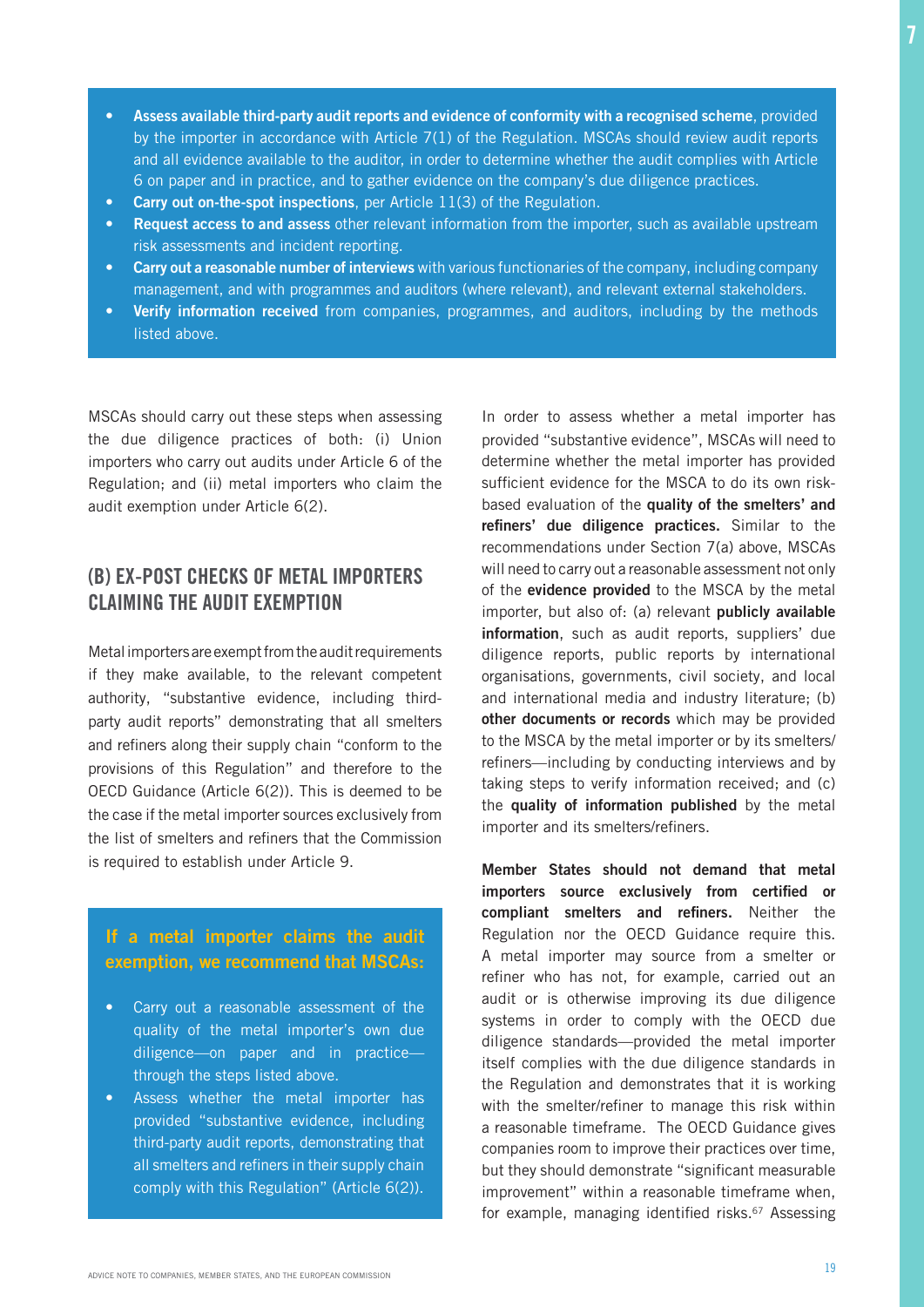measurable improvement requires the company to put in place clear performance objectives and indicators in accordance with Step 3 of the OECD Guidance, and regularly report on its due diligence practices as described by Step 5 of the OECD Guidance.

Additionally, through the system of notices of remedial action under Article 16 of the Regulation, Member States have an opportunity to ensure that metal importers work with their smelters and refiners to drive improvements in their practices and impact along the supply chain, in accordance with the OECD Guidance.

## (C) SUBSTANTIATED CONCERNS (ARTICLE 11(2))

The Regulation requires MSCAs to carry out ex-post checks when they are in possession of "relevant information, including on the basis of substantiated concerns by third parties, concerning the compliance of a Union importer" (Article 11(2)).

## We recommend that Member States / MSCAs:

- Create an accessible, secure, and userfriendly means of submitting information, including for civil society and journalists working in producer countries.
- Acknowledge receipt of relevant information, including a substantiated concern, within a reasonable timeframe following receipt and request additional information where needed.
- Investigate companies subject to a substantiated concern within a reasonable timeframe following receipt, taking into consideration national administrative procedural rules.
- Keep complainants and informants adequately informed about the investigation/handling of the complaint within a reasonable timeframe.
- Make full use of the EU's diplomatic and foreign policy instruments to protect civil society space in producer and transit countries.
- Where an infringement is identified, or where a company's reporting is found

to be fraudulent, take all appropriate enforcement measures in line with national legislation regarding implementation of the Regulation (see Section 7(d) on 'Addressing infringements' below).

• Publish substantiated concerns, and subsequent findings or determinations.

Any third party, including governments, businesses and civil society, should be able to submit a substantiated concern.

## (D) ADDRESSING INFRINGEMENTS (ARTICLE 16)

Member States are required to lay down the rules applicable to infringements (Article 16). As part of this obligation, we recommend Member States agree as soon as possible on a harmonised system for penalties.

## We recommend that Member States / MSCAs:

- Harmonise any rules applicable to infringements across the Union to avoid authority shopping.
- Agree on a harmonised system for penalties for: (i) instances of fraudulent reporting; (ii) where an importer fails to carry out remedial action within the proposed timeframe; and (iii) in the event of an importer's significant or persistent failure to comply with its obligations under the Regulation.
- Take all measures necessary to ensure that rules applicable to infringements are implemented, and ensure that penalties are effective, proportionate and dissuasive.
- Publish notices of remediation, and set a clear deadline for remedial action to be taken by the company.
- Ensure any such notices address *all* infringements of due diligence obligations under Articles 4-7 of the Regulation, including infringements of public reporting obligations (Article 7).
- Publish companies' plans for remedial action (or require that the company does so).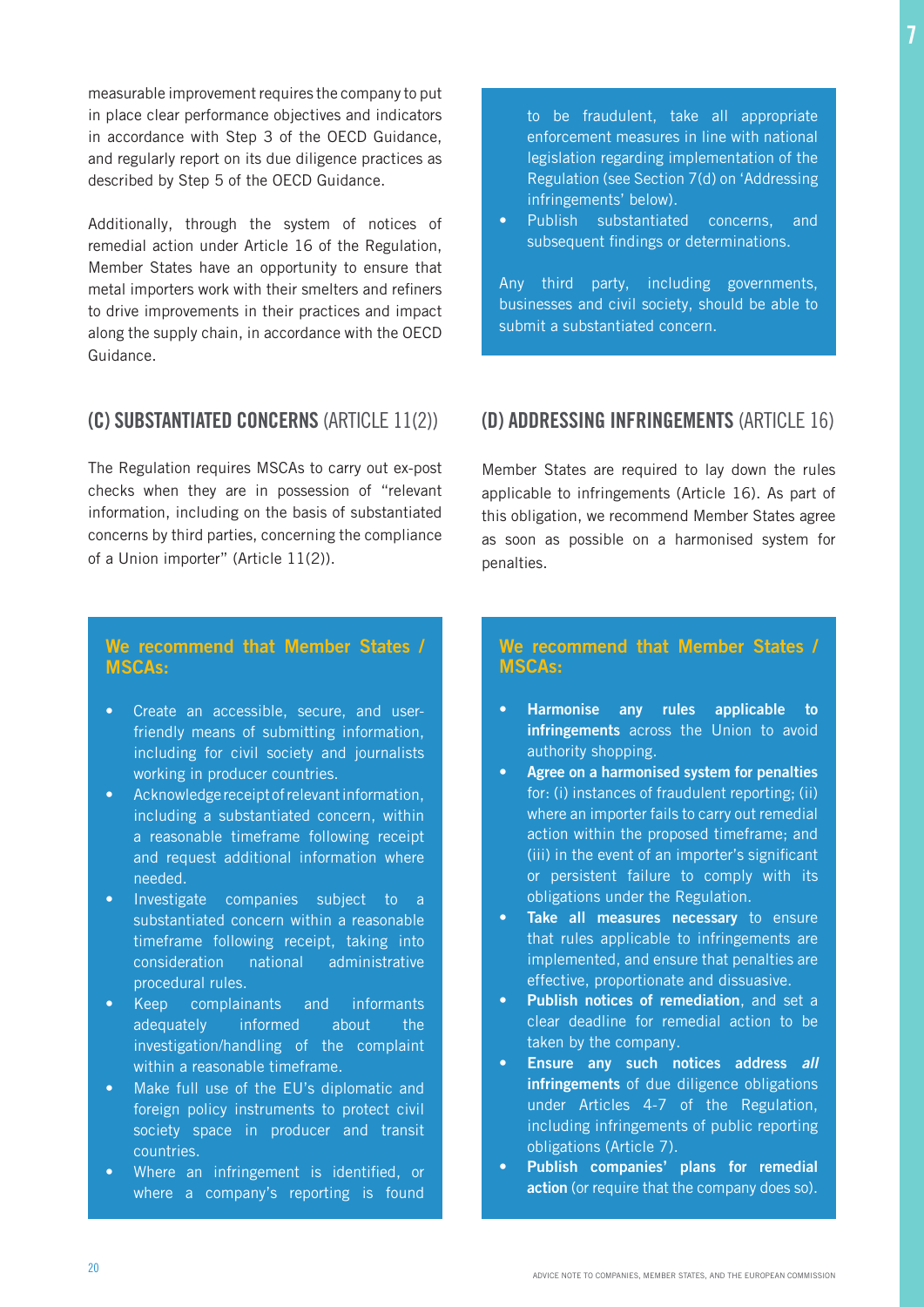## (E) DOWNSTREAM COMPANIES

The OECD Guidance and the UNGPs make clear that all companies along the supply chain have a responsibility to carry out supply chain due diligence. EU Member States have endorsed and committed to promote implementation of the OECD Guidance, in its entirety, including for downstream companies.

The Commission has made clear that it expects downstream companies who are not covered by the Regulation's mandatory requirements to meet its due diligence standards—otherwise, they face the possibility of mandatory rules in the future. See Section 8(f) of this note on the Commission's commitments in relation to downstream companies, including in relation to their forthcoming "transparency database" and conditions for their own public procurement contracts.

Downstream companies play an important role within the supply chain, using their leverage to influence, educate or train upstream suppliers or engage with relevant stakeholders. Downstream companies also import large volumes of minerals into the EU, connecting EU companies, investors, and consumers to risks along these supply chains. An EU trade policy cannot ignore these risks, or the commercial leverage, this trade brings.

Member States should uphold the commitments they have made in relation to the OECD Guidance, by promoting and actively monitoring the due diligence policies and practices of downstream companies.

## We recommend that Member States / MSCAs:

- Identify relevant downstream companies that import minerals or products containing minerals, using, as a starting point, the 15 product sectors listed in the Commission's Impact Assessment.68
- Publish: (i) reasoned and substantiated estimates of the number of other downstream companies—such as retailers and manufacturers—that use or place

on the EU market products containing minerals, and so should be carrying out due diligence in accordance with the OECD Guidance; (ii) reasoned and substantiated estimates of the number of companies that are meeting the OECD standards and the number that are not; and (iii) details about the practical steps the Member State is taking to close this gap.

- Encourage relevant downstream companies to carry out due diligence in accordance with Steps 1-5 of the OECD Guidance, and to register public Step 5 reports with the Commission's transparency database, once it is established.
- Follow the Commission's lead by committing to procure relevant products only from companies who: (i) demonstrate due diligence policies and practices in alignment with the OECD Guidance, including Step 5 reports; and (ii) register Step 5 reports with the Commission's transparency database, once it is established.

## 8. THE EUROPEAN COMMISSION'S OBLIGATIONS AND **COMMITMENTS**

(A) RECOGNITION OF DUE DILIGENCE SCHEMES (ARTICLE 8 AND RECITAL 14)

*"Union importers retain individual responsibility to comply with the due diligence obligations set out in this*  Regulation. However, many existing and *future supply chain due diligence schemes ('due diligence schemes') could contribute to achieving the aims of this Regulation…"*  (Recital 14)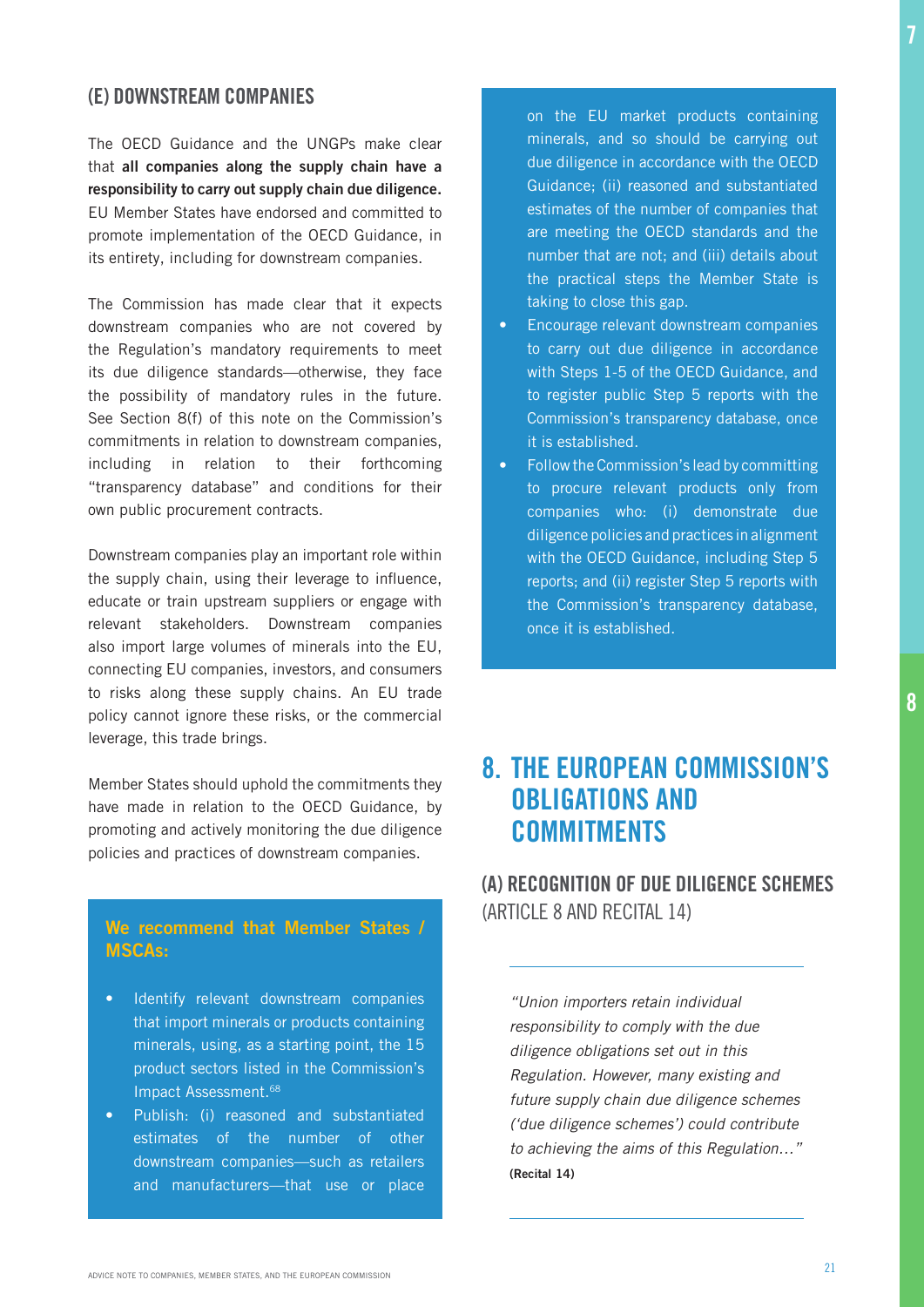Under the Regulation, "governments, industry associations and groupings of interested organisations" with due diligence schemes in place may apply to the Commission to have their supply chain scheme(s) "recognised" (Article 8(1)). The Commission is required to adopt delegated acts setting out the methodology and criteria allowing it to assess whether such schemes "facilitate" the fulfilment of the requirements of the Regulation by economic operators (Article 8(2)). If the Commission determines that the scheme, when effectively implemented, "enables" the importer to comply with the Regulation, it shall adopt an implementing act granting the scheme a "recognition of equivalence" (Article 8(3)).

The Regulation makes clear that, in order to be recognised by the Commission as "equivalent" to the Regulation's requirements, schemes should be fully aligned with the standards and principles under the OECD Guidance (bold added):

*"Such schemes should incorporate the overarching due diligence principles, ensure that scheme requirements are aligned to*  the specific standards in the OECD Due Diligence Guidance *and meet the procedural*  requirements such as stakeholders' *engagement, grievance mechanisms and responsiveness".* (Recital 14)

Both the Regulation, and the OECD Guidance on which it is based, recognise that industry schemes can play an important role in facilitating company due diligence.<sup>69</sup> They can provide companies with information, training, template policies, supplier questionnaires and contract clauses, as well as other tools to help companies in their due diligence efforts. Industry schemes can also help coordinate, facilitate, and multiply joint efforts of a supply chain or industry e.g. by helping to exercise leverage over shared suppliers.

Companies have an individual responsibility to meet the due diligence requirements, and Member States are responsible for ensuring that they do. Transferring either of these responsibilities to a small number of selective, paid-for industry schemes, and effectively allowing them to self-police, is not envisaged under the law or the underlying Guidance. It is therefore important that schemes are not moved beyond the appropriate role envisioned for them under the OECD Guidance and the EU Regulation. However, if robust standards are not upheld, the Commission's recognition of schemes risks doing just this.

The recognition can thereby impact, and potentially undermine, the effectiveness of the Regulation, in several ways. For example:

- The Commission's recognition will have a significant impact on the degree of scrutiny and oversight to which companies that are members of those schemes will be subject. Although under the Regulation importers who are members of recognised schemes retain individual responsibility for their due diligence and remain subject to ex-post checks, they will be seen as less risky than non-members. Member States, the Commission and downstream customers will likely presume that individual companies are managing risks in their supply chains effectively while they remain a member. As Member States are using a risk-based approach, this will impact on the level of scrutiny and oversight—even for an otherwise high-risk supply chain. The same is true of downstream companies, whose scrutiny and pressure on their suppliers is crucial to translating due diligence into positive impact on supply chains.
- The recognition of schemes will also have a direct impact on the make-up of the list of global responsible smelters and refiners developed under Article 9, which will in turn influence oversight of companies sourcing exclusively from this list—again, by both Member States and downstream companies. It also impacts the audit exemption under Article 6(2). See Section 8(b) on the list of global responsible smelters and refiners.

The recognition also risks effectively compelling companies—including small to medium sized enterprises (SMEs)—to become a member of an industry scheme, and affording excessive advantages to members of private, selective, and paid industry-led schemes. Membership of a scheme is not a condition of doing effective due diligence in accordance with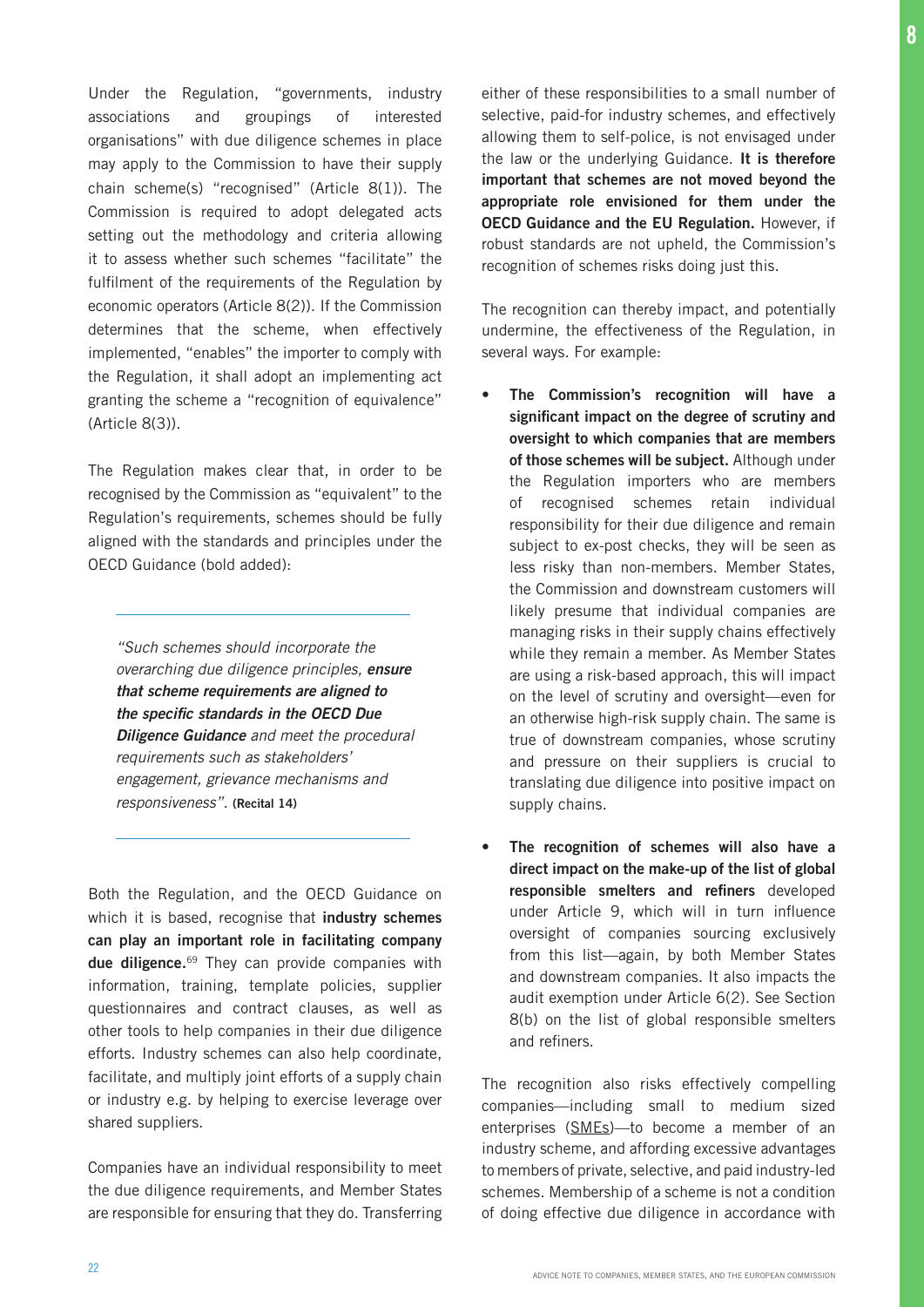the OECD Guidance or the Regulation, and the Commission and Member States should make this clear both in principle and practice.

As noted in Section 7(a), the Commission cannot simply assume that individual members of recognised schemes meet the full requirements of that scheme by virtue of their membership alone. Industry schemes may include among their members, for some time, non-compliant companies, or companies that are subject only to private reviews or assessments. Some schemes do not monitor their members' due diligence practices or enforce their own standards. Others may claim to enforce their standards, for example via private audits or corrective action plans until the next audit, but continue to witness due diligence failings that have gone unaddressed. Audit cycles can be as long as three years which means these failings could be unaddressed for some time.

For these reasons, it is critical that the Commission recognises only those industry schemes: (i) whose

requirements are fully aligned with the standards in the Regulation and the OECD Guidance; and (ii) that properly enforce their requirements and police their members. If the Commission accredits schemes whose requirements fall below these standards or schemes who do not carry out robust, regular, ongoing and transparent enforcement of their requirements—it risks undermining the effectiveness of the Regulation. Non-aligned companies may use membership as an easy response to questions from downstream buyers, investors and governments who might otherwise put pressure on the company to tackle problems.

The Commission's assessment must therefore include a thorough review of the due diligence policies and practices of a representative sample of member companies of each scheme. It should also involve thorough and regular re-assessments of the scheme, its enforcement mechanisms and of member companies' due diligence practices.

#### We recommend that the Commission:

- Ensures that both its assessment and regular re-assessments of due diligence schemes include:
	- A thorough analysis of a schemes' paper-based requirements; and
	- A thorough analysis of whether those requirements are being monitored and enforced effectively against its member companies, including through a thorough assessment of audit practices, programme mechanisms and the due diligence practices of a representative, context-based sample of member companies in order to determine the degree to which member companies are likely aligned with the requirements of the relevant scheme.
- Recognises only those schemes whose standards are fully aligned with the OECD Guidance, including full and detailed public reporting requirements in line with Step 5 of the Guidance (see Section 5(d) of this note on public reporting).
- Ensures that the delegated act sets out a clear methodology and criteria for the Commission to:
	- Regularly verify and re-assess recognised schemes, their enforcement mechanisms and the due diligence of individual members against the OECD Guidance and the Regulation, identify deficiencies in schemes and define a reasonable timeframe for schemes to remedy deficiencies (Articles 8(4), 8(6) and 8(7));
	- Effectively assess and recognise new schemes, to avoid any risk that delays in assessments distort the market, reduce competitiveness or negatively impact the supply chain from conflict-affected and high-risk areas; and
	- Publish the Commission's assessments and re-assessments, and any notices received from the owner of a scheme under Article 8(5).
- Consults with the OECD Secretariat prior to adopting an implementing act granting a scheme recognition of equivalence (Article 8(3)).
- Clarifies publicly that companies can and should carry out due diligence, and remain individually responsible for their own due diligence, where they opt not to join a scheme for cost or other reasons.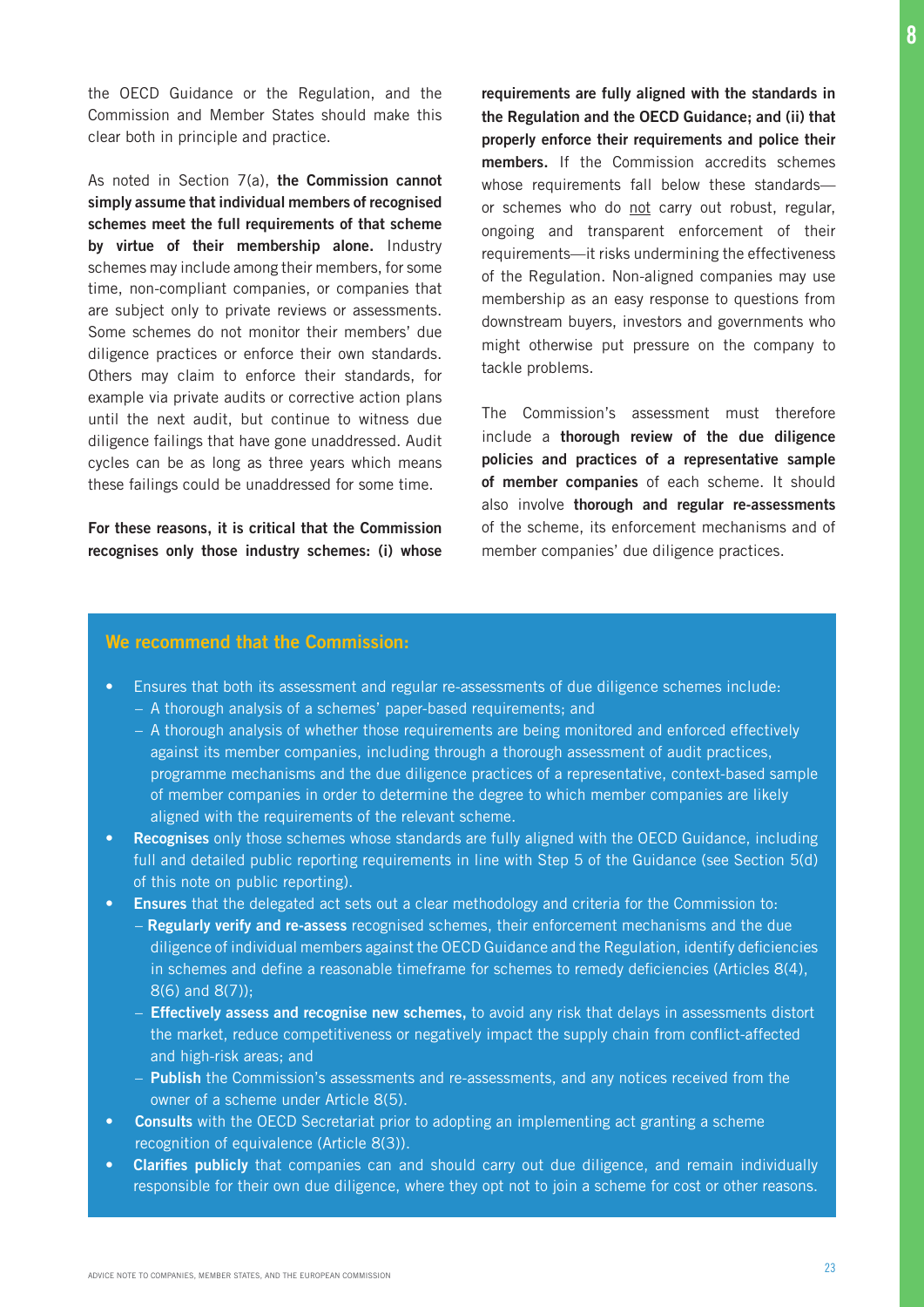## (B) THE LIST OF GLOBAL RESPONSIBLE SMELTERS AND REFINERS (ARTICLE 9)

The Regulation requires the Commission to establish an up to date, public list of "global responsible smelters and refiners" (Article 9). The aim of the list is to "provide transparency and certainty to downstream economic operators as regards supply chain due diligence practices" (Recital 16).

The list, which is effectively framed as a list of EU certified smelters and refiners, gives the smelters and refiners on the list an EU stamp of approval they are "deemed to fulfil the requirements of this Regulation". In practice, however, the list risks weakening the due diligence standards the Regulation intends to introduce. For example, Member States will limit their scrutiny and enforcement efforts where an importer is on the list. Article 6(2) exempts metal importers who source exclusively from the list from the audit requirements, thereby reducing scrutiny and oversight over those companies. Similarly, because downstream companies are effectively encouraged to source from companies on the list, it encourages them to rely on the list rather than their own individual due diligence efforts.

Further, the way the list is populated under the Regulation privileges members of recognised industry schemes. The proposed list is therefore an important route through which the recognition of industry schemes may impact, and potentially undermine, the effectiveness of the Regulation. It will likely also have a significant influence on the market.

As discussed above (see Section 8(a)), membership of an industry scheme alone does not automatically signal that a company complies with the due diligence standards of the Regulation and the OECD Guidance.

Unless the due diligence practices of listed companies are properly and regularly monitored individually, the list therefore risks giving an EU rubber stamp to companies who are not actually compliant with the Regulation. This is a particular risk with respect to industry scheme members who do not supply into the EU, and so have no reporting obligation to any competent authority. This, in turn, risks undermining the Regulation's underlying objectives—including the specific aim of providing downstream companies

and Member State authorities with sufficient transparency and certainty on the quality of smelter and refiner due diligence.

Given these practical implications, it is critical that the Commission avoids relying exclusively on scheme membership when drawing up the list. The Commission should also take into account information submitted by Member States under Article 17(1) (Article 9(1)), and carry out its own thorough assessments of the due diligence practices of smelters and refiners before adding them to the list. The list needs to be populated by smelters and refiners whose due diligence practices the Commission decides are meeting the Regulation's standards.

## We recommend that the Commission ensures that:

- The due diligence practices of EU and non-EU smelters and refiners are subject to a thorough independent assessment before they are added to the list.
- There is a process in place for ongoing monitoring of members of the list, whether EU or non-EU companies, including mechanisms for whistleblowing, spot checks and making use of information from media, civil society and industry bodies.
- If the Commission finds a case of noncompliance with the Regulation by a smelter or refiner on the list, it has a procedure in place to immediately remove or suspend the company. This procedure needs to be independent of the Commission's obligation to examine whether repeated or significant cases of non-alignment indicate deficiencies in a recognised due diligence scheme (Article 8(6)) and the potential withdrawal of recognition (Article 8(7)).

## (C) HANDBOOK FOR COMPETENT AUTHORITIES (ARTICLE 11)

The forthcoming handbook for competent authorities (Article 11(5)), which provides guidelines for the assessment of companies' due diligence, will be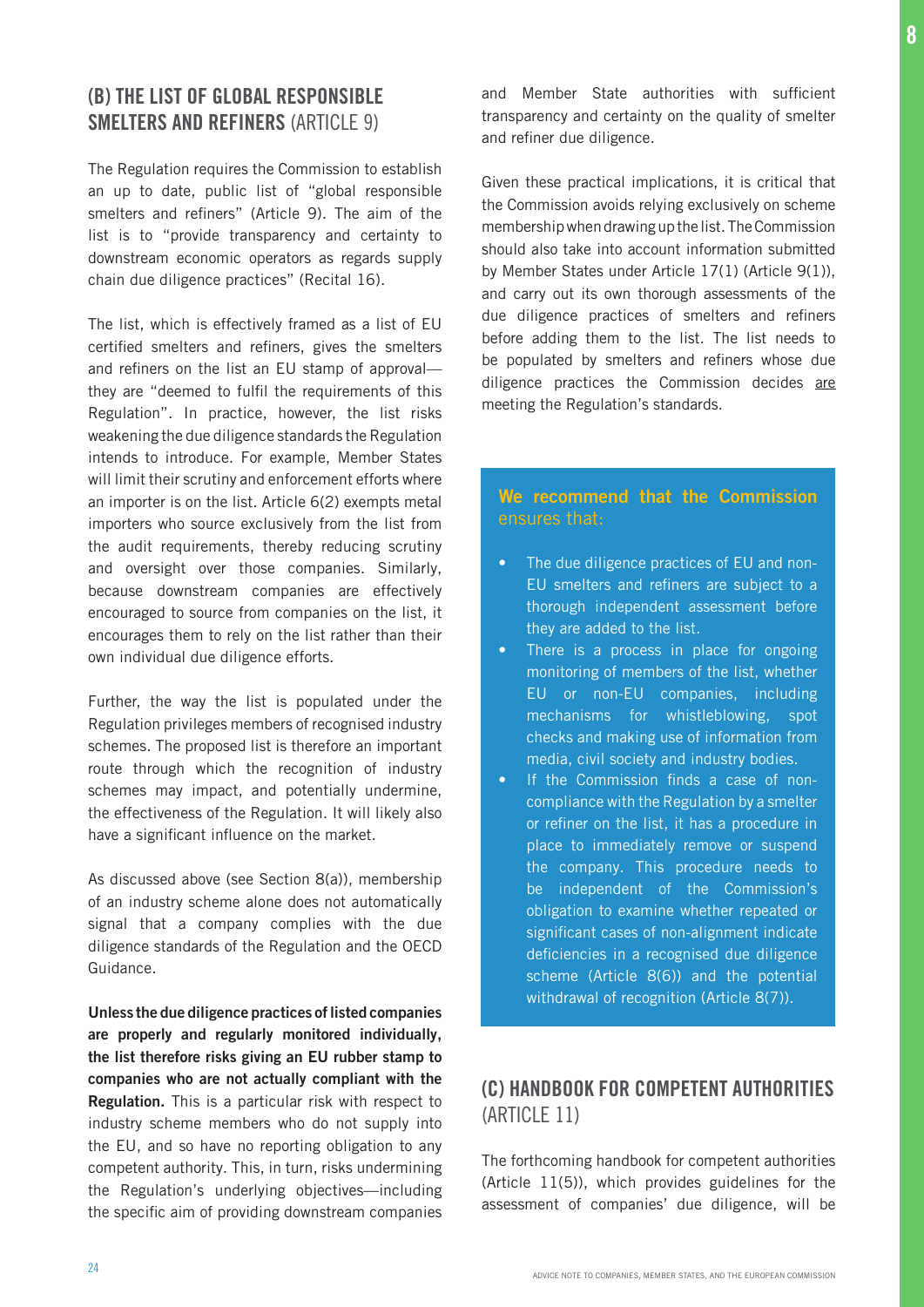important for how competent authorities interpret and enforce the Regulation, whether they do so in a uniform way, the scope of their ex post checks and how they explain the Regulation to companies and industry.

It will be important for MSCAs to include in their ex-post checks a reasonable and risk-based analysis of a *wide range of documentation and evidence* on a company's due diligence practices. MSCAs have a broad obligation under the Regulation, to assess at a minimum:

- Union importers' implementation of their obligations;
- Documents and records that "demonstrate the proper compliance" with those obligations; and
- Audit obligations.

As such, the Commission should explain to Member States the risks of relying exclusively on, for example, a company's audit or membership of a recognised scheme. As we explain in Sections 5(c) and 8(a) of this note, it cannot be assumed that companies meet the Regulation's standards only because they have been audited, or are members of recognised schemes.

In order to draw conclusions about due diligence *practices and implementation of the Regulation*, MSCAs will need to draw on diverse sources of information—including public reports by international organisations, governments, civil society, and local and international media, and industry literature. They will also need to carry out site visits and interviews. See Section 7 for detailed recommendations to Member States.

## We recommend that the Commission's handbook:

• Emphasises the core principles and underlying objectives of due diligence under the Regulation and the OECD Guidance, including its role as a tool that aims to facilitate responsible sourcing from higher-risk locations, rather than encourage irresponsible disengagement.

- Sets out a methodology for Member States to carry out appropriate and harmonised expost checks under Article 11(1), including guidance on:
	- How to determine the features that make a supply chain or company higher risk for the purposes of "risk based" checks; and
	- Substantiated concerns: see our comments on substantiated concerns under Section 7(c) of this note.
- Highlights why a thorough assessment of the quality of due diligence processes and practices is crucial, and the risks of relying exclusively on a company's audit or membership of a recognised scheme.
- Sets out a list of criteria for how Member States should address infringements, including penalties.

## (D) HANDBOOK FOR ECONOMIC OPERATORS AND THE INDICATIVE LIST OF CONFLICT-AFFECTED AND HIGH-RISK AREAS (ARTICLE 14)

The Regulation requires the Commission, in consultation with the European External Action Service and the OECD, to:

- Prepare "non-binding guidelines in the form of a handbook for economic operators, explaining how best to apply the criteria for the identification of conflict-affected and high-risk areas". The handbook must be based on the definition of conflict-affected and high-risk areas in the Regulation and take into account the OECD Guidance (Article 14(1)). It should recognise, for example, that sourcing from conflict-affected and high-risk areas is only one of several red flags under the Regulation and the OECD Guidance.
- Provide an "indicative, non-exhaustive, regularly updated list of conflict-affected and high-risk areas" in accordance with Article 14(2).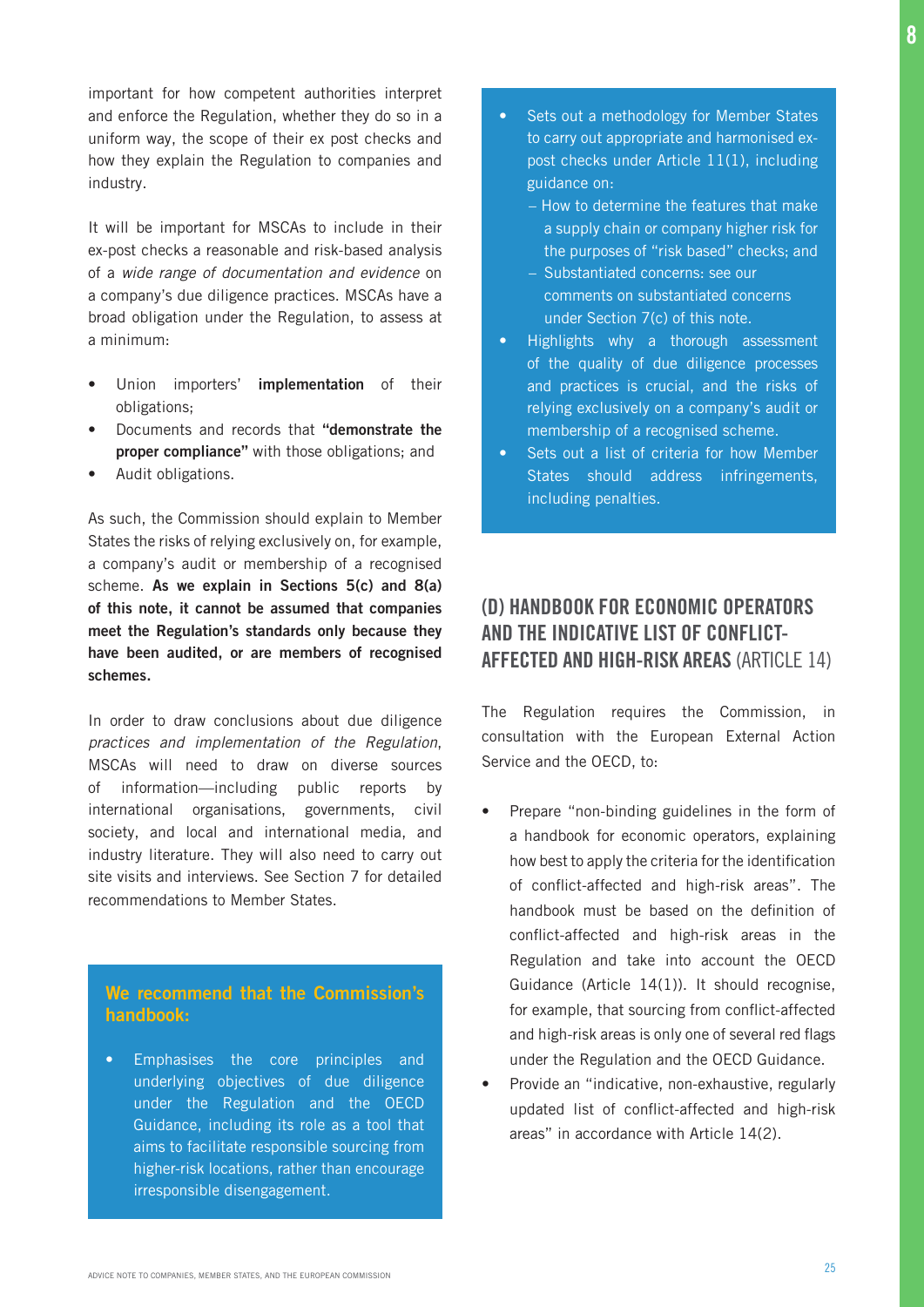## We recommend that the Commission makes clear that:

- Sourcing from a conflict-affected and highrisk area is just one of several red-flags identified by the Regulation and OECD Guidance.
- Responsibility for identifying red flags in the supply chain, including the existence of conflict-affected or high-risk areas and other 'red flag locations', rests with the importer.
- Any list of conflict-affected and high-risk areas is indicative, non-exhaustive and for guidance only, as defined in the Regulation.
- Due diligence is designed to *promote and facilitate* engagement with conflict-affected and high-risk areas.

## (E) VOLUME THRESHOLDS (ARTICLE 1 AND ANNEX I)

Union importers whose annual import volumes for each mineral or metal fall below specific volume thresholds (Article 1(3) and Annex I) are exempted from the Regulation's mandatory requirements. These thresholds—and the gold threshold in particular pose a significant risk to the effectiveness of the Regulation.70 They:

- Allow companies bringing minerals worth millions of euros into the EU to evade any checks—even if they buy directly from a conflict-affected or a high-risk area or other red flag location or supplier; and
- Risk an increase in the number of companies importing 3TG in amounts below the thresholds, which might indicate that companies are exploiting them to circumvent their due diligence obligations.

By exempting these companies from the Regulation's due diligence requirements, the Regulation allows importers to place significant volumes of minerals on the EU market, even if sourced through very high risk supply chains, without scrutiny or transparency. Companies further downstream will either be discouraged from buying from these importers or face unnecessary challenges when doing their own due diligence.

As part of its responsibility to amend the volume thresholds via delegated acts by no later than 1 July 2020 (Article 1(4)), the Commission:

- Has committed to "take due account of the *objectives of this regulation notably as set*  out in recitals (1), [(5a), (8) and (13a)]" and, in particular, to "consider the specific risks *associated with the operation of upstream gold*  supply chains in conflict affected and high risk *areas", including "the position of Union micro and small enterprises importing gold in the EU".71*
- Is required to carry out "appropriate consultations" during its preparatory work, including at expert level and in accordance with the Interinstitutional Agreement on Better Law-Making (Recital 19). In order to "ensure equal participation" in the preparation of delegated acts, the Commission is also required to make sure that the European Parliament and the Council receive all documents at the same time as Member States' experts, and their experts systematically have access to meetings of Commission expert groups (Recital 19).

Given the Regulation's stated objectives, which include breaking the nexus between conflict and illegal exploitation of minerals, the aim of the thresholds cannot be simply capturing the majority of EU trade. To ensure that the Regulation is effective, the Commission must make sure that riskiest imports and transactions are subject to checks.

We therefore recommend that the **Commission,** in order to assess the effectiveness of the volume thresholds against the Regulation's objectives, meets its commitments mentioned above and specifically:

- Monitors the following:
	- The annual import data it receives from Member States under Article 18 and amends the thresholds accordingly to reflect up-to-date data;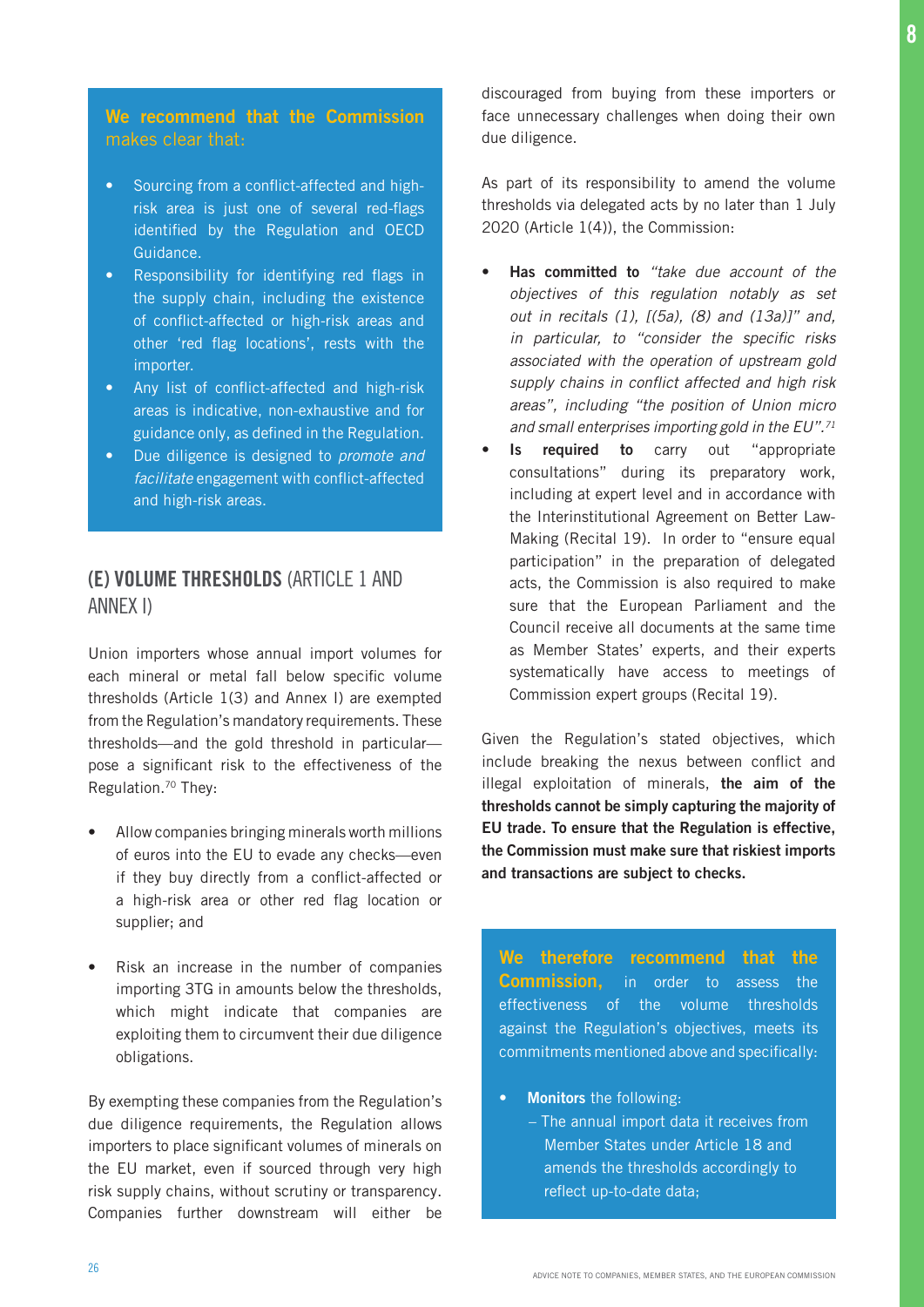- The annual import volumes of 3TG imports below the volume thresholds;
- The number of companies importing volumes greater than the relevant threshold for each mineral, and the number of companies importing volumes less than the threshold (including the number of newly established companies doing so); and
- The sourcing country for imports falling below the relevant thresholds.
- **Engages** with companies directly to determine whether the exemptions created by the thresholds are complicating the due diligence efforts of those EU companies which fall within the scope of the Regulation.

## (F) DOWNSTREAM COMPANIES

The OECD Guidance and the UNGPs make clear that all companies along the supply chain have a responsibility to carry out supply chain due diligence. The EU has repeatedly committed to promoting the OECD Guidance, in its entirety, including for downstream companies.

Downstream companies play an important role within the supply chain, using their leverage to influence, educate or train upstream suppliers or engage with relevant stakeholders. Downstream companies also import large volumes of minerals into the EU, connecting EU companies, investors, and consumers to risks along these supply chains. An EU trade policy cannot ignore these risks, or the commercial leverage, this trade brings.

The Commission has made important commitments in relation to downstream companies—such as reporting tools and standards to promote due diligence, a new transparency database, and making respect for the OECD Guidance a condition for its public procurement contracts. These commitments provide an opportunity to send a clear signal that OECD aligned due diligence has been, and remains, the expectation for EU companies along the mineral supply chain.

We recommend that the Commission prepares to meet its commitments in relation to downstream companies, while ensuring that any additional measures or initiatives set a clear expectation that companies carry out due diligence consistent with the internationally endorsed OECD Guidance.

The Commission's **commitments** include:

- Carrying out a number of additional measures targeting downstream companies, including "the development of reporting tools and standards to further boost due diligence in the supply chain" and the setting up of a "transparency database."72
- Gathering information on and assessing whether: (a) "the aggregate efforts of the EU market on the responsible global supply chain of minerals are insufficient to leverage responsible supply behaviour in producer countries" and (b) the buy-in of downstream operators that have in place supply chain due diligence systems in line with the OECD Guidance is "insufficient".73 If so, considering making additional legislative proposals targeted at EU companies with products containing 3TG in their supply chain.74
- **Developing guidelines** to encourage companies with more than 500 employees that are required to disclose non-financial information under Directive 2014/95/EU to disclose specific information in relation to products containing 3TG.75
- Making respect for the OECD Guidance or equivalent due diligence schemes a condition for its own public procurement contracts.<sup>76</sup>
- Developing recommendations and guidance to encourage Member States to foster the uptake of the OECD Guidance through performance clauses of procurement contracts.77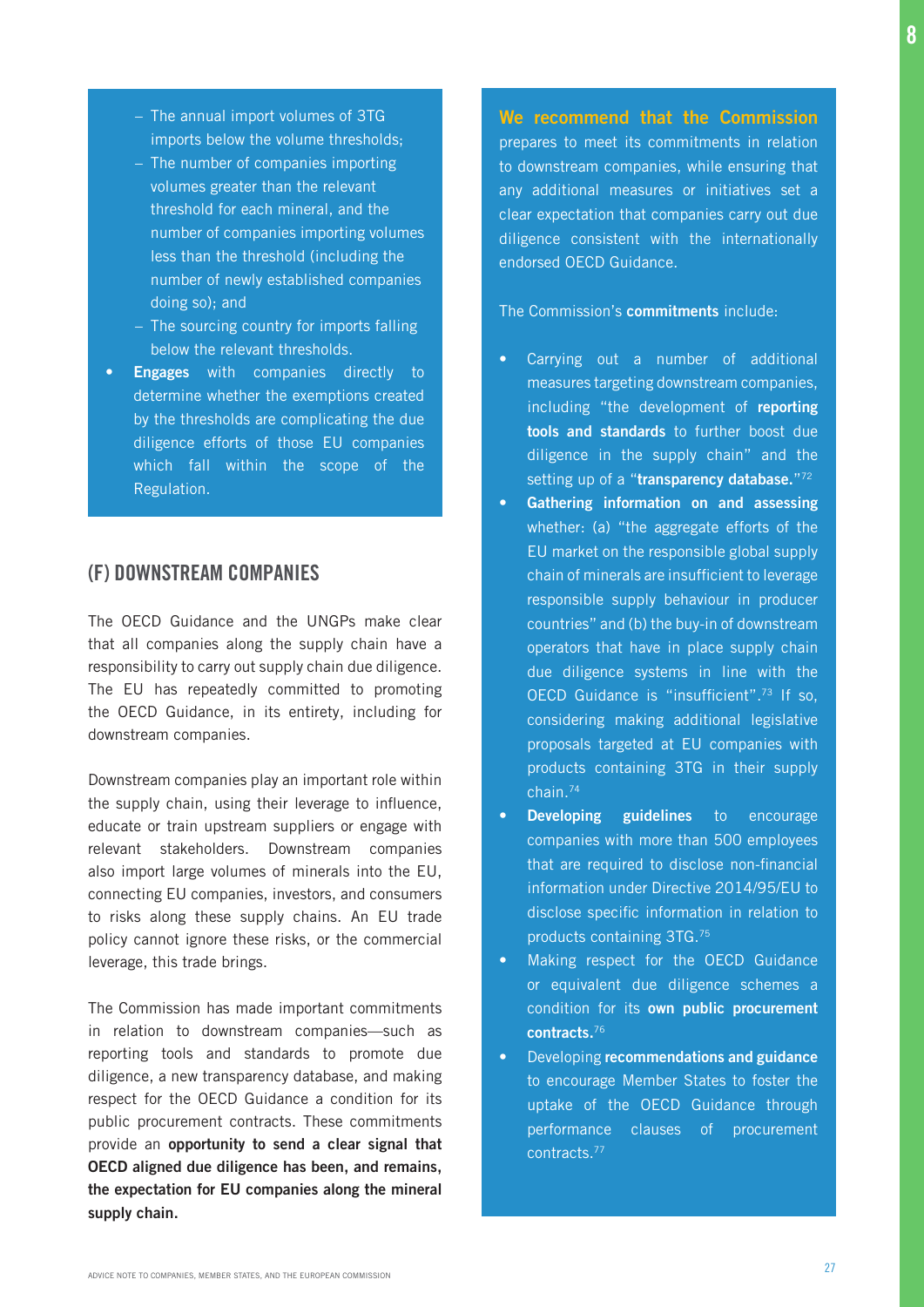## (G) REVIEW OF THE REGULATION (ARTICLE 17)

The Commission's review is an important tool to assess whether the Regulation meets its underlying aims and objectives. It is important that the Commission takes proactive steps to address any gaps, including through legislative proposals or draft amendments to the Regulation, as appropriate. It is also important, however, that the Commission acknowledges during its review that conflict and instability in fragile areas are complex problems that resist simple solutions. As the Joint Communication recognises, creating conditions for security and stability requires an integrated approach and sustained commitment. Building a transparent and responsible minerals trade that offers local communities a route to development—rather than funding corruption or providing armed groups with the incentive and means to fight—is just one part of the solution.

We recommend that the Commission develop and publish a clear and thorough methodology in order to prepare for assessing the functioning and effectiveness of the Regulation—to take place every three years from 1 January 2023 (Article 17). This methodology should take into account the stated objectives of the Regulation and include appropriate tools, including independent assessments, to monitor, evaluate and gather information on the following:

- The impact of the Regulation and accompanying measures on artisanal livelihoods and mining communities in producing countries (Article 17).
- The estimated levels of implementation and promotion of responsible sourcing of minerals within producing countries (Article 17) and key trading and transport hubs.
- The estimated cost of responsible sourcing for importers and other Union businesses, including SMEs (Article 17 and Recital 15).
- The estimated leverage of the total Union market on the global supply chain of minerals (Article 17(2)).
- The effectiveness of the volume thresholds (see Section 8(e) of this note).
- The estimated number of downstream operators in the EU with tin, tantalum, tungsten and gold in their supply chains, and the proportion of these operators that have due diligence systems in place that meet the OECD standards for downstream operators, via an independent assessment (Article 17(2)).
- The effectiveness of exclusions and exemptions, such as the exclusion of importers of other minerals and the exemption for recycled metals under Article 1(2b). For example, the Commission should: (i) consider carrying out an impact assessment in relation to minerals currently outside scope; (ii) monitor volumes of imports of recycled and scrap sources, and importers of these sources, in order to ensure that the reduced due diligence requirements for recycled materials do not undermine the Regulation's impact.

## (H) ACCOMPANYING MEASURES AND THE JOINT COMMUNICATION

The Regulation aims to contribute to breaking the link between conflict, human rights abuses and the extraction and trade of minerals—a complex problem that cannot effectively be addressed through trade policy alone. In their Joint Communication of 5 March 2014, the Commission and the High Representative committed to "an integrated EU approach to promote the responsible sourcing from conflict-affected and high-risk areas".<sup>78</sup> The Regulation must therefore be complemented by substantive and coordinated development, governance, and diplomatic initiatives. A number of accompanying measures aim to encourage the responsible sourcing of minerals, among them:

• Incentives for EU companies to promote responsible sourcing, e.g. through funding; uptake of due diligence requirements and the respect of the OECD Due Diligence Guidance in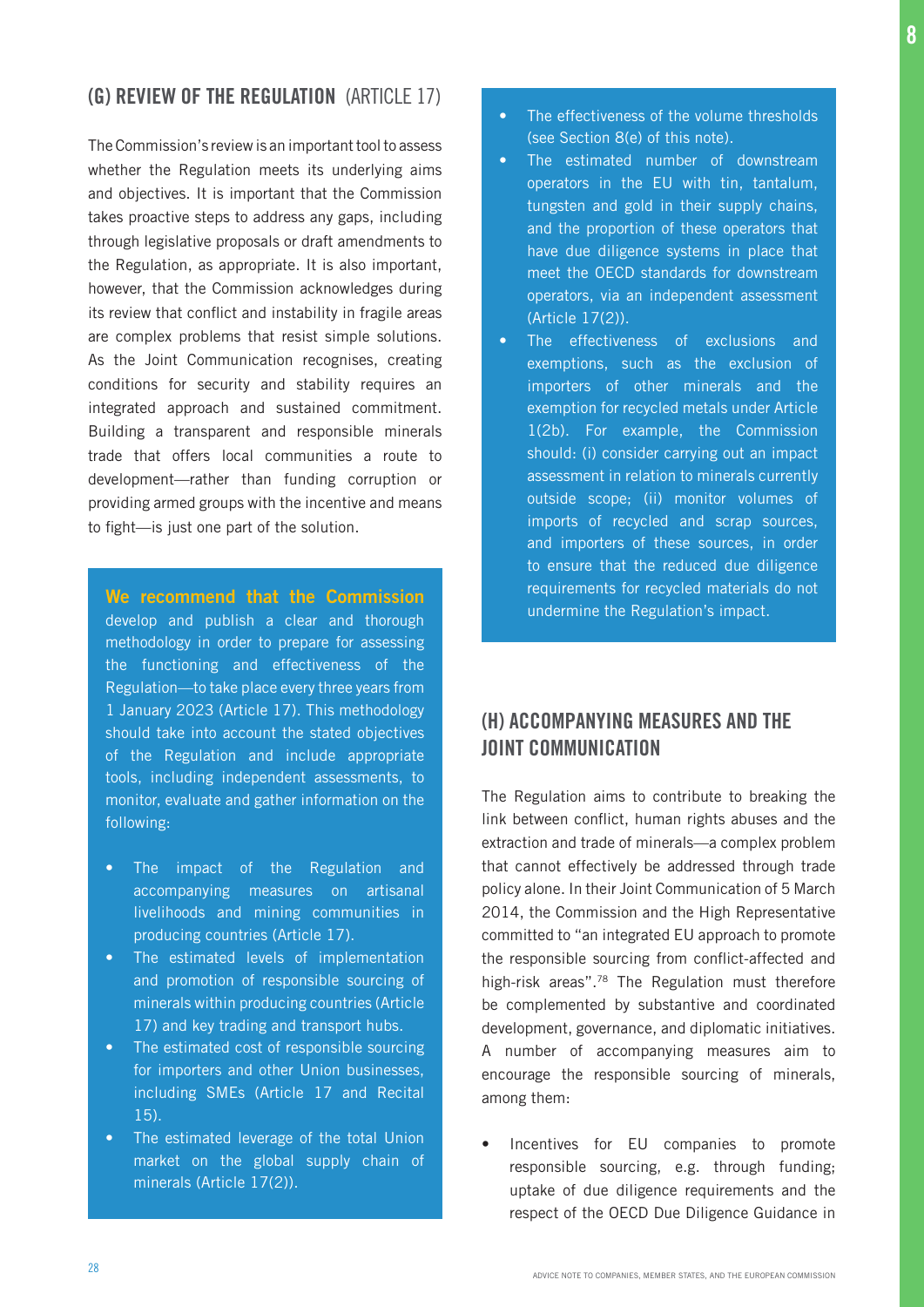performance clauses in the Commission's public procurement contracts; or actions to provide visibility to companies who source responsibly (see Section 8(f) on the Commission's commitment to establish a public "transparency database" for responsibly sourcing downstream companies).

- Making use of policy dialogues with third countries and other stakeholders to promote a common understanding of, and a common approach to, responsible sourcing at bilateral and multilateral levels.
- Making responsible sourcing part of its development cooperation aims, for instance by promoting national mandatory due diligence legislation and building capacity on due diligence.

In the Joint Communication, the Commission and the European External Action Service commit to act as a strong promoter of responsible sourcing at home and in their raw materials diplomacy, and they encourage EU Member States to do the same within their jurisdiction. The Commission has also committed to develop recommendations and implementing guidance for Member States in relation to the uptake of OECD Guidance standards through performance clauses of procurement contracts by national authorities.

The accompanying measures provide an important opportunity for the EU to drive change beyond the immediate scope of the Regulation. They allow engagement with a further range of actors, such as downstream companies, third country governments or affected communities, as well as the use of a wide range of instruments. As much as the variety of instruments and actors increases the probability of change, it requires policy coherence. The Commission and the External Action Service should therefore regularly report to the European Parliament and the Council on the implementation and effectiveness of the accompanying measures. They should also ensure that existing instruments take the due diligence requirements of the Regulation into account, in particular where these instruments promote the involvement of the private sector as an implementing agent or a source of finance.<sup>79</sup>

We urge the Commission and High Representative to honour these statements and commitments, and publish updates on their implementation and effectiveness on a regular basis. As initial steps, we recommend that the Commission and European External Action Service:

- Ensure policy coherence.
- Engage with downstream companies on due diligence and their role in the supply chain to ensure that downstream companies using and trading minerals, metals or products containing minerals or metals implement the OECD Guidance.
- Develop recommendations and implementing guidance to Member States on the uptake of OECD due diligence standards in procurement contracts.
- Ensure that development cooperation measures not only address business' capacity to carry out due diligence and to create an enabling environment for responsible sourcing, but also strengthen governments' capacity for governance and protection of human rights, and ensure access to remedy in case of harm.
- Ensure that their development cooperation measures include measures that address development needs arising in the artisanal mining sector.
- Make responsible sourcing a standing agenda point of the EU's raw materials dialogues. These dialogues should include structured dialogue with civil society, including affected communities.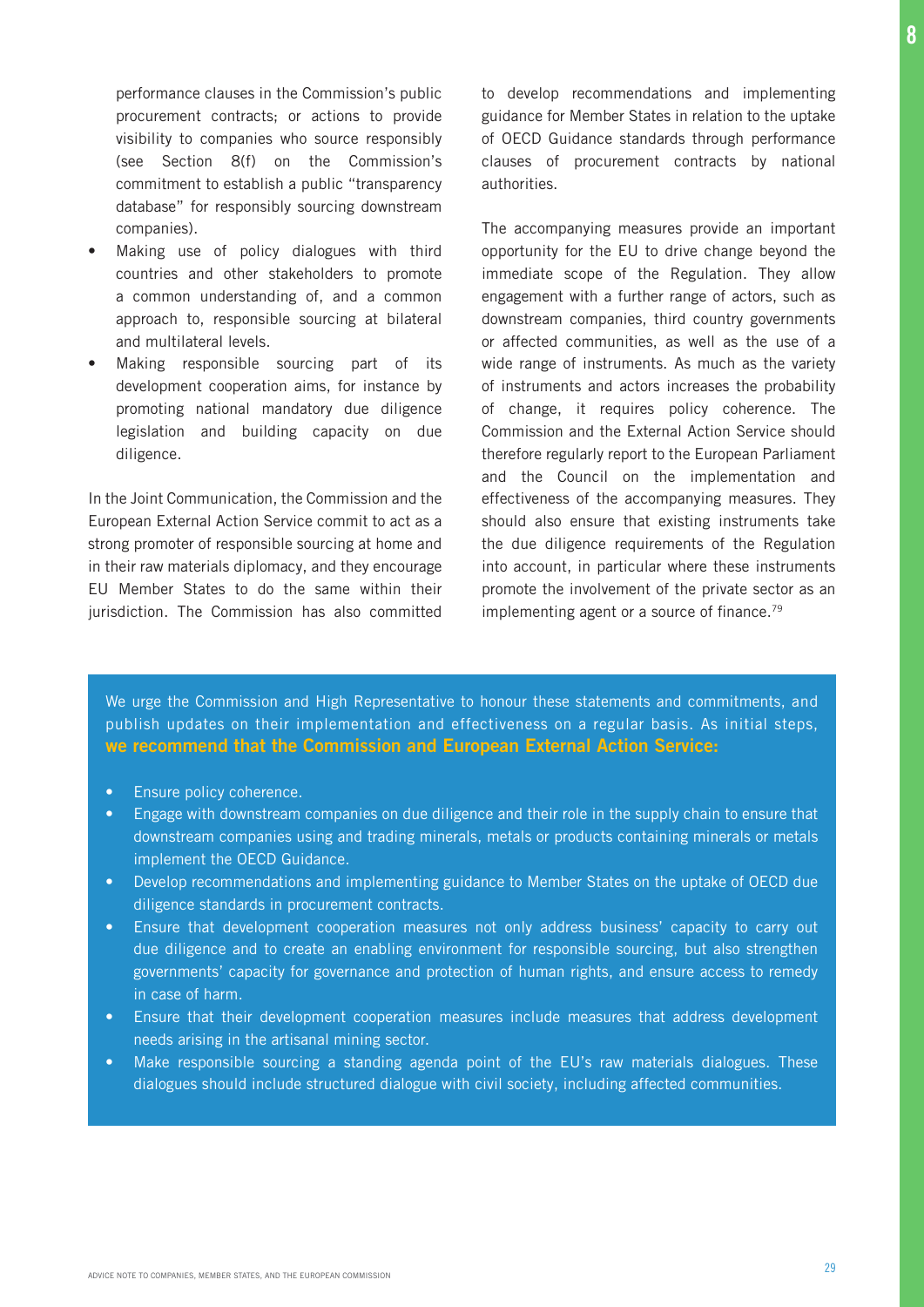## How responsible sourcing works under the EU Regulation

## **UPSTREAM COMPANIES**

SUCH AS SMELTERS/REFINERS, AND THEIR SUPPLIERS

**Smelters and refiners** work with their suppliers to trace supply chains back to their origin, in order to find and manage risks along the way, including at mine sites, along transportation routes, and in trading centres

## **DOWNSTREAM COMPANIES**

SUCH AS COMPANIES WHO SOURCE FROM SMELTERS AND REFINERS, AND THEIR CUSTOMERS

Companies contact their suppliers and work together to trace their supply chains back to smelters/refiners, in order to ensure they are sourcing responsibly in line with the Regulation and OECD Guidance



## **GOOD MANAGEMENT SYSTEMS (Article 4)**

#### PUT IN PLACE GOOD SYSTEMS, INCLUDING:

1

- A supply chain policy that sets out your commitments to managing risks (e.g. of support to armed groups, torture, forced labour and other gross human rights violations, bribery and money laundering). The policy must be consistent with the model policy in the OECD Guidance
- Incorporate this policy into your supplier relations and contracts
- Put in place a chain of custody or supply chain traceability system, and a mechanism for voicing concerns
- All this can be done with help from an industry scheme, but cannot be outsourced entirely

#### See Step 1 of the OECD Guidance

#### **MANAGING RISKS IN YOUR SUPPLY CHAIN (Article 5)**<br> **SUPPLY CHAIN (Article 5)**<br> **SUPPLY CHAIN (Article 5)**

- Review information gathered against your policy and the OECD Guidance
- Which risks arise in your supply chain?
- How are you dealing with them?
- Implement a strategy to manage and respond to risks consistent with the OECD Guidance and the Regulation
- See Steps 2 and 3 of the OECD Guidance



- This can be done with help from industry schemes
- See Step 4 of the OECD Guidanc

#### 4 **DISCLOSURE OBLIGATIONS (Article 7)**

- Submit documentation on due diligence to competent authority
- Make information on due diligence available to customers, and publicly report as widely as possible on actions you have taken under Articles 4, 5 and 6, in line with Step 5 of the OECD Guidance

п

See Step 5 of the OECD Guidance

#### **GOOD MANAGEMENT SYSTEMS (Article 4)**

#### PUT IN PLACE GOOD SYSTEMS, INCLUDING:

- A supply chain policy that sets out your commitments to managing risks (e.g. of support to armed groups, torture, forced labour and other gross human rights violations, bribery and money laundering). The policy must be consistent with the model policy in the OECD Guidance
- Incorporate this policy into your supplier relations and contracts
- Put in place a chain of custody or supply chain traceability system to identify smelters and refiners, and a mechanism for voicing concerns

2

• All this can be done with help from an industry scheme, but cannot be outsourced entirely

#### See Step 1 of the OECD Guidance

## **MANAGING RISKS IN YOUR**

- Review information gathered, such as audits, against your policy and the OECD Guidance
- smelters/refiners in your supply chain and assess their due diligence
- Is there a reasonable risk that a smelter/refiner is non-resposible?
- Implement a strategy to manage and respond to risks you find, consistent with the OECD Guidance and the Regulation
- See Steps 2 and 3 of the OECD Guidance

## **INDEPENDENT**<br>**AUDITS** (ARTICLE 6)

- Metal importers should carry out and publish independent audits on their due diligence
	- This can be done with help from industry schemes

#### **DISCLOSURE OBLIGATIONS (Article 7)**

4

1

- Submit documentation on due diligence to competent authority
- Publicity report, as widely as possible, on the actions you have taken under Articles 4, 5 and 6, in line with Step 5 of the OECD Guidance
- See Step 5 of the OECD Guidance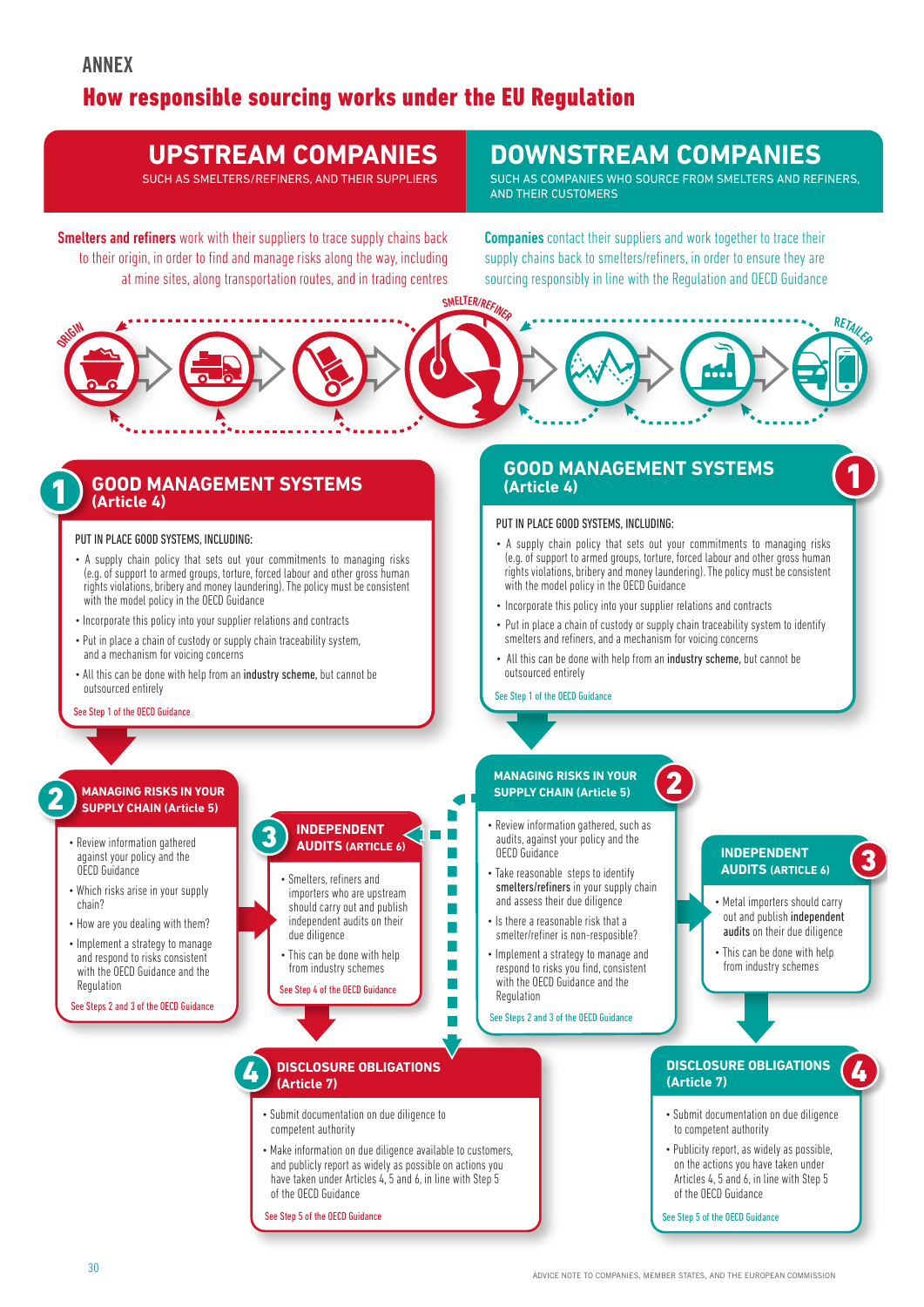## **ENDNOTES**

- 1. The text of the Regulation and related documents can be found at: [http://ec.europa.eu/trade/policy/in-focus/conflict-minerals-regulation/](http://ec.europa.eu/trade/policy/in-focus/conflict-minerals-regulation/legal-texts-and-documents/) [legal-texts-and-documents/](http://ec.europa.eu/trade/policy/in-focus/conflict-minerals-regulation/legal-texts-and-documents/)
- 2. Organisation for Economic Cooperation and Development (OECD), Due Diligence Guidance on Responsible Mineral Supply Chains from Conflict-Affected and High-Risk Areas, Version 3, 2016, [http://www.](http://www.oecd.org/corporate/mne/mining.htm) [oecd.org/corporate/mne/mining.htm](http://www.oecd.org/corporate/mne/mining.htm)
- 3. See for example: European Commission Statement 1, Annex to the Legislative Resolution by the European Parliament dated 16 March 2017, [http://www.europarl.europa.eu/sides/getDoc.](http://www.europarl.europa.eu/sides/getDoc.do?pubRef=-//EP//TEXT+TA+P8-TA-2017-0090+0+DOC+XML+V0//EN) [do?pubRef=-//EP//TEXT+TA+P8-TA-2017-0090+0+DOC+XML+V0//](http://www.europarl.europa.eu/sides/getDoc.do?pubRef=-//EP//TEXT+TA+P8-TA-2017-0090+0+DOC+XML+V0//EN) [EN](http://www.europarl.europa.eu/sides/getDoc.do?pubRef=-//EP//TEXT+TA+P8-TA-2017-0090+0+DOC+XML+V0//EN); Cecilia Malmstrom, Press release, 'Big step against conflict minerals', 16 June 2016, [https://ec.europa.eu/commission/](https://ec.europa.eu/commission/commissioners/2014-2019/malmstrom/blog/big-step-against-conflict-minerals_en) [commissioners/2014-2019/malmstrom/blog/big-step-against](https://ec.europa.eu/commission/commissioners/2014-2019/malmstrom/blog/big-step-against-conflict-minerals_en)[conflict-minerals\\_en;](https://ec.europa.eu/commission/commissioners/2014-2019/malmstrom/blog/big-step-against-conflict-minerals_en) European Commission and High Representative of the EU for Foreign Affairs and Security Policy, 'Joint Communication to the European Parliament and the Council', 5 March 2014, [http://trade.ec.europa.eu/doclib/docs/2014/](http://trade.ec.europa.eu/doclib/docs/2014/march/tradoc_152228.pdf) [march/tradoc\\_152228.pdf.](http://trade.ec.europa.eu/doclib/docs/2014/march/tradoc_152228.pdf) For more detail on the Commission's commitments in relation to downstream companies see Section 8(f) of this note. The EU and its Member States endorsed and committed to promoting the OECD Guidance in 2011, thereby expecting *all companies along mineral supply chains* to carry out supply chain due diligence in line with its standards.
- 4. See for example: Recital 25 of the Regulation; Joint Communication, 5 March 2014; OECD Guidance, 2016, Introduction, p.12; OECD, Global Forum on Responsible Business Conduct, 'Session Note on Responsible Disengagement', http:// mneguidelines.oecd.org/global-forum/2017-GFRBC-Session-Note-Responsible-Disengagement.pdf
- 5. For example: DG Trade, 'The Regulation Explained', [http://ec.europa.](http://ec.europa.eu/trade/policy/in-focus/conflict-minerals-regulation/regulation-explained/) [eu/trade/policy/in-focus/conflict-minerals-regulation/regulation](http://ec.europa.eu/trade/policy/in-focus/conflict-minerals-regulation/regulation-explained/)[explained/](http://ec.europa.eu/trade/policy/in-focus/conflict-minerals-regulation/regulation-explained/)
- 6. Global Initiative Against Transnational Organised Crime, 'Organized Crime and Illegally Mined Gold in Latin America', 9 April 2016, http://globalinitiative.net/documents/organized-crime-and-illegallymined-gold-in-latin-america/
- 7. Global Witness, 'War in the Treasury of the People: Afghanistan, lapis lazuli and the battle for mineral wealth', 5 June 2016, https:// www.globalwitness.org/en/reports/war-treasury-people-afghanistanlapis-lazuli-and-battle-mineral-wealth/
- 8. Global Witness, 'Jade: Myanmar's "Big State Secret"', 23 October 2015, https://www.globalwitness.org/en-gb/campaigns/oil-gas-andmining/myanmarjade/
- 9. Human Rights Watch, 'Ghana: Child Labor Taints Gold Supply Chain', 10 June 2015, [https://www.hrw.org/news/2015/06/10/](https://www.hrw.org/news/2015/06/10/ghana-child-labor-taints-gold-supply-chain) [ghana-child-labor-taints-gold-supply-chain](https://www.hrw.org/news/2015/06/10/ghana-child-labor-taints-gold-supply-chain)
- 10. Amnesty International, 'Chains of Abuse: The Case of Diamonds from the Central African Republic and the Global Diamond Supply Chain', 30 September 2015, [https://www.amnesty.org/](https://www.amnesty.org/en/documents/afr19/2494/2015/en/) [en/documents/afr19/2494/2015/en/;](https://www.amnesty.org/en/documents/afr19/2494/2015/en/) Global Witness, 'A Game of Stones', https://www.globalwitness.org/en/campaigns/central-africanrepublic-car/game-of-stones/#chapter-0/section-0
- 11. Amnesty International, '"This Is What We Die For": Human Rights Abuses in the Democratic Republic of the Congo Power the Global Trade in Cobalt', 19 January 2016, https://www.amnesty.org/en/ documents/afr62/3183/2016/en/; Global Witness, 'River of Gold', 5 July 2016, https://www.globalwitness.org/en/campaigns/conflictminerals/river-of-gold-drc/
- 12. OECD, Due Diligence Guidance on Responsible Mineral Supply Chains from Conflict-Affected and High-Risk Areas, Version 3, 2016, http://www.oecd.org/corporate/mne/mining.htm
- 13. UN Guiding Principles on Business and Human Rights, 2011, [http://www.ohchr.org/Documents/Publications/](http://www.ohchr.org/Documents/Publications/GuidingPrinciplesBusinessHR_EN.pdf) [GuidingPrinciplesBusinessHR\\_EN.pdf](http://www.ohchr.org/Documents/Publications/GuidingPrinciplesBusinessHR_EN.pdf) and OECD, Guidelines for Multinational Enterprises, 2011, http://www.oecd.org/corporate/mne/
- 14. Section 1502 of the 2010 Dodd-Frank Wall Street Reform and Consumer Protection Act requires, among other things, U.S.-listed companies to undertake due diligence to check if certain minerals

in their products – tin, tungsten, tantalum and gold – are funding armed groups or fuelling human rights abuses in Congo and its neighbouring countries. In 2015 Global Witness and Amnesty International analysed 100 reports filed by companies with the Securities and Exchange Commission (SEC) under Section 1502 of the Dodd-Frank Act. See Global Witness and Amnesty International, 2015, 'Digging for Transparency', [https://www.globalwitness.org/en/](https://www.globalwitness.org/en/campaigns/conflict-minerals/digging-transparency/) [campaigns/conflict-minerals/digging-transparency/](https://www.globalwitness.org/en/campaigns/conflict-minerals/digging-transparency/) 

- 15. See 'Arrêté ministériel no. 0057 CAB.MIN/MINES/01/2012 du 29 février 2012' in Congo, and 'Ministerial Regulations No. 002//2012/ MINIRENA of 28/03/2012 on the Regional Certification Mechanism for Minerals' in Rwanda (available at: [http://www.minirena.gov.](http://www.minirena.gov.rw/fileadmin/Mining_Subsector/Laws__Policies_and_Programmes/Laws/5.Ministerial_Regulation___Regional_Certification_Mechanism_for_Minerals.pdf) [rw/fileadmin/Mining\\_Subsector/Laws\\_\\_Policies\\_and\\_Programmes/](http://www.minirena.gov.rw/fileadmin/Mining_Subsector/Laws__Policies_and_Programmes/Laws/5.Ministerial_Regulation___Regional_Certification_Mechanism_for_Minerals.pdf) [Laws/5.Ministerial\\_Regulation\\_\\_\\_Regional\\_Certification\\_](http://www.minirena.gov.rw/fileadmin/Mining_Subsector/Laws__Policies_and_Programmes/Laws/5.Ministerial_Regulation___Regional_Certification_Mechanism_for_Minerals.pdf) Mechanism for Minerals.pdf).
- 16. China Chamber of Commerce of Metals, Minerals and Chemicals Importers & Exporters (CCCMC), 'Guidelines for Social Responsibility in Outbound Mining Investments', 2015, [http://www.globalwitness.](https://www.globalwitness.org/sites/default/files/library/CCCMC%20Guidelines%20for%20Social%20Resposibility%20in%20Outbound%20Mining%20Investments%20Oct%202014%20CH-EN.pdf) [org/sites/default/files/library/CCCMC%20Guidelines%20for%20](https://www.globalwitness.org/sites/default/files/library/CCCMC%20Guidelines%20for%20Social%20Resposibility%20in%20Outbound%20Mining%20Investments%20Oct%202014%20CH-EN.pdf) [Social%20Resposibility%20in%20Outbound%20Mining%20](https://www.globalwitness.org/sites/default/files/library/CCCMC%20Guidelines%20for%20Social%20Resposibility%20in%20Outbound%20Mining%20Investments%20Oct%202014%20CH-EN.pdf) [Investments%20Oct%202014%20CH-EN.pdf](https://www.globalwitness.org/sites/default/files/library/CCCMC%20Guidelines%20for%20Social%20Resposibility%20in%20Outbound%20Mining%20Investments%20Oct%202014%20CH-EN.pdf)
- 17. See OECD website: http://www.oecd.org/corporate/mne/mining.htm
- 18. OECD Guidance, 2016, Introduction, p.13.
- 19. See the Regulation, Article 7(3) and OECD Guidance, 2016, Annex I, Annex III and the Supplements.
- 20. See OECD, 30 June 2017, 'Session Note on Responsible Disengagement' on the OECD MNE Guidelines, which the OECD Guidance puts into practice for the minerals sector: http:// mneguidelines.oecd.org/global-forum/2017-GFRBC-Session-Note-Responsible-Disengagement.pdf
- 21. For example, see OECD Guidance, 2016, Introduction, p. 15.
- 22. For example, see OECD Guidance, 2016, Supplement on Tin, Tantalum and Tungsten, Step 2, p.41 and Step 3, p.44.
- 23. Metal importers who are smelters or refiners are considered 'upstream', unless they source from other smelters or refiners (in which case they act as both upstream and downstream companies). See the definitions of "upstream" and "downstream" in the Supplements to the OECD Guidance.
- 24. See Michael Gibb, 'Global Witness: Conflict mineral import loopholes would pay for 6,000 AK-47s', Euractiv, 8 November 2016, [https://www.euractiv.com/section/development-policy/opinion/](https://www.euractiv.com/section/development-policy/opinion/global-witness-conflict-mineral-import-loopholes-would-pay-for-6000-ak-47s/) [global-witness-conflict-mineral-import-loopholes-would-pay-for-](https://www.euractiv.com/section/development-policy/opinion/global-witness-conflict-mineral-import-loopholes-would-pay-for-6000-ak-47s/)[6000-ak-47s/](https://www.euractiv.com/section/development-policy/opinion/global-witness-conflict-mineral-import-loopholes-would-pay-for-6000-ak-47s/)
- 25. Step 1 of the OECD Guidance, 2016 sets out more detail on the standards expected of companies.
- 26. OECD Guidance, 2016, Annex II, p.20-24.
- 27. See the definitions of "upstream", "upstream company" and "upstream supply chain" in the Supplements to the OECD Guidance. See also the diagram on page 5.
- 28. See the definitions of "downstream", "downstream company" and "downstream supply chain" in the Supplements to the OECD Guidance. See also the diagram on page 5.
- 29. For example, see OECD Guidance, 2016, the Supplement on Gold, Step 2, Section I, paragraph A, p.78; and Section II, paragraphs A and C, p.86 and 89.
- 30. See the Regulation, Article 5(1)(a) for mineral importers and Article 5(4) for metal importers.
- 31. See the Regulation, Articles 5(1)(b), 5(2), 5(3) for mineral importers and Article 5(5) for metal importers.
- 32. See the standards for upstream companies in the OECD Guidance, 2016, Step 2. For example, see Supplement on Tin, Tantalum and Tungsten, Step 2, Section I – Upstream Companies, paragraphs A and B, p.41. Note these standards apply to mineral importers and also to metal importers acting as upstream companies as defined in the OECD Guidance (ie. supplying to smelters or refiners).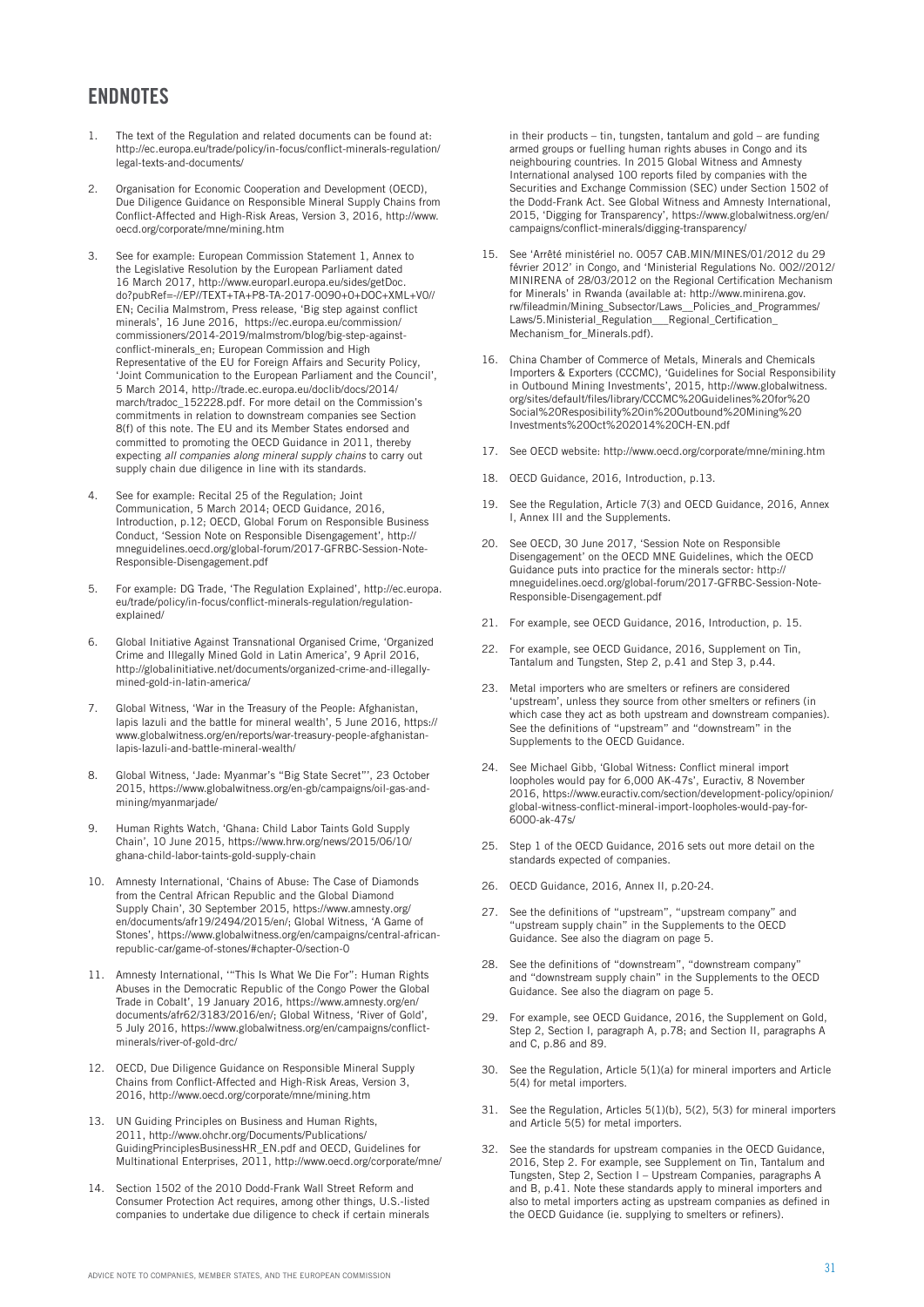- 33. See OECD Guidance, 2016, Supplement on Tin, Tantalum and Tungsten, Step 2, Section I – Upstream Companies, paragraph B, p. 41 and Appendix, p.114.
- 34. See the standards for downstream companies in the OECD Guidance, 2016, Step 2. Note that some metal importers may be upstream companies under the OECD Guidance—e.g. if they are smelters or refiners or supply to smelters and refiners—in which case the upstream standards in the OECD Guidance apply.
- 35. See for example Supplement on Tin, Tantalum and Tungsten, Step 2, Section II – Downstream Companies, paragraph A, p.43.
- 36. See Box 1 and OECD Guidance, 2016, Annex II, p.20-24 on specific risks.
- 37. See for example OECD Guidance, 2016, Supplement on Tin, Tantalum and Tungsten, Step 2, Section I – Upstream Companies, paragraph C, p.42.
- 38. See OECD Guidance, 2016, Supplement on Gold, Step 2, Section III – Risk assessment for downstream companies, paragraph C.3, p. 98.
- 39. For example, see OECD Guidance, 2016, Supplement on Gold, Step 2, Section III – Risk assessment for downstream companies, p. 97-98. If the importer is a refiner, see also Supplement on Gold, Step 2, Section II – Risk assessment for local exporters, recyclers, international traders of mined/recyclable gold and refiners, p.86-97.
- 40. See the Regulation, Recital 11(b), Articles 5(1)(b), 5(2) and 5(3) for mineral importers, and Article 5(5) for metal importers.
- 41. See OECD, Global Forum on Responsible Business Conduct, 'Session Note on Responsible Disengagement', 30 June 2017, http://mneguidelines.oecd.org/global-forum/2017-GFRBC-Session-Note-Responsible-Disengagement.pdf
- 42. See OECD Guidance, 2016, Supplements and Annexes II and III.
- 43. For more detail, see the Supplements to the OECD Guidance, 2016.
- 44. For example, see OECD Guidance, 2016, Supplement on Tin, Tantalum and Tungsten, Step 3, Section B and Supplement on Gold, Step 3, Section I – Risk Management for Upstream Companies, Section C.
- 45. For example, see OECD Guidance, 2016, Supplement on Gold, Step 3, Section I – Risk Management for Upstream Companies, D, p.102 and Supplement on Tin, Tantalum and Tungsten, Step 3, paragraphs B and C, p.44-46.
- 46. For example, see OECD Guidance, 2016, Supplement on Gold, Step 3, Section I – Risk Management for Upstream Companies, paragraph E, p.102 and Section II – Risk Management for Downstream Companies, paragraph E, p.105; and Supplement on Tin, Tantalum and Tungsten, Step 3, paragraph D, p. 46.
- 47. See OECD Guidance, 2016, Supplement on Gold, Step 3, Section II – Risk Management for Downstream Companies, paragraph C.1, p.103.
- 48. For example, see OECD Guidance, 2016, Supplement on Gold, Step 3, Section I – Risk Management for Upstream Companies, p.99-102.
- 49. For example, see OECD Guidance, 2016, Supplement on Gold, Step 3, Section II – Risk Management for Downstream Companies, paragraph C.2(b), p. 104.
- 50. UN Guiding Principles on Business and Human Rights, 2011, Guiding Principle 22 [http://www.ohchr.org/Documents/Publications/](http://www.ohchr.org/Documents/Publications/GuidingPrinciplesBusinessHR_EN.pdf) [GuidingPrinciplesBusinessHR\\_EN.pdf;](http://www.ohchr.org/Documents/Publications/GuidingPrinciplesBusinessHR_EN.pdf) OECD, Guidelines for Multinational Enterprises, 2011, http://www.oecd.org/corporate/ mne/. In May 2018 the OECD will release its general Due Diligence Guidance for Responsible Business Conduct, which is intended to provide practical support to companies implementing the OECD's Guidelines for Multinational Enterprises. While that general Guidance is not intended to replace or modify the sector-specific OECD Guidance on minerals, it should prove a useful supplement to the minerals Guidance by providing additional information and practical examples of how companies can exercise due diligence throughout their supply chains, including in preventing and mitigating the risk of actual and potential adverse impacts.
- 51. Global Initiative Against Transnational Organised Crime, 'Organized Crime and Illegally Mined Gold in Latin America', 9 April 2016, http://globalinitiative.net/documents/organized-crime-and-illegallymined-gold-in-latin-america/
- 52. See Bloomberg Business Week, 'How to become an International gold smuggler', 9 March 2017, [https://www.bloomberg.com/](https://www.bloomberg.com/news/features/2017-03-09/how-to-become-an-international-gold-smuggler) [news/features/2017-03-09/how-to-become-an-international-gold](https://www.bloomberg.com/news/features/2017-03-09/how-to-become-an-international-gold-smuggler)[smuggler](https://www.bloomberg.com/news/features/2017-03-09/how-to-become-an-international-gold-smuggler); LBMA, List of LBMA refiners on the former Good Delivery list : http://www.lbma.org.uk/refiners-gold-former; The Conflict-Free Sourcing Initiative, now re-branded as the Responsible Minerals Initiative: http://www.responsiblemineralsinitiative.org/
- 53. Bloomberg Business Week, 'How to become an International gold smuggler', 9 March 2017, [https://www.bloomberg.com/](https://www.bloomberg.com/news/features/2017-03-09/how-to-become-an-international-gold-smuggler) [news/features/2017-03-09/how-to-become-an-international-gold](https://www.bloomberg.com/news/features/2017-03-09/how-to-become-an-international-gold-smuggler)[smuggler](https://www.bloomberg.com/news/features/2017-03-09/how-to-become-an-international-gold-smuggler); Bloomberg, 'Gold Company Manager Charged in Vast Peruvian Smuggling Plot', 16 March 2017 [https://www.bloomberg.](https://www.bloomberg.com/news/articles/2017-03-16/gold-company-manager-charged-in-vast-peruvian-smuggling-scheme) [com/news/articles/2017-03-16/gold-company-manager-charged](https://www.bloomberg.com/news/articles/2017-03-16/gold-company-manager-charged-in-vast-peruvian-smuggling-scheme)[in-vast-peruvian-smuggling-scheme](https://www.bloomberg.com/news/articles/2017-03-16/gold-company-manager-charged-in-vast-peruvian-smuggling-scheme); Bullion Directory, 'LBMA (Quietly) Removes Elemetal's Good Delivery Status, 4 April 2017, https://bullion.directory/lbma-quietly-removes-elemetal-gooddelivery-status; LBMA, List of LBMA refiners on the former Good Delivery list: http://www.lbma.org.uk/refiners-gold-former; Elemetal Refining, LLC is no longer listed as a conformant gold refiner by the Responsible Minerals Initiative (previously CFSI): [http://www.](http://www.responsiblemineralsinitiative.org/gold-conformant-smelters/) [responsiblemineralsinitiative.org/gold-conformant-smelters/](http://www.responsiblemineralsinitiative.org/gold-conformant-smelters/)
- 54. Department of Justice, Southern District of Florida, 'Four Peruvian Members of Multi-Billion Dollar, International Gold Money Laundering Scheme Indicted', 9 January 2018, [https://www.](https://www.justice.gov/usao-sdfl/pr/four-peruvian-members-multi-billion-dollar-international-gold-money-laundering-scheme) [justice.gov/usao-sdfl/pr/four-peruvian-members-multi-billion-dollar](https://www.justice.gov/usao-sdfl/pr/four-peruvian-members-multi-billion-dollar-international-gold-money-laundering-scheme)[international-gold-money-laundering-scheme](https://www.justice.gov/usao-sdfl/pr/four-peruvian-members-multi-billion-dollar-international-gold-money-laundering-scheme)
- 55. Miami Herald, 'How drug lords make billions smuggling gold to Miami for your jewelry and phones', 16 January 2018, [http://](http://www.miamiherald.com/news/local/community/miami-dade/article194187699.html) [www.miamiherald.com/news/local/community/miami-dade/](http://www.miamiherald.com/news/local/community/miami-dade/article194187699.html) [article194187699.html](http://www.miamiherald.com/news/local/community/miami-dade/article194187699.html); South Florida Business Journal, '4 indicted in alleged multibillion-dollar gold scheme involving South Florida company', 10 January 2018, [https://www.bizjournals.com/](https://www.bizjournals.com/southflorida/news/2018/01/10/4-indicted-in-gold-scheme.html) [southflorida/news/2018/01/10/4-indicted-in-gold-scheme.html;](https://www.bizjournals.com/southflorida/news/2018/01/10/4-indicted-in-gold-scheme.html) Miami Herald, 'Illegal gold dealer weeps as he's sent to prison for money laundering', 31 January 2018, [http://www.miamiherald.](http://www.miamiherald.com/news/local/article197636559.html) [com/news/local/article197636559.html](http://www.miamiherald.com/news/local/article197636559.html); Department of Justice, South District of Florida, 'U.S. Gold Refinery Pleads Guilty to Charge of Failure to Maintain Adequate Anti-Money Laundering Program', 16 March 2018, [https://www.justice.gov/usao-sdfl/pr/](https://www.justice.gov/usao-sdfl/pr/us-gold-refinery-pleads-guilty-charge-failure-maintain-adequate-anti-money-laundering) [us-gold-refinery-pleads-guilty-charge-failure-maintain-adequate](https://www.justice.gov/usao-sdfl/pr/us-gold-refinery-pleads-guilty-charge-failure-maintain-adequate-anti-money-laundering)[anti-money-laundering;](https://www.justice.gov/usao-sdfl/pr/us-gold-refinery-pleads-guilty-charge-failure-maintain-adequate-anti-money-laundering) Washington Post, 'Gold refinery agrees to \$15M fine after money laundering', 16 March 2018, [https://www.](https://www.washingtonpost.com/business/gold-refinery-agrees-to-15m-fine-after-money-laundering/2018/03/16/142ccc56-2961-11e8-a227-fd2b009466bc_story.html?utm_term=.e13a81928226) [washingtonpost.com/business/gold-refinery-agrees-to-15m-fine](https://www.washingtonpost.com/business/gold-refinery-agrees-to-15m-fine-after-money-laundering/2018/03/16/142ccc56-2961-11e8-a227-fd2b009466bc_story.html?utm_term=.e13a81928226)[after-money-laundering/2018/03/16/142ccc56-2961-11e8-a227](https://www.washingtonpost.com/business/gold-refinery-agrees-to-15m-fine-after-money-laundering/2018/03/16/142ccc56-2961-11e8-a227-fd2b009466bc_story.html?utm_term=.e13a81928226) [fd2b009466bc\\_story.html?utm\\_term=.5ba0414280cf](https://www.washingtonpost.com/business/gold-refinery-agrees-to-15m-fine-after-money-laundering/2018/03/16/142ccc56-2961-11e8-a227-fd2b009466bc_story.html?utm_term=.e13a81928226); Miami Herald, 'Firm behind gold-fueled, Miami-based money-laundering racket fined \$15 million', 16 March 2018, [http://www.miamiherald.](http://www.miamiherald.com/news/local/article205503659.html) [com/news/local/article205503659.html](http://www.miamiherald.com/news/local/article205503659.html)
- 56. Public Eye, 'A Golden Racket—The True Source of Switzerland's "Togolese" Gold', 9 September 2015, 9 September 2015, https:// www.publiceye.ch/en/campaigns/agoldenracket/
- 57. See the Regulation, Recital 13, and OECD Guidance, 2016, Supplements, Step 5, p. 52 and p. 111.
- 58. OECD Guidance, 2016, Annex I, Step 5, p. 19; Supplement on Tin, Tantalum and Tungsten, Step 5, p.52-53; and Supplement on Gold, Step 5, p.111-113.
- 59. OECD Guidance, 2016, Supplement on Tin, Tantalum and Tungsten, Step 5, p. 52, footnote 34 and Supplement on Gold, Step 5, p. 111, footnote 59.
- 60. For example, see OECD Guidance, 2016, Supplement on Tin, Tantalum and Tungsten, Step 5, paragraph A.1, p.52 and Step 3, paragraph B.2(b)(i), p.45. See also the diagram on page 5 of this note.
- For example, see OECD Guidance, 2016, Supplement on Gold, Step 5, paragraph A.1(3), p.112 and Step 5, paragraph A.2, p.112 of the Supplement on Gold.
- 62. For example, see OECD Guidance, 2016, Supplement on Gold, Step 5, paragraph A.3(3), p.113. See also the diagram on page 5 of this note.